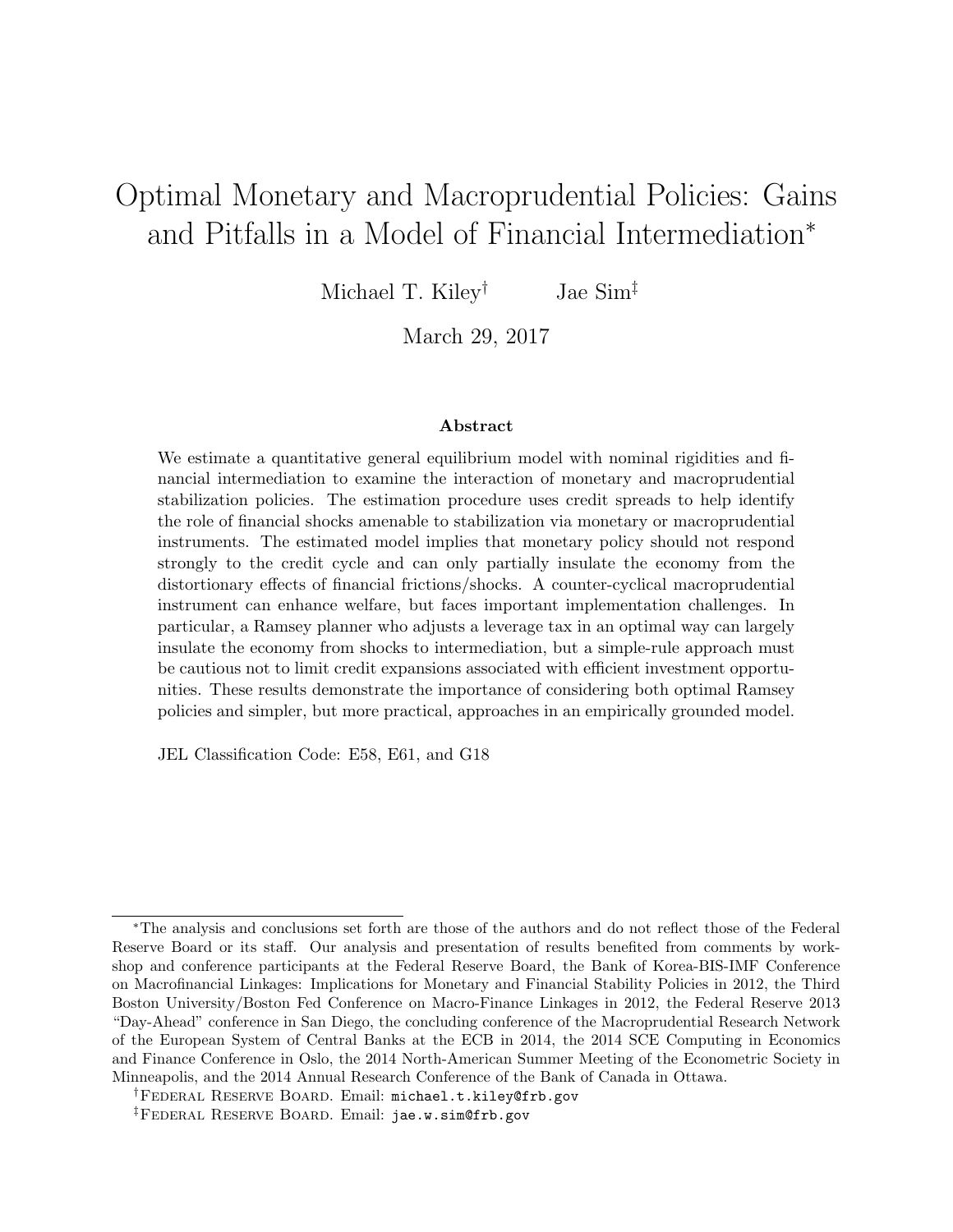### 1 Introduction

A growing chorus of voices has suggested that counter-cyclical macroprudential policies may help insulate the economy from inefficient fluctuations caused by disturbances to financial intermediation, while other views have emphasized a need for monetary policy to counteract such developments in the absence of macroprudential tools or evidence regarding their efficacy.<sup>[1](#page-0-0)</sup>

We examine the role of monetary and macroprudential policy in limiting inefficient economic fluctuations, including fluctuations in the credit cycle. To study these issues, we build a quantitative model that incorporates key frictions from the New-Keynesian models used for monetary policy and some of the financial frictions important for understanding the role of intermediation in business-cycle fluctuations. In the theoretical framework presented, financial intermediaries facilitate the transformation of household savings into productive investment projects. Financial frictions imply that fluctuations in the balance sheet of intermediaries can distort lending and investment decisions. We estimate the model, using macroeconomic variables and the credit spread of [Gilchrist and Zakrajsek](#page-43-0) [\(2012\)](#page-43-0) to identify disturbances in credit intermediation. The analysis of policy approaches considers outcomes under a Ramsey implementation of monetary and/or macroprudential policies as well as the (more realistic) case of simple rules. Relative to previous work (discussed below), our analysis considers optimal policy assuming that the economy is subject to many types of shocks developed in the literature (e.g., technology, financial, and nominal shocks) and compares outcomes under a Ramsey approach in which the response is optimized for each shock separately and under a simple-rules approach in which the rule responds to observed variables, rather than fundamental shocks. This multiple-shock and Ramsey/simple-rule comparison illustrates the constraints that arise when using either macroprudential or monetary-policy adjustments to promote welfare – constraints that are not apparent in smaller, calibrated

<sup>&</sup>lt;sup>1</sup>[Svensson](#page-44-0) [\(2012\)](#page-44-0) describes in detail developments in Sweden between 2008 and 2012, a period over which this debate affected policy deliberations at the Riksbank.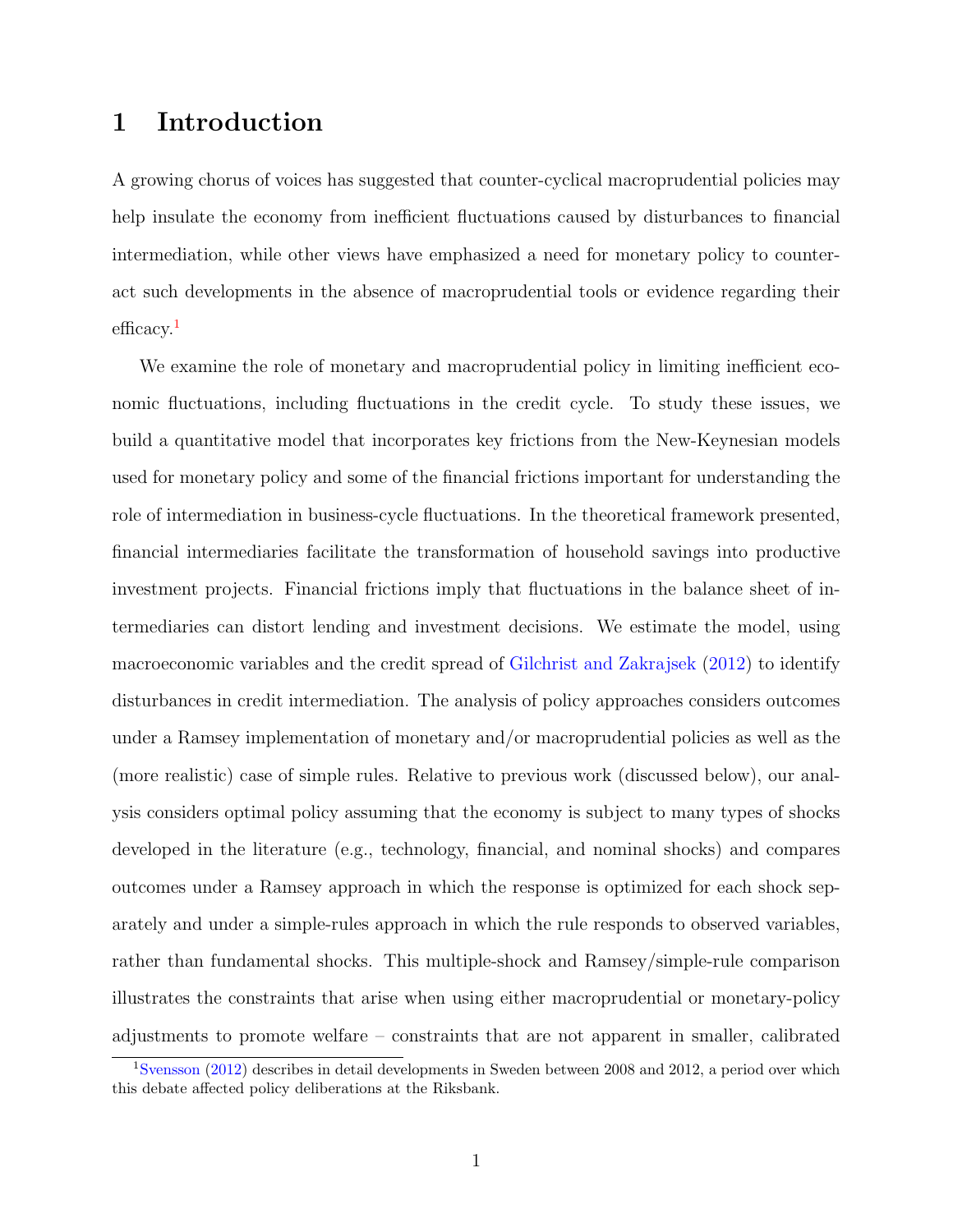models that emphasize one (or few) shocks or the Ramsey approach.

Monetary policy can limit the adverse consequences of disturbances within the intermediation sector through two distinct channels: First, monetary policy can act directly upon aggregate demand, and thus improve the liquidity condition of the financial intermediaries indirectly by affecting overall business cycle condition. Second, monetary policy can directly affect the borrowing costs and risk-taking of the financial intermediaries. However, these possible beneficial effects may be accompanied by influences that distort the efficient savings decisions of households – in particular, changes in the stance of monetary policy influence spending and production through wealth and intertemporal substitution channels that include direct effects beyond those bearing directly on spending financed by intermediaries, implying distortions when monetary policy is used to address developments within the intermediation sector.[2](#page-0-0)

Given the potential distortions associated with using monetary policy for macroprudential purposes, we analyze a tax on intermediary leverage as a macroprudential instrument, in the spirit of recent contributions emphasizing such a tax in models with leverage constraints (e.g., [Bianchi, Boz, and Mendoza](#page-42-0) [\(2012\)](#page-42-0), [Jeanne and Korinek](#page-43-1) [\(2013\)](#page-43-1), and [Farhi and Werning](#page-42-1) [\(2016\)](#page-42-1)). (While we emphasize the connection to these earlier theoretical contributions, the review in [Cerutti, Claessens, and Laeven](#page-42-2) [\(2015\)](#page-42-2) shows that a significant number of countries have adopted taxes on the balance sheets of intermediaries as a policy tool.) The analysis of the interaction of monetary and macroprudential policies proceeds in several steps. We first consider optimal policy strategies as chosen by a Ramsey social planner maximizing the welfare of the agents in the model. The analysis of such optimal policies includes optimal monetary policy in the absence of a macroprudential instrument and the optimal setting of the macroprudential instrument when monetary policy is governed by a simple rule for the nominal interest rate, conditional on the leverage-tax instrument. (A second set of questions, not addressed herein, is whether other instruments are superior to a leverage tax and the

<sup>&</sup>lt;sup>2</sup>[Boivin, Kiley, and Mishkin](#page-42-3) [\(2010\)](#page-42-3) discuss the wealth and intertemporal substitution channels through which monetary policy influences spending and production.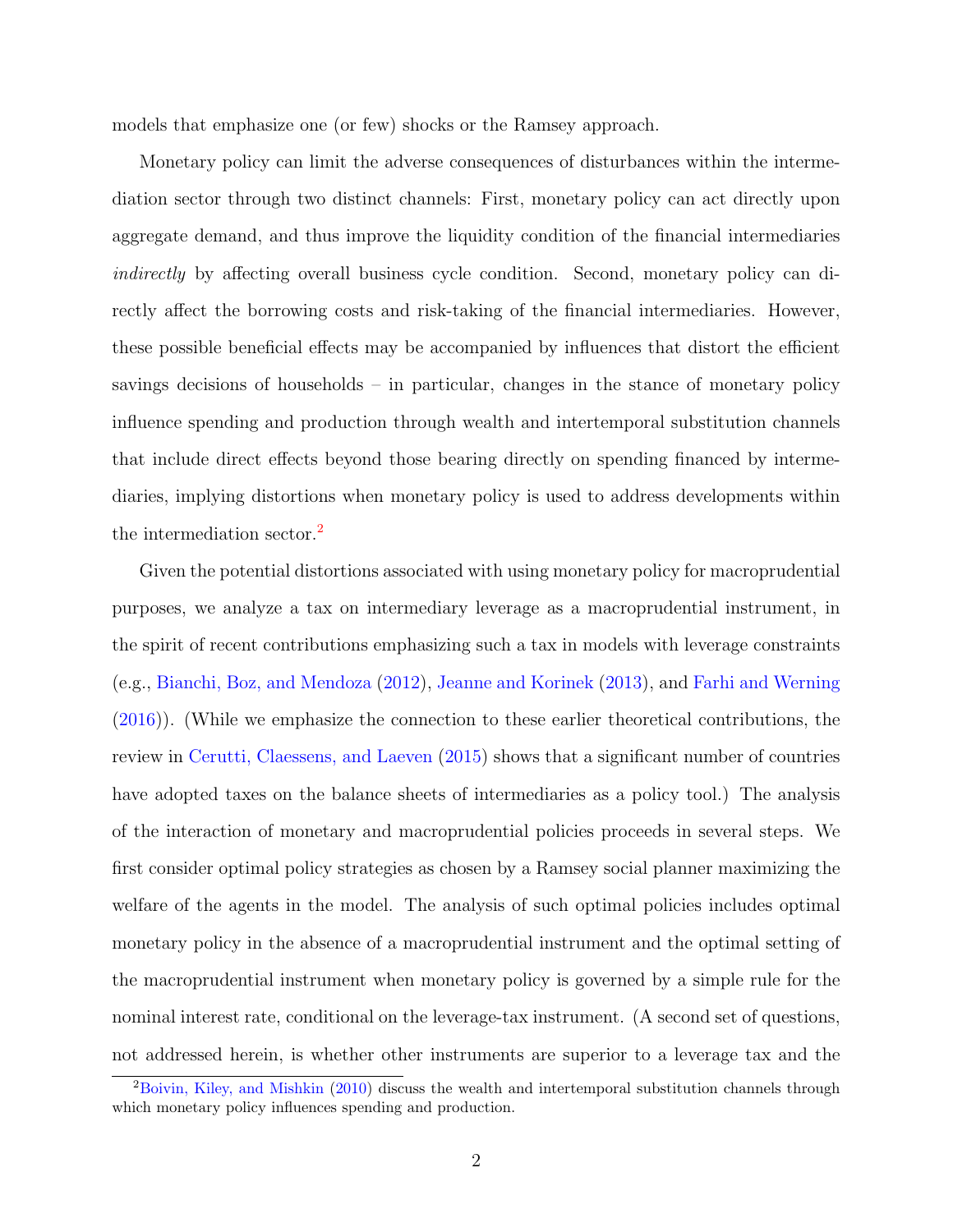optimal choice of instrument in this class of models.)

These optimal Ramsey strategies are complex, model-dependent functions of the entire "state vector". Because of this complexity and model-dependence, we follow the consideration of optimal policies with a description of how simple policy rules perform relative to the optimal policies.

In addition to the comparison of simple rules, the analysis emphasizes the importance of estimation for identification of important parameters and the role of alternative shocks. Within the model, monetary and macroprudential policy have different effects and hence are effective in stabilizing the response to the economy to different types of disturbances. As a result, the quantitative importance of these policy instruments for economic stabilization is an empirical question that cannot be addressed solely through a consideration of model structure–as is typical in calibrated models focusing on a single or very-limited set of shocks to the economy.

Several conclusions emerge. First, monetary policy should not respond strongly to the credit cycle as strong responses to credit inhibit the response of investment and consumption to gains in productive efficiency. In other words, monetary policy under a simple interestrate rule cannot distinguish "good" and "bad" credit. Moreover, monetary policy can only partially insulate the economy from the distortionary effects of financial frictions/shocks. A counter-cyclical macroprudential instrument can enhance welfare, but also faces implementation challenges. In particular, a Ramsey planner who adjusts a leverage tax in an optimal way can largely insulate the economy from shocks to intermediation, but a simple-rule approach must be cautious not to limit credit expansions associated with efficient investment opportunities – that is, simple rules for a macroprudential instrument face the same challenges as those facing monetary policy in distinguishing "good" and "bad" credit. The results demonstrate the importance of considering both optimal Ramsey policies and simpler, but more practical, approaches in an empirically grounded model.

Related literature: The analysis herein builds on several strands of recent research.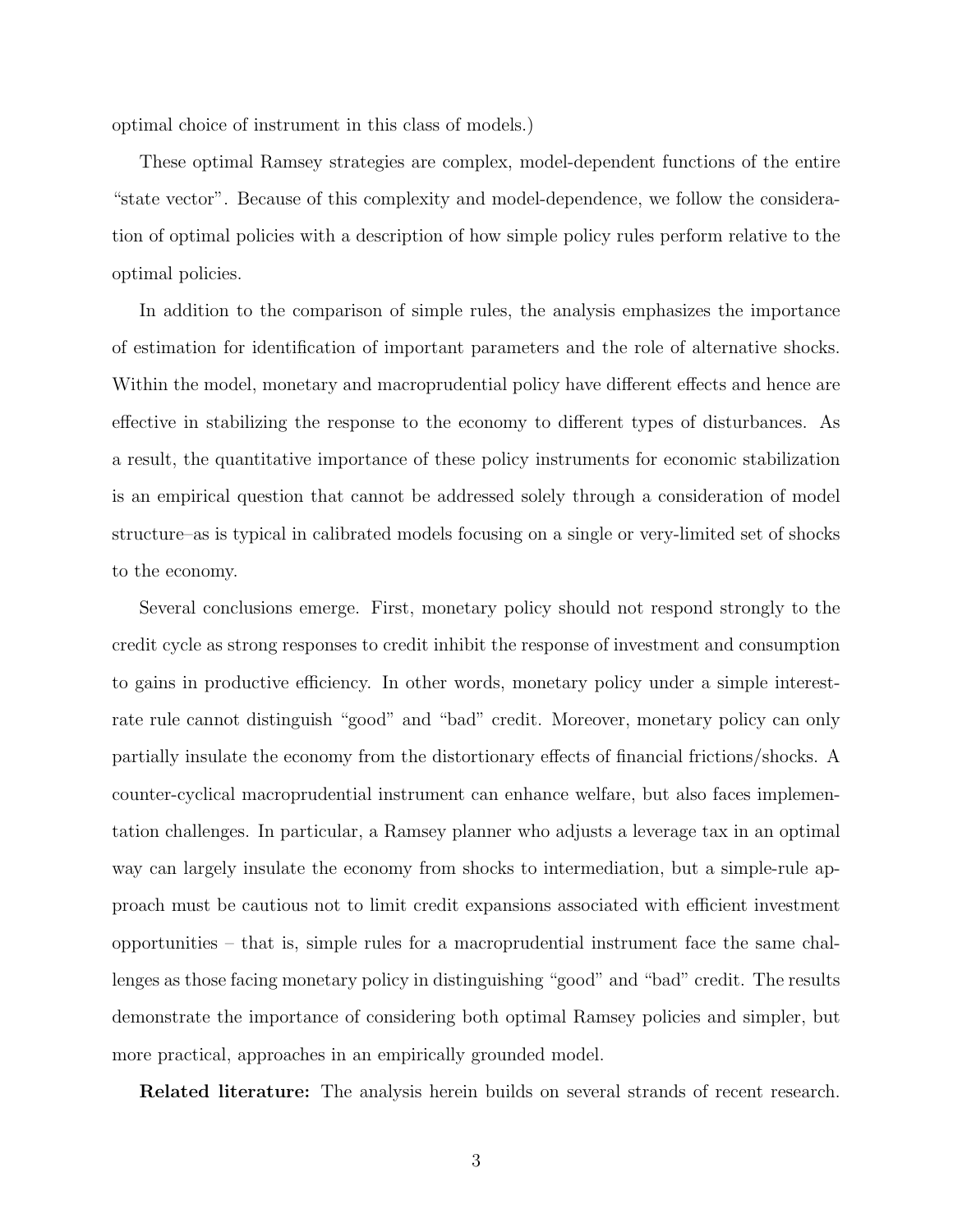Our starting point is the introduction of a central role for financial intermediation in the transformation of household savings into productive capital (e.g., work following [Gertler](#page-43-2) [and Kiyotaki](#page-43-2) [\(2010\)](#page-43-2) ). Our implementation most closely resembles that of [Kiley and Sim](#page-44-1) [\(2014\)](#page-44-1): In particular, we emphasize, as in that earlier work, the need for intermediaries to make lending decisions prior to having complete knowledge of their internal funds, which exposes intermediaries to liquidity risk and the possibility of needing to raise costly external funds. Relative to [Kiley and Sim](#page-44-1) [\(2014\)](#page-44-1), we allow for intermediary default, an extension which creates a market-based leverage constraint on intermediaries (driven by the willingness of households to hold risky intermediary debt). The result is a New-Keynesian dynamic general equilibrium model in which intermediaries affect asset pricing in much the same way as emphasized in work on intermediary-based asset pricing models such as [He and](#page-43-3) [Krishnamurthy](#page-43-3) [\(2012\)](#page-43-3).

The interaction between financial frictions and optimal monetary policy was the focus in [Bernanke and Gertler](#page-41-0) [\(1999\)](#page-41-0), [Gilchrist and Leahy](#page-43-4) [\(2002\)](#page-43-4), and [Iacoviello](#page-43-5) [\(2005\)](#page-43-5), each of which examined how monetary policy should respond to asset prices. The analysis herein includes both potential macroprudential elements in monetary policy reactions – such as adjustments of the nominal interest rate to movements in credit spreads or the volume of credit – and macroprudential policies, as in the theoretical contribution of [Collard, Dellas, Diba, and](#page-42-4) [Loisel](#page-42-4) [\(2012\)](#page-42-4). We contribute to the literature in several ways. We estimate a dynamicstochastic-general equilibrium model with financial intermediation and shocks to both the [\(Woodford](#page-44-2) [\(2003\)](#page-44-2)) natural rate of interest and to idiosyncratic risk of the type emphasized in, for example, [Christiano, Motto, and Rostagno](#page-42-5) [\(2013\)](#page-42-5). This allows a quantitative examination of the interaction of monetary policy with a macroprudential instrument, in contrast to the dominant calibration approach pursued in earlier work. Moreover, we use credit spreads as an observable to discipline the identification of shocks to financial conditions, following research that has emphasized the important role for such indicators in understanding the business cycle (e.g., [Gilchrist and Zakrajsek](#page-43-0) [\(2012\)](#page-43-0)). Finally, we consider both optimal policies - that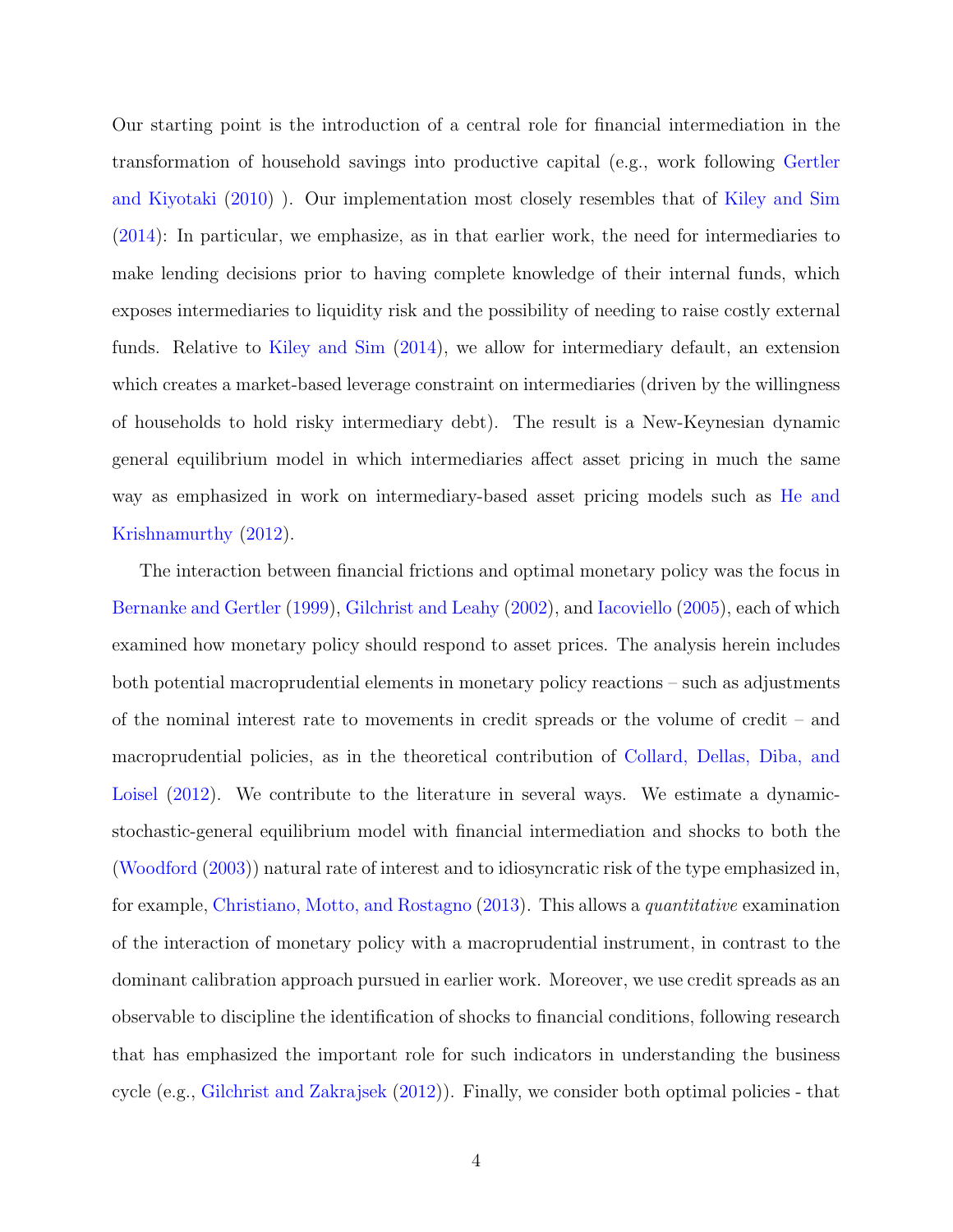is, the approach of a Ramsey planner - and optimal simple rules.

Each of these features of the analysis differentiate our work from the literature focusing on monetary and macroprudential policy in DSGE models with financial intermediation. For example, [Melina and Villa](#page-44-3) [\(2015\)](#page-44-3) estimate a model and examine optimal simple rules for monetary policy, but do not consider financial shocks of the type we emphasize, ignore macroprudential policy, eschew analysis of Ramsey policies, and do not connect to the literature on credit spreads. [Kannan, Rabanal, and Scott](#page-43-6) [\(2012\)](#page-43-6) calibrate their model, consider an ad hoc loss function, and analyze only simple rules. [Christensen, Meh, and Moran](#page-42-6) [\(2011\)](#page-42-6), [Gelain,](#page-42-7) [Lansing, and Mendicino](#page-42-7) [\(2013\)](#page-42-7), [Lambertini, Mendicino, and Punzi](#page-44-4) [\(2013\)](#page-44-4), and [Rubio and](#page-44-5) [Carrasco-Gallego](#page-44-5) [\(2014\)](#page-44-5) calibrate their models and consider simple rules only. [Bailliu, Meh,](#page-41-1) [and Zhang](#page-41-1) [\(2012\)](#page-41-1) and [Quint and Rabanal](#page-44-6) [\(2014\)](#page-44-6) estimate models using Canadian and euro area data, respectively, and consider simple rules only.

The remainder of this paper is organized as follows. Section 2 develops the dynamic general equilibrium model that works as a laboratory for our policy analysis. Section 3 analyzes the optimal policies that would be pursued by a Ramsey planner. Section 4 studies the potential gains and pitfalls of implementing macroprudential policies via simple policy rules. Section 5 concludes.

### 2 The Model

The model economy consists of (i) a representative household, (ii) a representative firm producing intermediate goods, (iii) a continuum of monopolistically competitive retailers, (iv) a representative firm producing investment goods, and (v) a continuum of financial intermediaries.

In the model, financial intermediation plays a central role because of two assumptions. First, the representative household lacks the skills necessary to directly manage financial investment projects and saves/borrows through securities issued by financial intermediaries.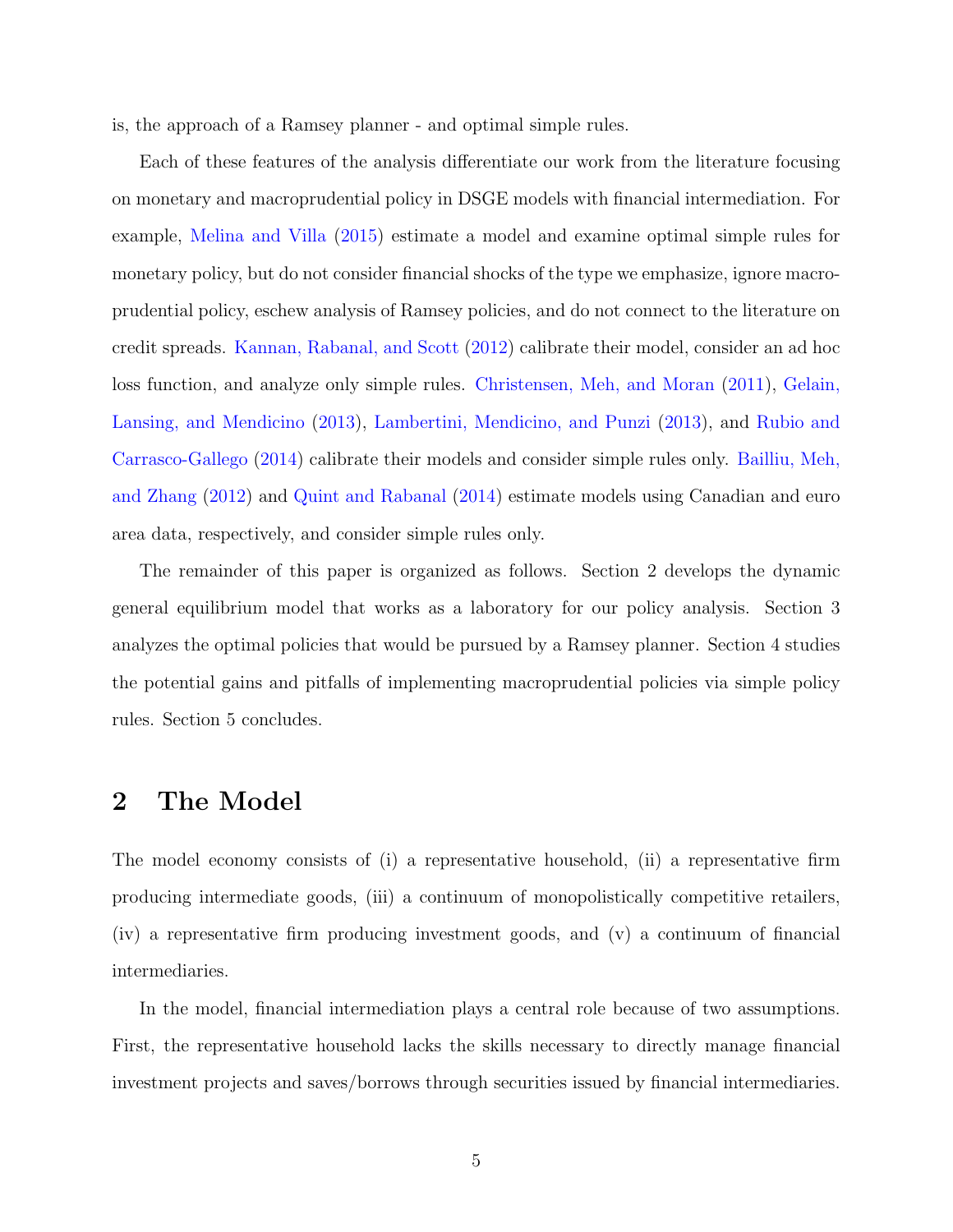<span id="page-6-0"></span>



Second, intermediaries make lending/investment commitments prior to the realization of returns on past investments, and these commitments imply some risk that intermediaries must raise outside funds–through inter-bank lending markets or other capital markets–in a manner that may be costly. To implement this idea in a tractable manner, we assume outside funds take the form of equity and that raising external equity in response to a funding shortfall is costly (in line with a large related literature). The specific timing and financial frictions in our model are developed more fully in the following subsections.

### 2.1 The Financial Intermediary Sector

In the model, financial intermediaries fund investment projects by issuing debt and equity securities. Debt is tax-advantaged and subject to default, while equity issuance is associated with a sizable issuance cost. This cost involves the sale of new shares at a discount (or dilution cost)–a reduced-form way to capture the lemon premium imposed on issuers due to asymmetric information [\(Myers and Majluf](#page-44-7) [\(1984\)](#page-44-7)) and the empirical regularity that direct costs associated with equity issuance are substantially greater than those associated with debt issuance or deposit-taking [\(Calomiris and Tsoutsoura](#page-42-8) [\(2010\)](#page-42-8)). Despite the tax advantage and default option associated with debt, intermediaries use both debt and equity financing, as the default premium associated with debt financing rises as intermediary leverage increases.

To highlight the notion that lending/investment commitments place intermediary liquidity and capital at risk, we adopt the following timing convention. We split a time period into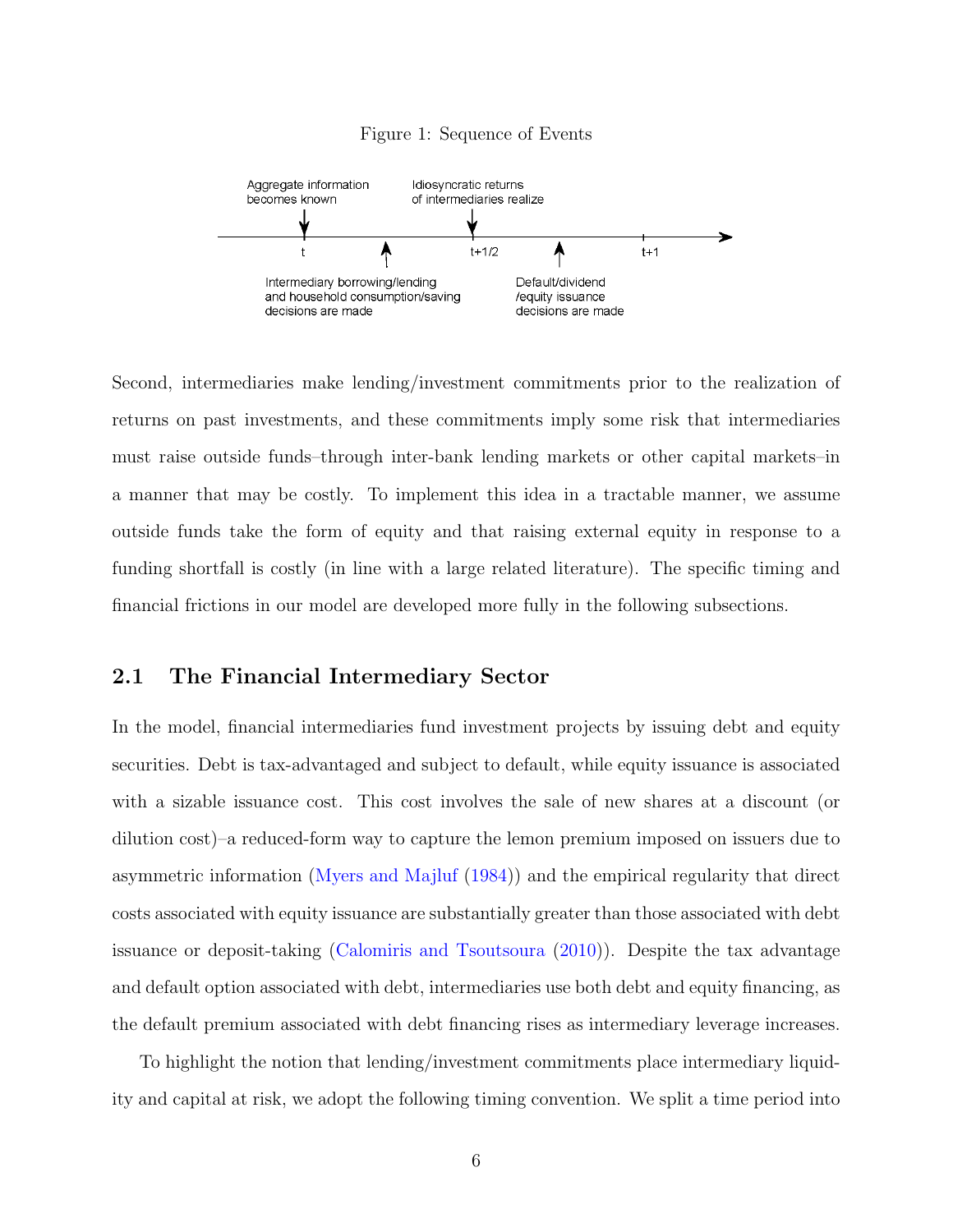two sub-periods and assume that lending and borrowing (e.g., asset and liability) decisions have to be made in the first half of the period t; idiosyncratic shocks to the returns of the projects made at time  $t - 1$  are realized in the second half of the period t, at which point lending and borrowing decisions cannot be reversed (until period  $t + 1$  $t + 1$ ). Figure 1 describes this flow of decisions.[3](#page-0-0) This set of assumptions has two advantages. First, the intra-period irreversibility in lending and borrowing decisions, in conjunction with costs of external equity financing, generates precaution in lending decisions, which distorts the efficient allocation of credit. Second, the timing convention helps us derive an analytical expression for the equity issuance and default triggers of intermediaries, allowing a sharp characterization of the equilibrium. (In the absence of this timing assumption, the distribution of intermediaries' balance sheets across periods would be non-degenerate, implying substantial computational complexities).

#### 2.1.1 The Intermediary Debt Contract

We model the borrowing and lending relationship between a financial intermediary and an investor (implicitly an agent working for the representative household without agency friction) using a standard debt contracting framework. As will be shown, the intermediary problem is essentially linear, and henceforth we focus on a project scale with a unit value. Consider a financial intermediary, which mixes debt and equity capital to finance its lending/investment, which turns a random return  $1 + r_{t+1}^F$  after tax. The return is composed of aggregate  $(r_{t+1}^A)$ and idiosyncratic components  $(\epsilon_{t+1})$  such that  $1 + r_{t+1}^F = \epsilon_{t+1}(1 + r_{t+1}^A)$ . The idiosyncratic component has a time-varying lognormal distribution  $(F_{t+1}(\cdot))$ , in which the volatility level  $\sigma_t$  follows an AR(1) process while the first moment is time-invariant (and normalized to

<sup>3</sup>Another related approach would be the following. One can assume that a random fraction of households require early redemption of their debt/deposits at intermediaries in the second half of the period. In this case, the idiosyncratic redemption rate replaces the idiosyncratic shocks to the return on lending. Owing to the illiquidity of the investment project, the intermediary has to raise additional funds on the inter-bank market or elsewhere to meet the "run". This will create a similar effect on the lending decision of the intermediary under the assumption that raising such funds involves a cost analogous to the cost of outside equity we emphasize.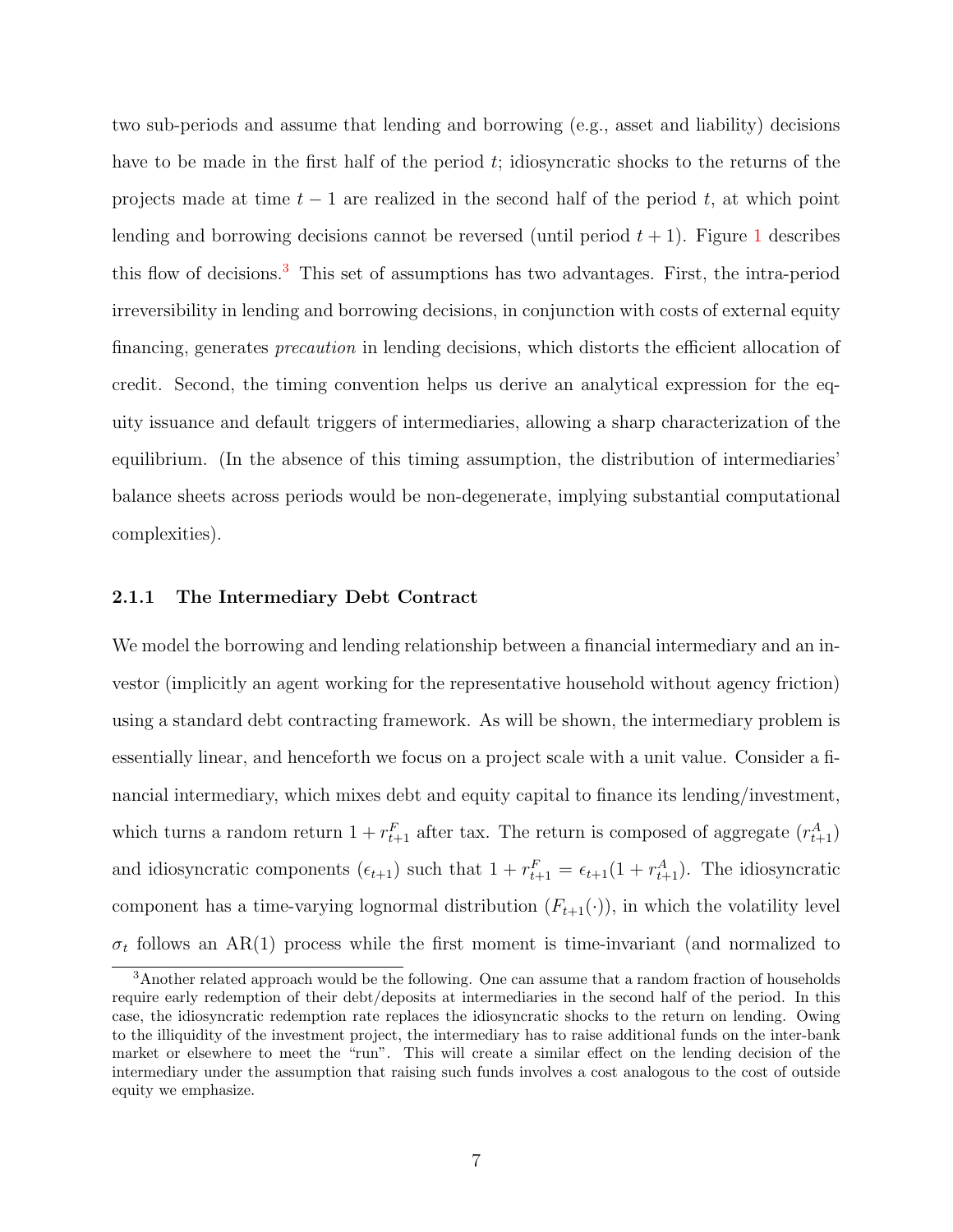equal one,  $\mathbb{E}_{t}[\epsilon_{t+1}] = 1$ . The time-variation in the second moment of the idiosyncratic return will have aggregate implications under the financial-market frictions considered herein. In particular, an intermediary may need to raise external funds (if its idiosyncratic return implies insufficient balance-sheet capacity to meet lending commitments).

Denote the fraction of the investment project financed with equity capital by  $m_t$ .  $1 - m_t$ then denotes the fraction of borrowed funds. If the intermediary does not default on debt in the next period, it repays  $(1 + r_{t+1}^B)(1 - m_t)$  to the investor, where  $r_{t+1}^B$  is the interest rate on debt. In this case, the intermediary's payoff (its realized net-worth denoted by  $N_t$ ) is given by  $N_t = \epsilon_{t+1}(1 + r_{t+1}^A) - [1 + (1 - \tau_c)r_{t+1}^B](1 - m_t)$ , where  $\tau_c$  denotes the corporate income tax rate. In the event of default, the intermediaries net worth drops to zero, and the lender recovers the liquidation value of the project. Liquidation involves a cost, equal to a fraction  $\eta$  of the project value. The post-default return for the investor is then given by  $(1 - \eta)\epsilon_{t+1}(1 + r_{t+1}^A).$ 

A default-trigger value for the idiosyncratic shock is found by setting  $N_t = 0$  and solving for the trigger value  $\epsilon_{t+1}^D$  – where realizations of the idiosyncratic return below this value imply default:

$$
\epsilon_{t+1} \le \epsilon_{t+1}^D \equiv (1 - m_t) \frac{1 + (1 - \tau_c) r_{t+1}^B}{1 + r_{t+1}^A}.
$$
\n(1)

<span id="page-8-0"></span>Using the default trigger value, we can express the participation constraint for the investor as

$$
1 - m_t \le \mathbb{E}_t \left\{ M_{t,t+1} \left[ (1 - \eta) \int_0^{\epsilon_{t+1}^D} \epsilon_{t+1} (1 + r_{t+1}^A) dF_{t+1} + \int_{\epsilon_{t+1}^D}^{\infty} (1 - m_t) [1 + r_{t+1}^B] dF_{t+1} \right] \right\}
$$
(2)

where  $M_{t,t+1} \equiv \beta(\Lambda_{t+1}/\Lambda_t)/(\Pi_{t+1})$  with  $\beta$ ,  $\Lambda_t$  and  $\Pi_{t+1}$  being the time discount factor, the marginal utility of consumption of the representative household, and (the gross rate of) inflation, respectively.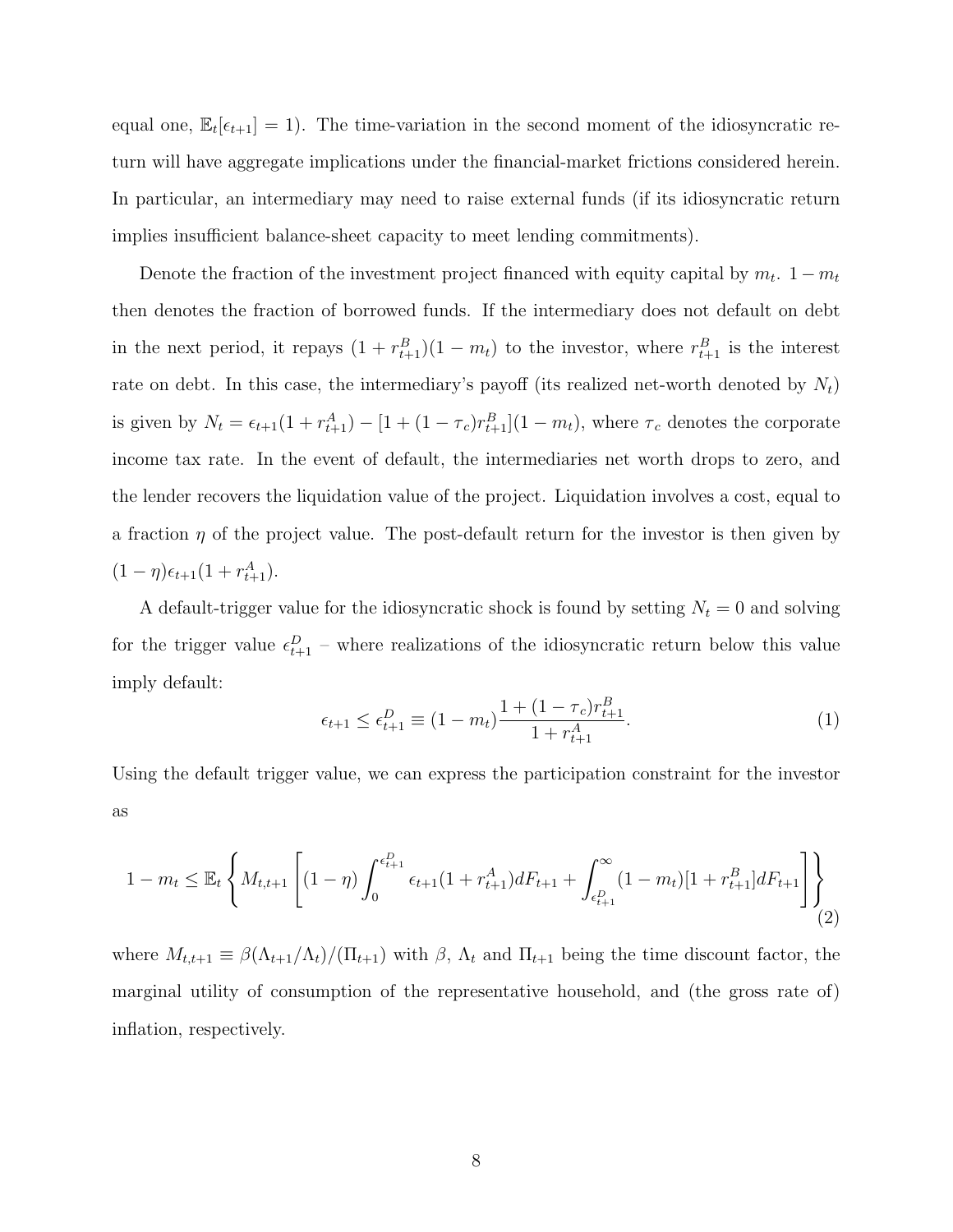#### 2.1.2 Intermediary Equity Finance

We now turn to the problem of intermediary equity financing. As mentioned earlier, equity issuance involves a dilution cost in which issuers are forced to sell new shares at a discount. – an assumption adopted widely in corporate-finance literature (see, [Hennessy and Whited](#page-43-7) [\(2007\)](#page-43-7) and [Bolton and Freixas](#page-42-9) [\(2000\)](#page-42-9)). We denote the discount (haircut) of new share by  $\varphi \in (0,1).$ 

We denote equity-related cash flow by  $D_t$ .  $D_t$  is dividends paid when positive, and equity issuance when negative. With the assumption of costly equity issuance, actual cash inflow from issuance  $(-D_t)$  is reduced to  $-(1-\varphi)D_t$ . Total equity related cash flow for an intermediary can be expressed as  $\varphi(D_t) \equiv D_t - \varphi \min\{0, D_t\}$ . Suppose that the intermediary invests in  $S_t$  units of investment projects whose market price is given by  $Q_t$ . The flow of funds constraint for a financial intermediary is then given by

<span id="page-9-0"></span>
$$
Q_t S_t = \epsilon_t (1 + r_t^A) Q_{t-1} S_{t-1} + (1 - m_t) Q_t S_t - (1 - m_{t-1}) (1 + (1 - \tau_c) r_t^B) Q_{t-1} S_{t-1} - \varphi(D_t). \tag{3}
$$

The constraint states that new investment (the left side) should equal the sum of return on assets from investment last period and new borrowing minus the payment on existing debt from last period and equity-related cash-flow.

We define an equity-financing trigger  $\epsilon_t^E$  as the level of idiosyncratic shock below which a financial intermediary must raise external funds. The trigger can be found by setting  $D_t = 0$ and solving the flow of funds constraint for  $\epsilon_t^E$ :

$$
\epsilon_t^E = (1 - m_{t-1}) \frac{1 + (1 - \tau_c)r_t^B}{1 + r_t^A} + \frac{m_t Q_t S_t}{(1 + r_t^A) Q_{t-1} S_{t-1}} = \epsilon_t^D + \frac{m_t Q_t S_t}{(1 + r_t^A) Q_{t-1} S_{t-1}}.
$$
 (4)

This implies that the equity financing trigger is strictly greater than the default trigger – that is, a financial intermediary chooses recapitalization before it is forced to declare bankruptcy.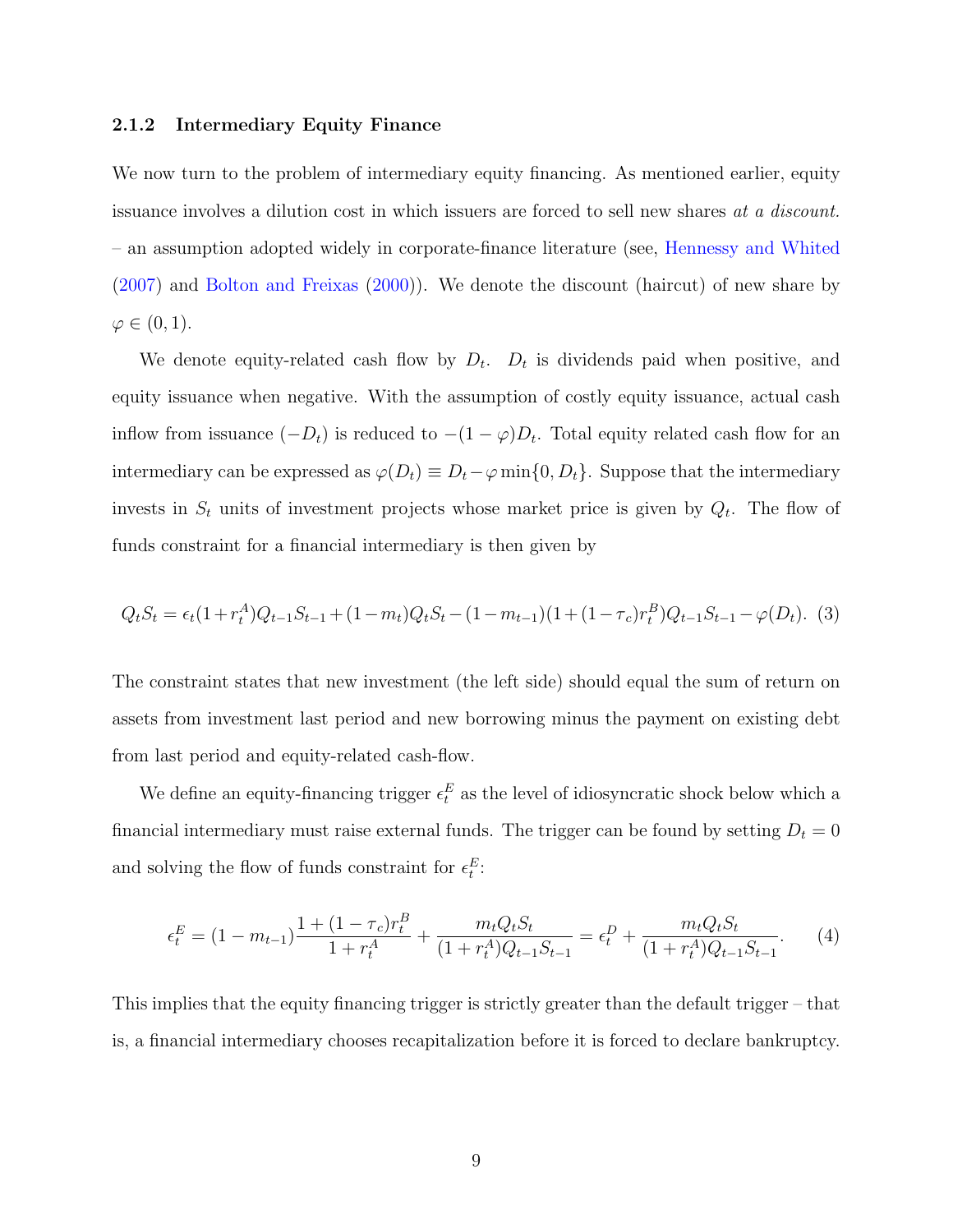#### 2.1.3 Value Maximization

A Symmetric Equilibrium Our timing convention and the risk neutrality of intermediaries imply a symmetric equilibrium in which all intermediaries choose the same lending/investment level and capital structure  $(m_t)$ . The shadow value of the participation constraint ( $\theta_t$ , the multiplier associated with constraint [\(2\)](#page-8-0)) is also identical for all intermediaries because borrowing decisions are made before the realization of the idiosyncratic shock.

However, the distribution of dividends and equity financing depend on the realization of idiosyncratic shocks, and thus have non-degenerate distributions. Since the flow of funds constraint depends on the realization of the idiosyncratic shock, the ex-post shadow value of the constraint, denoted by  $\lambda_t$ , also has a non-degenerate distribution.

To simplify the dynamic problem, it is convenient to split the intermediary problem into two stages in a way that is consistent with the timing convention. In the first stage, the intermediary solves for the value maximizing strategies for lending and borrowing prior to the resolution of idiosyncratic uncertainty. In the second stage, the intermediary solves for the value maximizing dividend/issuance strategy based upon all information, including the realization of its net worth.

Formally, we define two value functions,  $J_t$  and  $V_t(N_t)$ .  $J_t$  is the ex-ante value of the intermediary before the realization of the idiosyncratic shock while  $V_t(N_t)$  is the ex-post value of the intermediary after the realization of the idiosyncratic shock. In our symmetric equilibrium, the ex-ante value function does not depend on the intermediary specific state variables. The ex-post value function  $V_t(\cdot)$ , however, depends on the realized internal funds,  $N_t$ , which is a function of the realized idiosyncratic shock. (As noted above,  $N_t$  cannot fall below zero, as such cases result in default.) Since the first stage problem is based upon the conditional expectation of net-worth, not the realization, it is useful to define an expectation operator  $\mathbb{E}_{t}^{\epsilon}(\cdot) \equiv \int dF_{t}(\epsilon)$ , the conditioning set of which includes all information up to time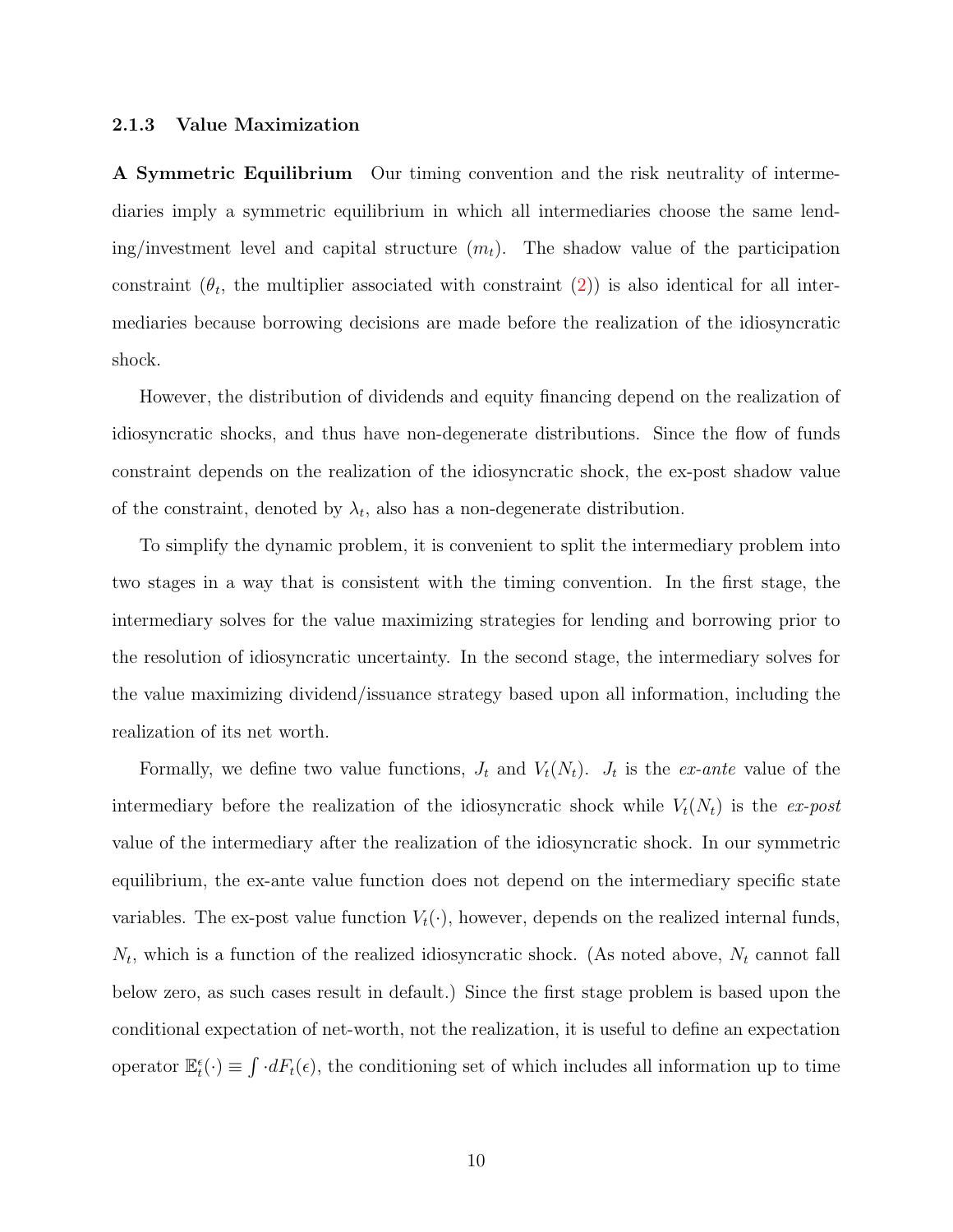t, except the realization of the idiosyncratic shock.<sup>[4](#page-0-0)</sup>

Financial intermediaries are owned by the representative household, and hence discount future cash flows by the household's stochastic pricing kernel,  $M_{t,t+1}$ . In stage 1, the intermediary maximizes shareholder value by solving for the size of its lending, debt, and equity through choices for the aggregate project size  $Q_tS_t$ , the capital ratio  $m_t$ , and the default trigger  $\epsilon_{t+1}^D$ ),

<span id="page-11-0"></span>
$$
J_t = \max_{Q_t S_t, m_t, r_{t+1}^B} \{ \mathbb{E}_t^{\epsilon}[D_t] + \mathbb{E}_t[M_{t,t+1} \cdot \mathbb{E}_{t+1}^{\epsilon}[V_{t+1}(N_{t+1})]] \} \text{ s.t (2) and (3).}
$$
 (5)

After the realization of the idiosyncratic shock, the intermediary solves

<span id="page-11-1"></span>
$$
V_t(N_t) = \max_{D_t} \{ D_t + \mathbb{E}_t[M_{t,t+1} \cdot J_{t+1}] \} \quad \text{s.t (3)}
$$

Problem [\(5\)](#page-11-0) determines for the optimal lending/borrowing /default choices based upon  $\mathbb{E}_{t}^{\epsilon}[N_{t}]$  and  $\mathbb{E}_{t}^{\epsilon}[D_{t}]$ . In stage 1, the intermediary does not know whether default, equity issuance, or dividend payouts will occur following the realization of its idiosyncratic return. In state 2, problem [\(6\)](#page-11-1) solves for the optimal level of distribution/issuance based on the realization of net-worth.

#### 2.1.4 Optimal Intermediary Investment

The shadow value of internal funds of financial intermediaries (the Lagrangian multiplier associated with [\(3\)](#page-9-0)) plays an essential role in determining the size of intermediaries' balance sheet and the mix of debt and equity used to finance this balance sheet. Since investment and capital structure decisions are to be made prior to the revelation of idiosyncratic shock, the intermediaries' first-stage problem is a function of the expected shadow value of internal

<sup>&</sup>lt;sup>4</sup>From the perspective of households, there is no new information in the second half of the period because of the law of large numbers: At the beginning of each period, the household exactly knows how much additional equity funding is required for the intermediary sector as a whole (as indicated by the timing of household decisions in figure [1\)](#page-6-0). This ensures that the lending and borrowing decisions of intermediaries are consistent with the savings decisions of households.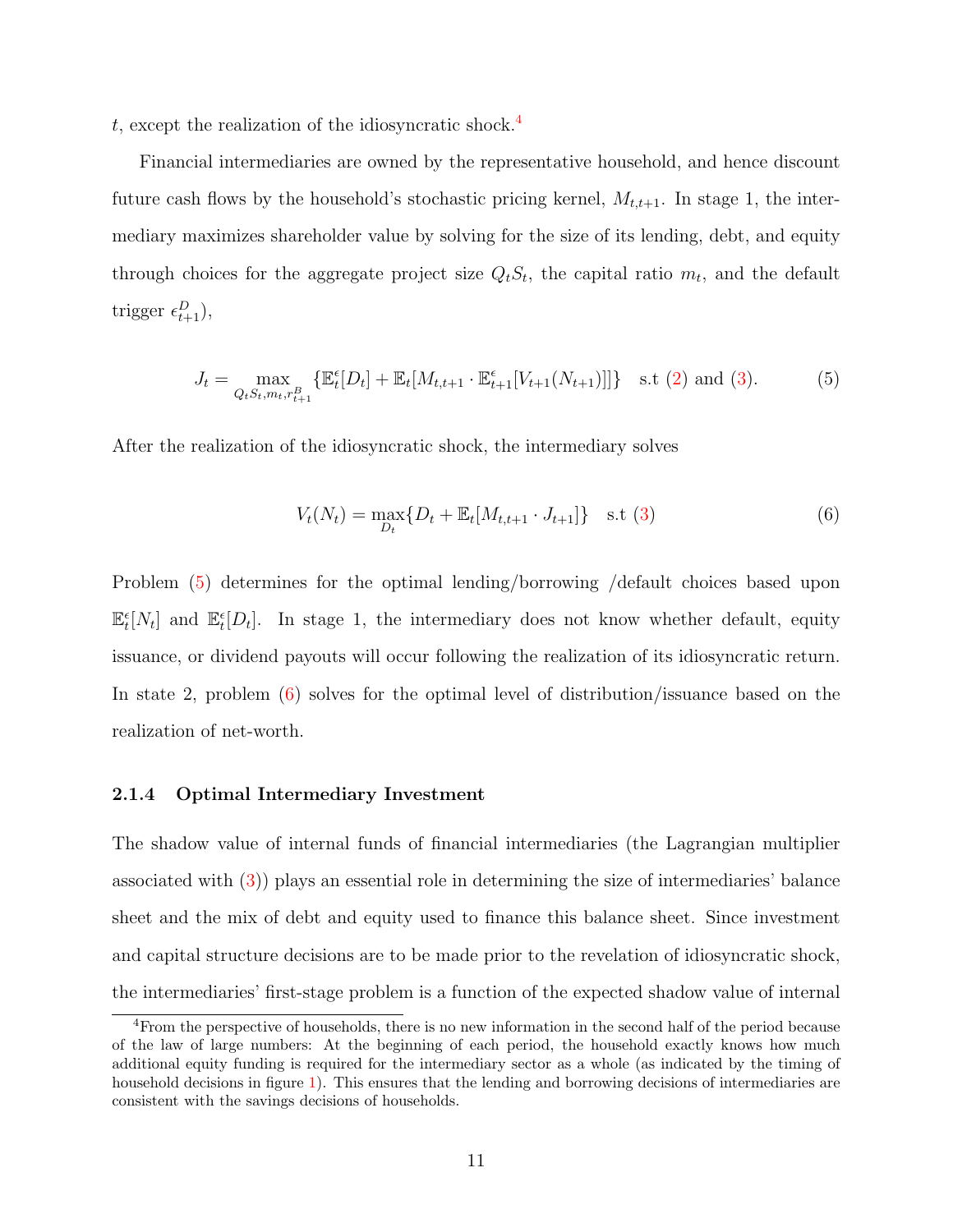funds,  $\mathbb{E}_{t}^{\epsilon}[\lambda_{t}].$ 

When an intermediary receives a "good" realization of asset returns, it will pay excess earnings as dividends to shareholders. At this point, the shadow value of internal funds is equal to 1 (the value of the funds sent to shareholders). However, if the intermediary cannot fulfill its lending commitments given its idiosyncratic realization and must raise outside (equity) funds, which happens with a probability  $F_t(\epsilon_t^E)$ , the shadow value of internal funds jumps to  $1/(1 - \varphi)$  owing to the dilution cost of  $\varphi$  per unit of equity raised.<sup>[5](#page-0-0)</sup> Since the shadow value takes 1 with probability  $1 - F_t(\epsilon_t^E)$  and  $1/(1 - \varphi)$  with probability  $F_t(\epsilon_t^E)$ , the expected shadow value is given by

<span id="page-12-0"></span>
$$
\mathbb{E}_t^{\epsilon}[\lambda_t] = 1 - F_t(\epsilon_t^E) + \frac{F_t(\epsilon_t^E)}{1 - \varphi} = 1 + \mu F_t(\epsilon_t^E) > 1, \ \ \mu \equiv \frac{\varphi}{1 - \varphi}.
$$

In the appendix, we show that the efficiency conditions of problem  $(5)$  and  $(6)$  imply that the following asset-pricing formula holds in equilibrium:

$$
1 = \mathbb{E}_t \left\{ M_{t,t+1} \frac{\mathbb{E}_{t+1}^{\epsilon}[\lambda_{t+1}]}{\mathbb{E}_t^{\epsilon}[\lambda_t]} \cdot \frac{1}{m_t} \left[ 1 + \tilde{r}_{t+1}^A - (1 - m_t)[1 + (1 - \tau_c)r_{t+1}^B] \right] \right\}
$$
(8)

where the modified asset return  $1 + \tilde{r}_{t+1}^A$  is defined as

<span id="page-12-1"></span>
$$
1 + \tilde{r}_{t+1}^A \equiv \frac{\mathbb{E}_{t+1}^{\epsilon}[\lambda_{t+1} \max\{\epsilon_{t+1}, \epsilon_{t+1}^D\}]}{\mathbb{E}_{t+1}^{\epsilon}[\lambda_{t+1}]}(1 + r_{t+1}^A). \tag{9}
$$

As an asset-pricing formula, [\(8\)](#page-12-0) has several important features. First, it is a levered assetpricing formula, as can be seen in the fact that the borrowing cost needs to be subtracted from the gross asset return and this *net* asset return is levered up by a factor  $1/m_t$ . In our model, low uncertainty induces the intermediaries to lever up their balance sheets in order to raise the return on equity by taking greater risk. This implies that the time-varying

<sup>5</sup>To see this, consider the fact that the intermediary in need of outside equity to fulfill its financial obligation is indifferent between having additional internal funds of  $1 - \varphi$  dollar and issuing 1 dollar of new shares since the latter option involves  $\varphi$  of dilution cost.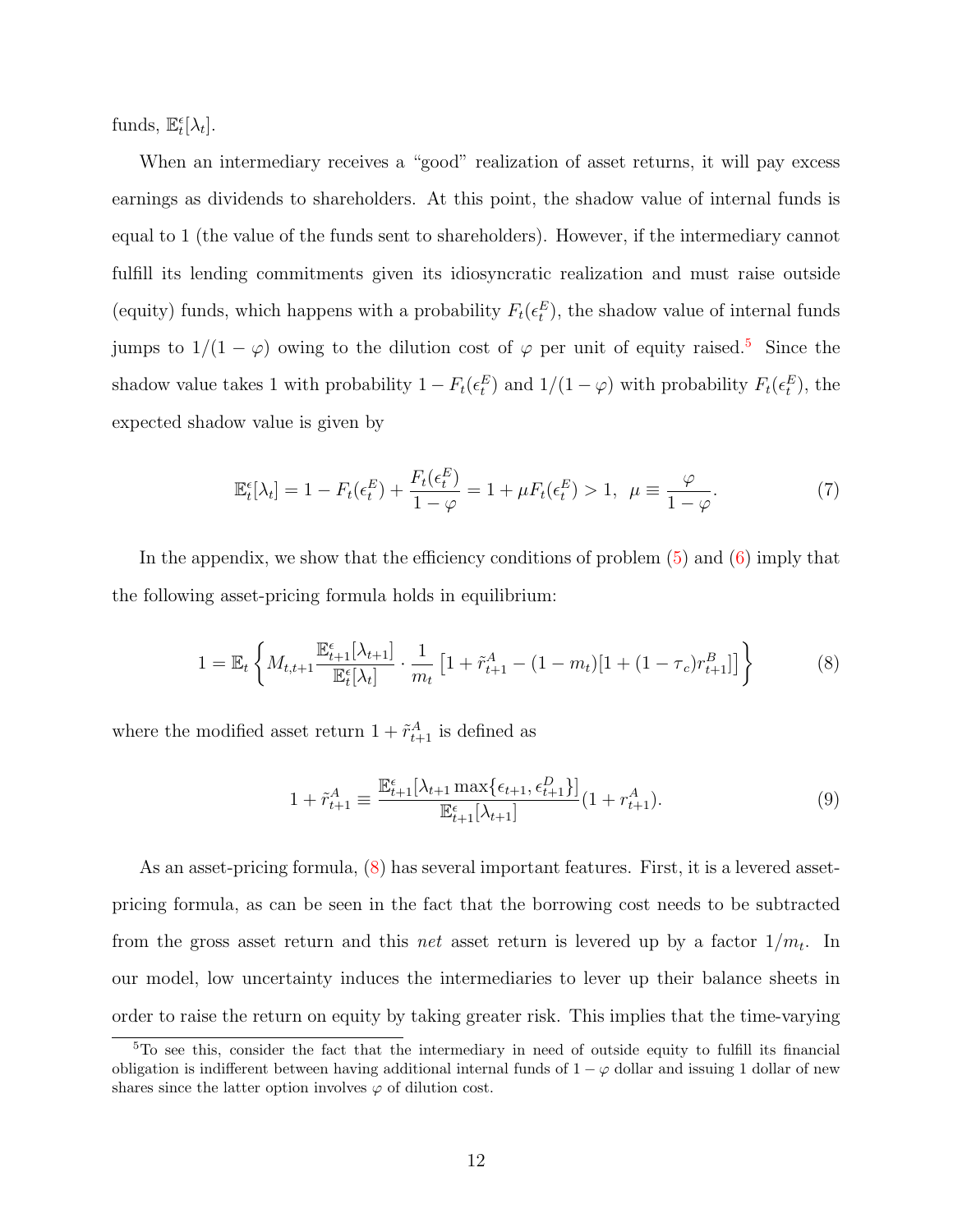volatility shock in our environment creates *pro-cyclical* leverage.

Second, the dynamic ratio of the shadow value of internal funds  $\mathbb{E}_{t+1}^{\epsilon}[\lambda_{t+1}]/\mathbb{E}_{t}^{\epsilon}[\lambda_{t}]$  creates a wedge between the pricing kernel of the representative household and the asset return, potentially creating inefficiency. If the balance-sheet condition of intermediaries as measured by the expected shadow value of internal funds, is perceived to be worse today than tomorrow, the effective discount rate of the financial intermediaries is elevated–boosting the required return on lending/investment projects and leading to a more conservative lending/investment strategy today. Equation [\(8\)](#page-12-0) is essentially an application of the liquidity-based asset pricing framework (LAPM, [Holmstrm and Tirole](#page-43-8) [\(2001\)](#page-43-8)) in a dynamic general equilibrium model. [6](#page-0-0) .

Finally, as can be seen in [\(9\)](#page-12-1), limited-liability bounds the effective asset return through a "default option", making the asset return convex with respect to the idiosyncratic shock. The default option is more valuable when uncertainty regarding the asset return increases as can be seen in the interaction between  $\lambda_{t+1}$  and the truncated return,  $\max\{\epsilon_{t+1}, \epsilon_{t+1}^D\}(1 + r_{t+1}^A)$ . This, however, does not imply that the financial intermediaries will increase their lending to risky assets at a time of heightened uncertainty. While greater uncertainty boosts the risk appetite of the intermediaries through the default option, the same increase in uncertainty boosts the expected shadow values of cash flow, thereby elevating the required return on lending for the intermediaries, which then reduces lending to risky assets. Furthermore, households require greater protection from default, increasing the borrowing costs for the intermediaries.[7](#page-0-0)

<sup>&</sup>lt;sup>6</sup>See [He and Krishnamurthy](#page-43-9) [\(2008\)](#page-43-9), who derive an intermediary specific pricing kernel by assuming risk aversion for the intermediary. Also see [Jermann and Quadrini](#page-43-10) [\(2012\)](#page-43-10), who derives a similar pricing kernel by assuming a quadratic dividend smoothing function.

<sup>7</sup>Note that the max operator enters the effective return term inside the expectation operator. This means that the realized return is kinked, but its expected value is a smooth function of other state variables. An analogy can be made with the value of European call option, where the realized value of the option is kinked, but the expected value is a smooth function of the current price of the underlying asset. As a result, the max operator does not create any problem for us to use perturbation methods. See the appendix for the analytical expression for the effective return.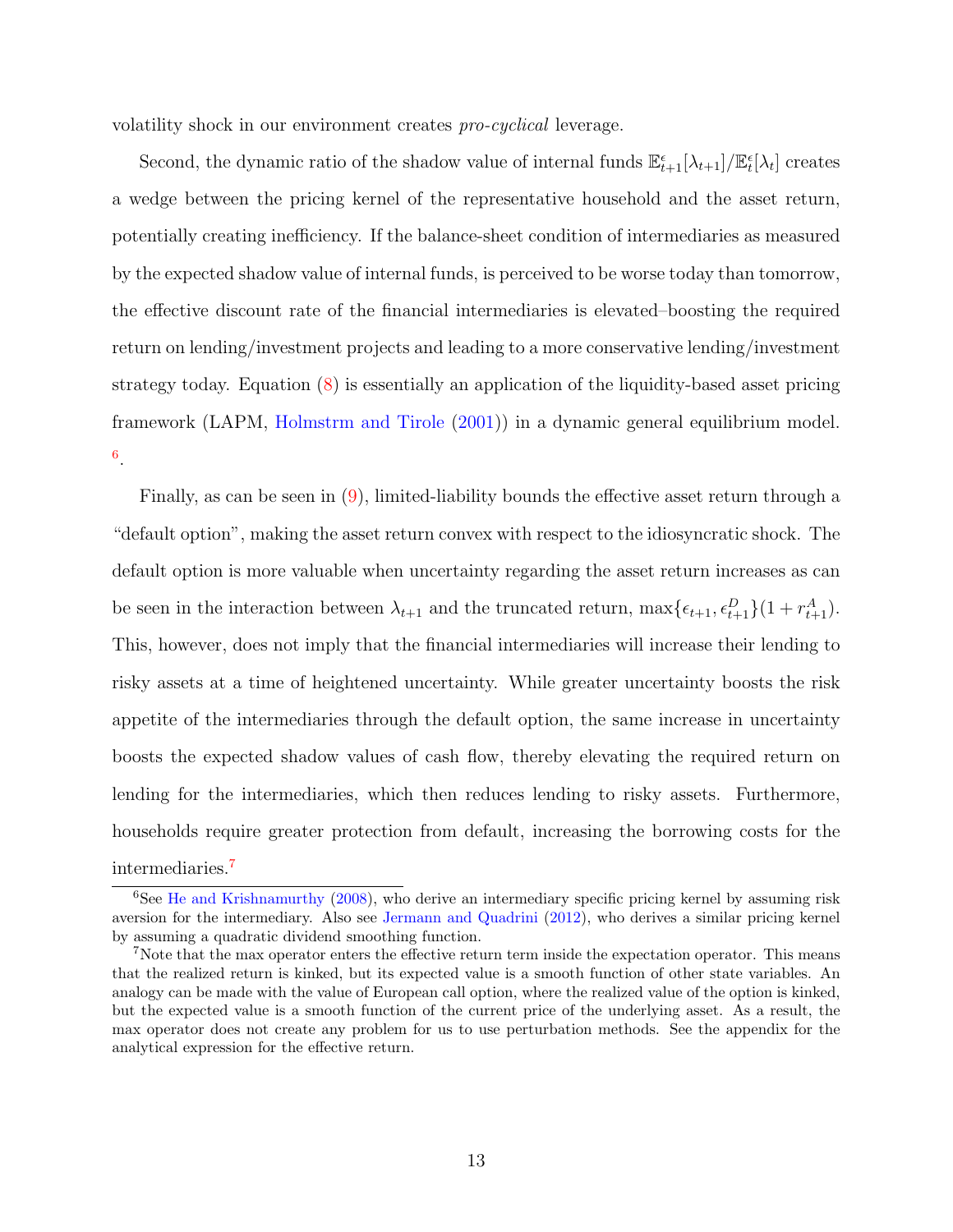### 2.2 The Rest of the Economy

To close the model, we now turn to the production, capital accumulation, and the consumption/labor supply decisions of non-financial firms and households. Regarding the structure of production and capital accumulation, we assume that the production of consumption and investment goods are devoid of financial frictions. This assumption, while strong, helps us focus on the friction facing the financial intermediaries in their funding markets rather than the friction in their lending (investment) market. [8](#page-0-0)

#### 2.2.1 Production and Investment

There is a competitive industry that produces intermediate goods using a constant returns to scale technology; without loss of generality, we assume the existence of a representative firm. The firm combines capital  $(K)$  and labor  $(H)$  to produce the intermediate goods using a Cobb-Douglas production function,  $Y_t^M = a_t H_t^{\alpha} K_t^{1-\alpha}$ , where the technology shock follows a Markov process,  $\log a_t = \rho_a \log a_{t-1} + \sigma_a v_t$ ,  $v_t \sim N(0, 1)$ .

The intermediate-goods producer issues state-contingent claims  $S_t$  to a financial intermediary, and use the proceeds to finance capital purchases,  $Q_tK_{t+1}$ . A no-arbitrage condition implies that the price of the state-contingent claim must be equal to  $Q_t$  such that  $Q_tS_t = Q_tK_{t+1}$ . After the production and sale of products, the firm sells its undepreciated capital at the market value, returns the profits and the proceeds of the capital sale to the intermediary. The competitive industry structure implies that the firm's static profit per capital is determined by the capital share of revenue, i.e.,  $r_t^K = (1-\alpha)P_t^M Y_t^M / K_t$ , where  $P_t^M$ is the price level of the intermediate goods. Hence the after-tax return for the intermediary is given by

$$
1 + r_t^A = \frac{(1 - \tau_c)(1 - \alpha)P_t^M Y_t^M / K_t + [1 - (1 - \tau_c)\delta]Q_t}{Q_{t-1}}.
$$
\n(10)

We assume costs of adjusting investment at the aggregate level to allow for time-variation

<sup>8</sup>Other recent studies of intermediaries, notably [Gertler and Karadi](#page-43-11) [\(2011\)](#page-43-11) and [Gertler and Kiyotaki](#page-43-2) [\(2010\)](#page-43-2), adopt a similar assumption.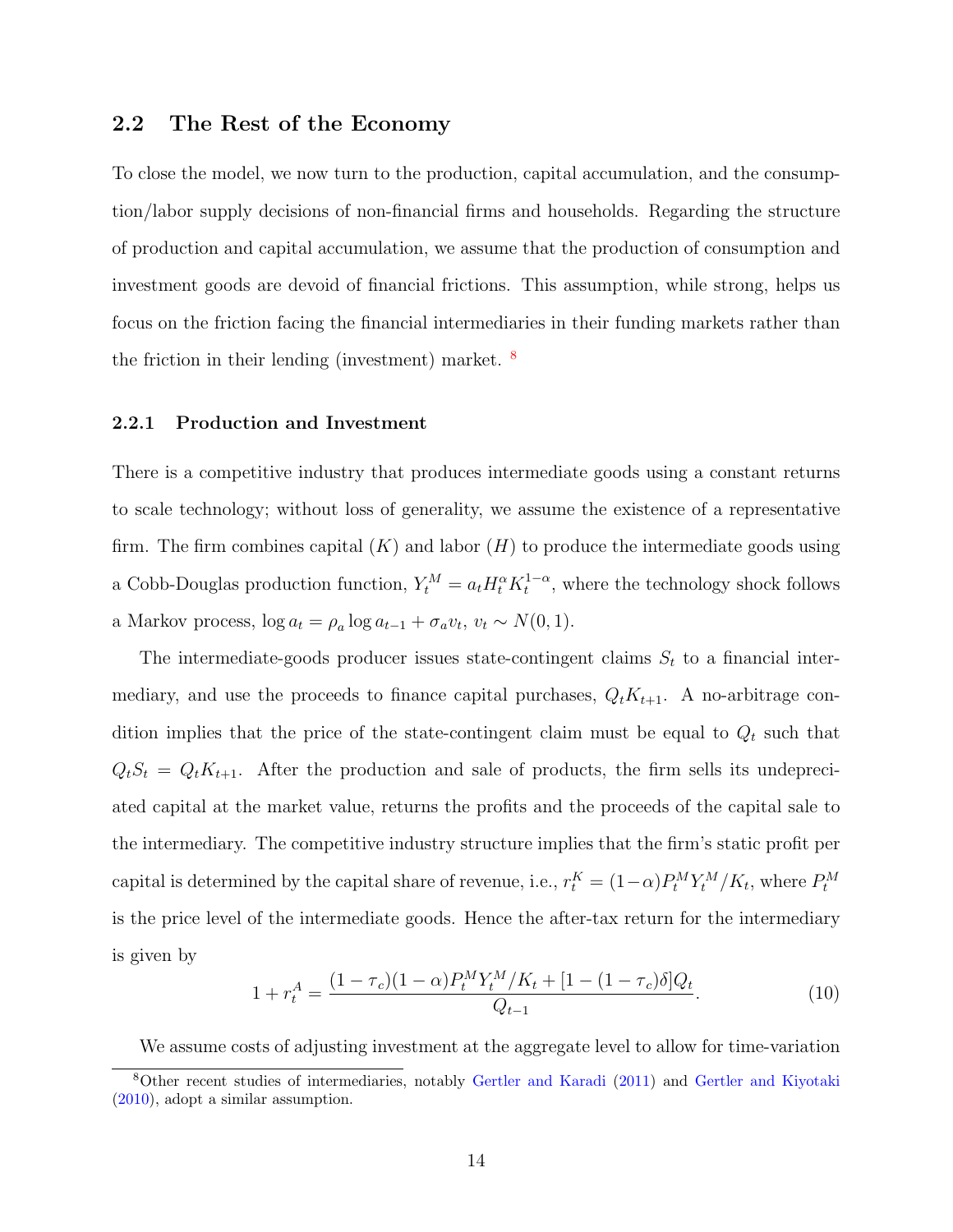in the price of installed capital  $(K_t)$  relative to investment. More specifically, we assume that there is a competitive industry producing new capital goods combining the existing capital stock and consumption goods using a quadratic adjustment cost of investment,  $\chi_t/2(I_t/I_{t-1} 1)^2 I_{t-1}$ . We allow for stochastic variation in  $\chi$  as a means to include shocks to the investment first-order condition, as in [Smets and Wouters](#page-44-8) [\(2007\)](#page-44-8).

#### 2.2.2 Households

We assume that the consumption utility of the household sector has a property of "catching up with the Joneses"–that is, an external habit formation a la [Abel](#page-41-2) [\(1990\)](#page-41-2). Preferences over hours worked  $H_t$  are standard.

Formally, household preferences can be summarized by

<span id="page-15-0"></span>
$$
\sum_{s=0}^{\infty} \beta^s \left[ \frac{1}{1-\gamma} [(C_{t+s}(j) - hC_{t+s-1}(j))^{1-\gamma} - 1] - \frac{1}{1+\nu} H_{t+s}^{1+\nu} \right],\tag{11}
$$

where  $C_t(j)$  is consumption,  $H_t$  is hours worked,  $\beta$  is the time discount factor,  $\gamma$  governs the curvature in the utility function, h is the habit parameter, and  $\nu$  is the inverse of the Frisch elasticity of labor supply.

We assume that each household invests in a perfectly diversified portfolio of intermediary debt such that  $B_t(j) = \int [1 - m_{t-1}(i, j)]Q_{t-1}S_{t-1}(i, j)di$ . Since all households make the same choice,  $\int B_t(j)dj = B_t$  trivially. In the interest of space, we do not derive the efficiency conditions for households' financial investment decisions here. The technical appendix shows that the participation constraint  $(2)$  for the intermediary problem is equivalent to the efficiency condition for households' intermediary bond investment. It also shows that investment in the equity shares of the financial intermediary satisfies the equilibrium condition

$$
1 = \mathbb{E}_t \left[ M_{t,t+1} \frac{\mathbb{E}_{t+1}^{\epsilon}[\max\{D_{t+1}, 0\} + (1 - \varphi) \min\{D_{t+1}, 0\}] + P_{t+1}^S}{P_t^S} \right]
$$
(12)

where  $P_t^S$  is the ex-dividend price of an intermediary share. This is a standard dividend-price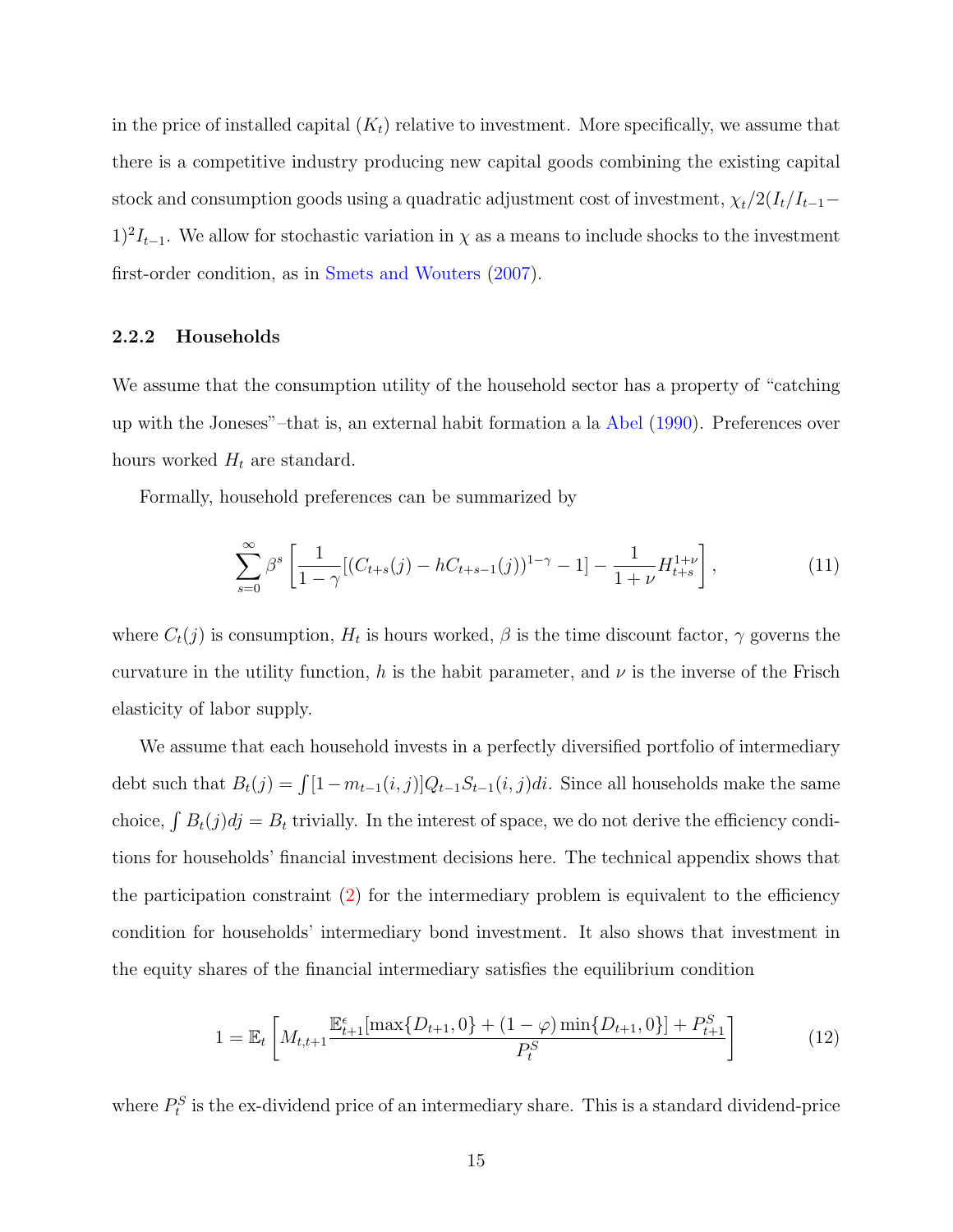formula for the consumption CAPM, taking into account the effect of the equity issuance cost. Note that in our symmetric equilibrium,  $P_t^S(i) = P_t^S = \mathbb{E}_t[M_{t,t+1} \cdot J_{t+1}]$  for all  $i \in [0,1]$ , and thus the ex-dividend value is equalized for all intermediaries. Finally, note that in general equilibrium, the existing shareholders and the investors in the new shares are the same entity, the representative household. Hence, costly equity financing does not create a wealth effect for the household, but affects the aggregate allocation through the marginal efficiency conditions of the intermediaries.<sup>[9](#page-0-0)</sup>

Finally, we assume that the representative household has access to a nominal bond whose one-period return equals the policy interest rate set by the central bank,  $R_t$ , adjusted for an exogenous aggregate "risk" premium  $\Xi_t$  (reflecting un-modeled distortions between the central bank and households). Under these assumptions, the condition linking households stochastic discount factor and the policy interest rate is given by

$$
1 = \mathbb{E}_t \left[ M_{t,t+1} R_t \Xi_t \right] \tag{13}
$$

We assume that the "risk premium" follows a Markov process,  $\log \Xi_t = \rho_\Xi \log \Xi_{t-1} + \sigma_\Xi w_t$ ,  $w_t \sim N(0, 1)$ . Other models, most notably [Smets and Wouters](#page-44-8) [\(2007\)](#page-44-8) and [Chung, Kiley,](#page-42-10) [and Laforte](#page-42-10) [\(2010\)](#page-42-10), have also used this aggregate risk premium shock to explain economic fluctuations. In particular, this shock is a pure shock to the natural rate of interest (e.g., [Woodford](#page-44-2) [\(2003\)](#page-44-2)) and represents a "nominal aggregate demand" disturbance – that is, it has no effect on economic activity under flexible prices, as it would simply pass through to nominal interest rates, but has important effects when prices are rigid and nominal rates influence demand. We turn to nominal rigidities in the next subsection.

$$
D_{t+1} = \begin{cases} N_{t+1} - m_{t+1}Q_{t+1}S_{t+1} & \text{if } D_{t+1} \ge 0\\ (N_{t+1} - m_{t+1}Q_{t+1}S_{t+1})/(1 - \varphi_{t+1}) & \text{if } D_{t+1} < 0 \end{cases}.
$$

<sup>&</sup>lt;sup>9</sup>To see that there is no wealth transfer to the household, one can rewrite the flow of funds constraint for the intermediary [\(3\)](#page-9-0) at time  $t + 1$  as  $D_{t+1} - \varphi \min\{0, D_{t+1}\} = N_{t+1} - m_{t+1}Q_{t+1}S_{t+1}$ , and observe

Hence  $\max\{D_{t+1}, 0\} + (1-\varphi)\min\{D_{t+1}, 0\} = N_{t+1} - m_{t+1}Q_{t+1}S_{t+1}$  always. This shows that the households do not face any consequences on their wealth from the equity market friction because they would get the same aggregate dividends  $N_{t+1} - m_{t+1}Q_{t+1}S_{t+1}$  as if there were no dilution effects, i.e.,  $\varphi = 0$ .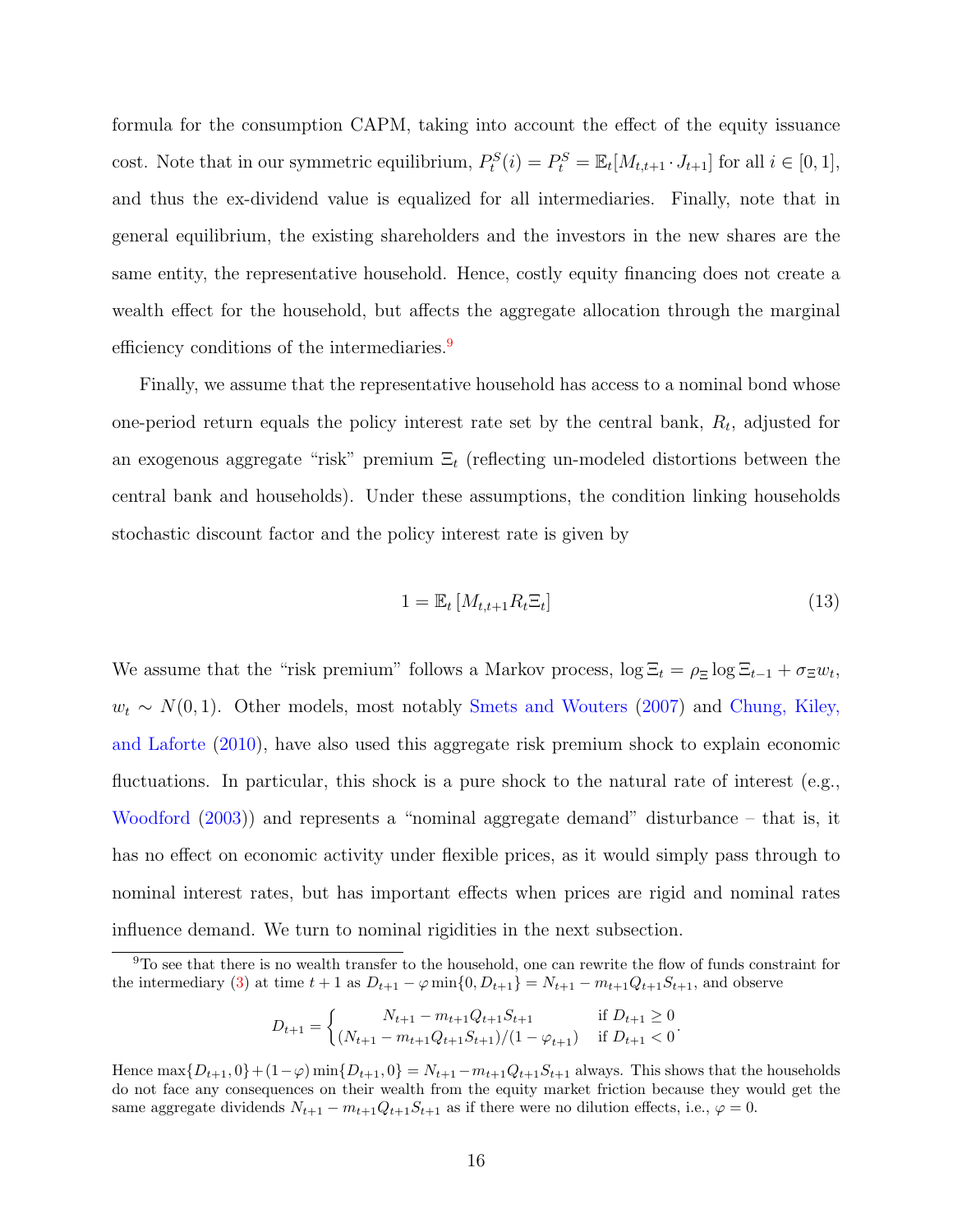#### 2.2.3 Nominal Rigidity and Monetary Policy

We include nominal rigidity in the goods market.<sup>[10](#page-0-0)</sup> We assume that a continuum of monopolistically competitive firms take the intermediate outputs as inputs and transform them into differentiated retail goods  $Y_t(k)$ ,  $k \in [0,1]$ . To generate nominal rigidity, we assume that the retailers face a quadratic cost in adjusting their prices  $P_t(k)$  given by  $\chi^p/2\left(P_t(k)/P_{t-1}(k)-\left(\bar{\Pi}^{1-\kappa}\Pi_{t-1}^{\kappa}\right)\right)^2P_tY_t$ , where  $Y_t$  is the CES aggregate of the differentiated products with an elasticity of substitution  $\varepsilon_t$ ,  $\bar{\Pi}$  is the steady state inflation rate, and  $\kappa$  is a parameter governing the extent to which adjustment costs depend on the steady-state inflation rate or lagged inflation. The stochastic variation in  $\varepsilon_t$  introduces markup shocks to the New-Keynesian Phillips curve.

In order to make the equilibrium of our model in the absence of nominal price rigidity and financial frictions "first best", we further assume that a system of distortionary subsidies to producers and households offsets the (steady-state) price and wage markups associated with monopolistic competitions.

Monetary policy is governed by a simple rule for the nominal interest rate,

$$
R_t = R_t^{\rho_R} \left[ \frac{\overline{\Pi}}{\beta} \left( \frac{\Pi_t}{\overline{\Pi}} \right)^{r_{\Pi}} \left( \frac{Y_t - Y^*}{Y^*} \right)^{r_{y^*}} \left( \frac{Y_t}{Y_{t-1}} \right)^{r_{\Delta Y}} \right]^{1-\rho_R} exp(e_t^R)
$$
(14)

where inertia in interest rate adjustments is governed by  $\rho_R$ ,  $r_\Pi$  and  $r_{\Delta Y}$  are the coefficients on inflation and output growth, respectively,  $r_{y^*}$  is the coefficient on the production-based output gap  $(\frac{Y_t-Y^*}{Y^*})$ , which is proportional to hours worked, see [Kiley](#page-44-9) [\(2013\)](#page-44-9)), and  $e_t^R$  is the error term or monetary policy shock (which is i.i.d.).

#### 2.2.4 Fiscal Policy

In our baseline model, the fiscal policy is simply dictated by the period-by-period balanced budget constraint. The revenues for government come from two sources: corporate income

 $10$ We do not consider nominal wage rigidity, in part because modeling nominal wages appears to largely be an exercise in modeling measurement error, according to [Justiniano, Primiceri, and Tambalotti](#page-43-12) [\(2013\)](#page-43-12)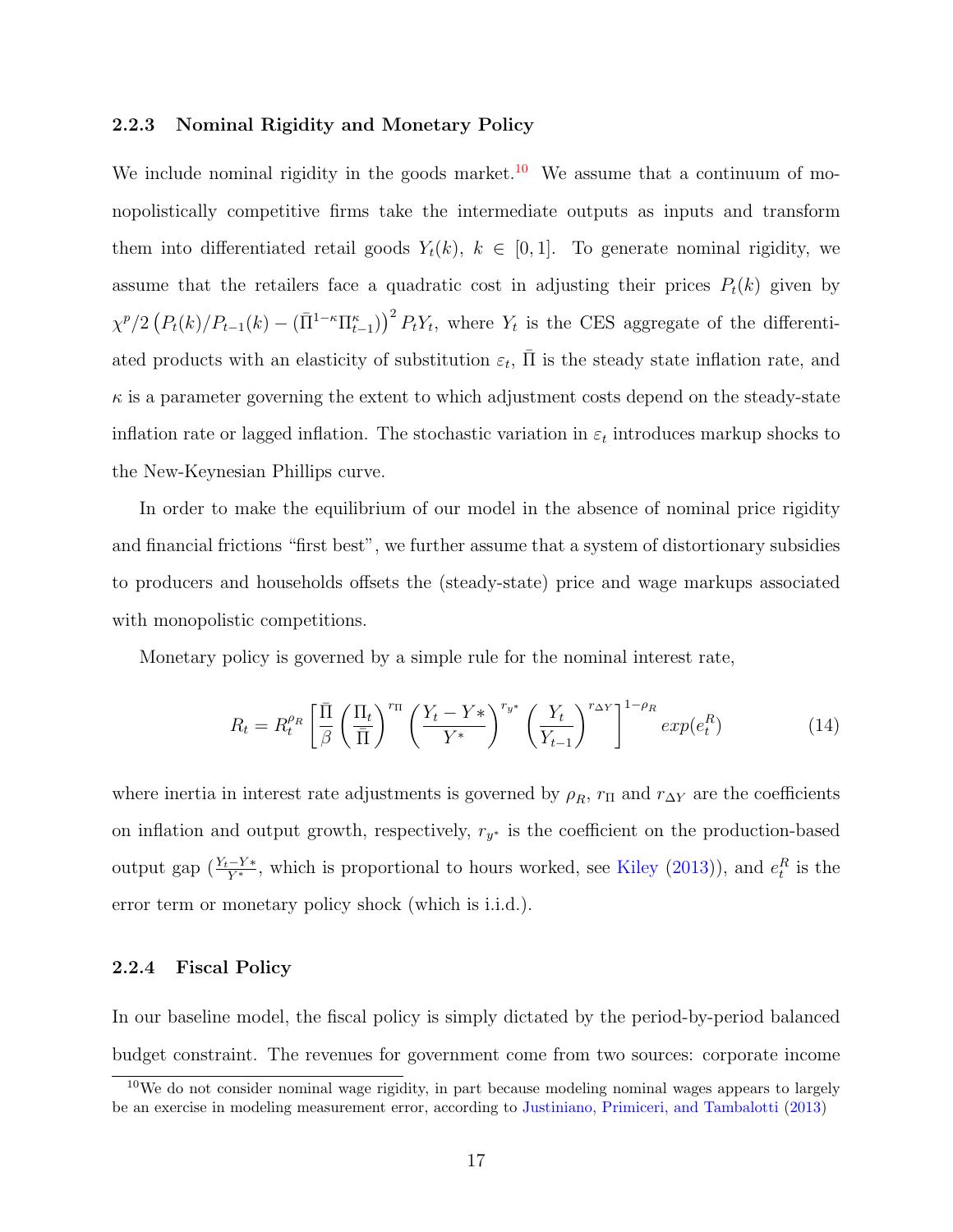tax of the financial intermediaries and lump sum tax on households. The proceeds from the corporate income tax are assumed to be transferred back to the financial intermediaries in a lump sum fashion as this taxation is employed mainly for creating an incentive to take leverage in the steady state. We also assume that the distortionary subsidies on product prices and wages are funded by the lump sum tax on the households. Later, we will introduce leverage tax/subsidy on the financial intermediaries. Any proceeds (outlays) from the leverage taxation (subsidy) will be transferred back to the intermediaries (or funded by the lump sum tax in the case of subsidy). In addition, fluctuations in government purchases are a source of autonomous demand shocks, as in [Smets and Wouters](#page-44-8) [\(2007\)](#page-44-8).

### 2.3 Calibration and Estimation

Our approach involves calibration of certain parameters and estimation of others – we assign parameters to each category based on the degree to which observed fluctuations in the data are likely to be informative about parameter values.

#### 2.3.1 Calibration

The calibrated parameters related to preferences and technology are summarized in table [1.](#page-19-0) The discount factor  $\beta$  is set to 0.985. We set the labor share in production  $\alpha$  to 0.60 and the depreciation rate  $\delta$  to 0.025. (These choices have essentially no effect on results, and have a long history – e.g., [Cooley and Prescott](#page-42-11) [\(1995\)](#page-42-11)).

The parameters governing the strength of financial frictions have important effects on the properties of the model – in particular, these parameters contribute to the steady-state level of leverage assumed by financial intermediaries and help govern the response of the economy to shocks. The corporate income tax rate creates an incentive for intermediaries to assume leverage to exploit the tax shield on interest expenses. We set the tax rate equal to 20 percent, a reasonable choice given that we abstract from other taxes such as interest income tax and capital gain tax for simplicity.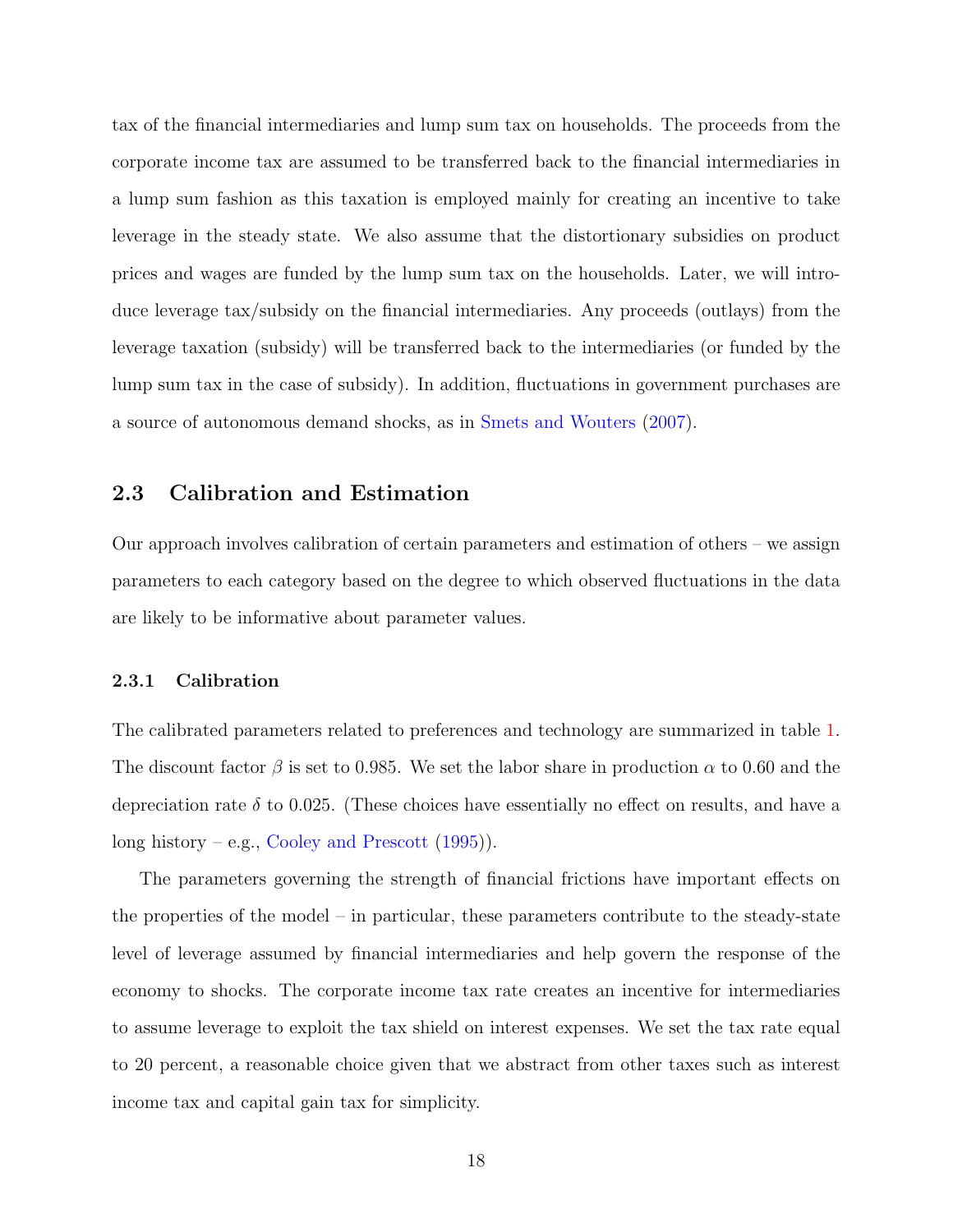| Description                   | Calibration           |
|-------------------------------|-----------------------|
| Preferences and production    |                       |
| Time discounting factor       | $\beta = 0.985$       |
| Value added share of labor    | $\alpha = 0.6$        |
| Depreciation rate             | $\delta = 0.025$      |
| Financial Frictions           |                       |
| Liquidation cost              | $\eta = 0.05$         |
| Corporate income tax          | $\tau_c = 0.20$       |
| Long run level of uncertainty | $\bar{\sigma} = 0.03$ |

<span id="page-19-0"></span>Table 1: Baseline Calibration

We set the uncertainty regarding idiosyncratic returns to lending projects equal to 3 percent consistent with the standard deviation of return on assets across the top 100 commercial banks in U.S. since 1986. This level of volatility also has effects on leverage – at near zero idiosyncratic risk, leverage would approach 100 percent (as there is no risk that outside equity will be required) and leverage decreases, for a time, as uncertainty increases; however, at some point, leverage would rise again with further increases in uncertainty, as the value of the default option rises more rapidly than the risk of needing to raise outside equity. Finally, the bankruptcy cost reduces the advantage of debt financing as a funding source because the cost is a welfare loss mutually detrimental to both sides of the contract. We choose a modest bankruptcy cost  $-5$  percent of project value  $-$  reflecting the fact that we are modeling large intermediaries which, in the "real world", fund diversified projects.

### 2.3.2 Estimation

We estimate the model to recover plausible parameterizations for the degree of financial frictions, the importance of different disturbances such as the shocks to the New-Keynesian natural rate of interest and to the volatility of intermediary (idiosyncratic) returns, and for the parameters governing monetary policy. All of these parameters will be important when gauging the role for interactions between monetary and counter-cyclical macroprudential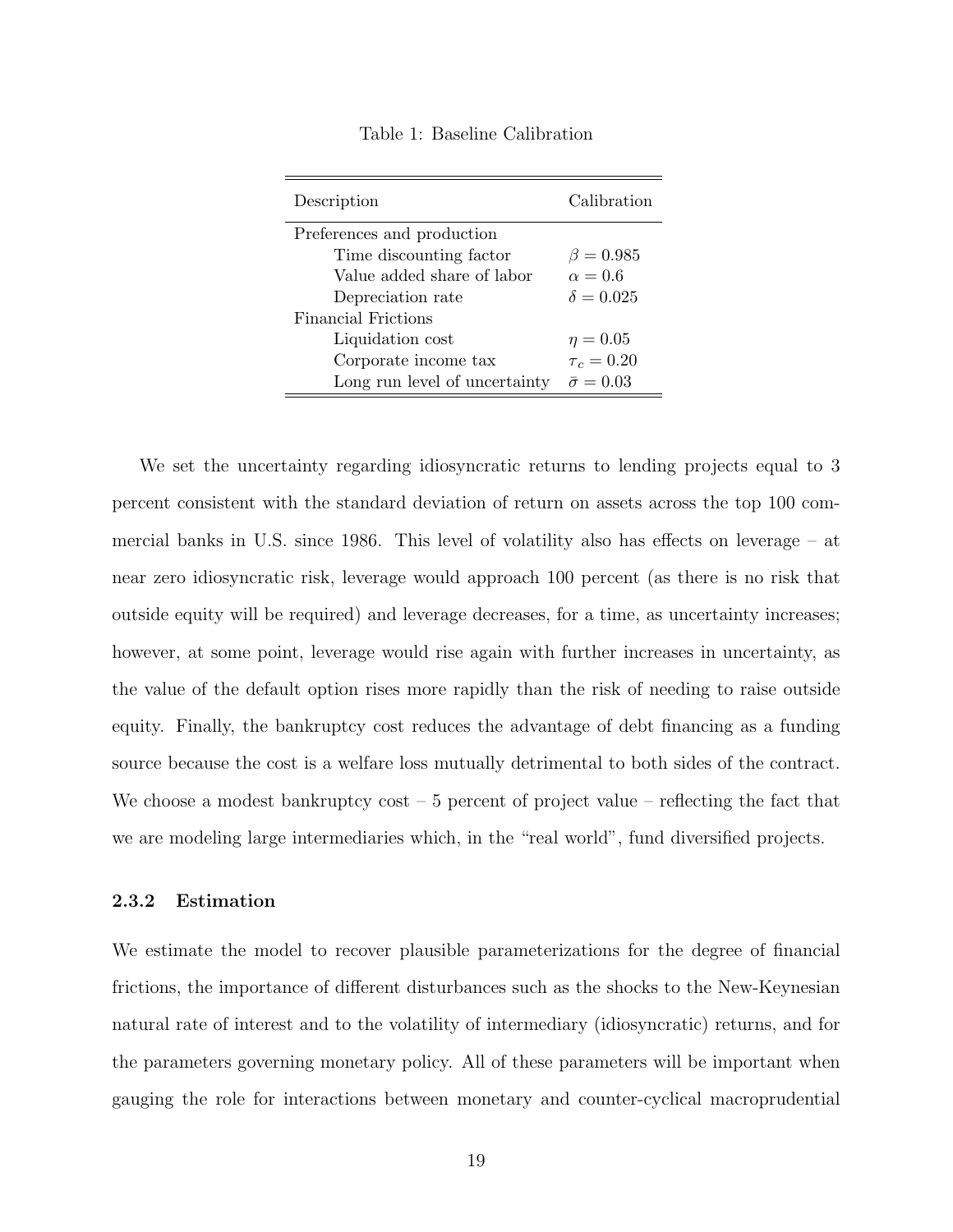policy.

Our estimation is informed by eight macroeconomic time series. The first six are among those in [Smets and Wouters](#page-44-8) [\(2007\)](#page-44-8), given below.

> Change in output per capita =  $\Delta \hat{y}_t$ Change in consumption per capita =  $\Delta \hat{c}_t$ Change in investment per capita =  $\Delta \hat{i}_t$ Change in hours worked per capita =  $\Delta l_t$ GDP price inflation =  $\hat{\Pi}_t$ Nominal federal funds rate  $=\hat{r}_t$

In each case, lower-case letters refer to the natural logarithm of a variable, and we remove the mean from the series prior to estimation. $^{11}$  $^{11}$  $^{11}$ 

The last two time series used in estimation are data on long-run expected inflation from the Survey of Professional Forecasters and the excess bond premium from [Gilchrist and](#page-43-0) [Zakrajsek](#page-43-0) [\(2012\)](#page-43-0), which we link to the model by:

Expected inflation 
$$
E_t \Pi_t^{40} = \frac{1}{40} \sum_{j=1}^{40} E_t[\hat{\Pi}_{t+j}].
$$
  
Excess bond premium (EBP) =  $\frac{1}{20} \sum_{j=1}^{40} E_t[\hat{R}_{t+j}^L - \hat{R}_{t+j}].$ 

Our estimation sample spans the periods from 1965 to 2008. We do not include the zero-lower bound period to avoid dealing with this non-linearity during estimation.

We employ likelihood-based methods to estimate the model. First, we solve the model for a (locally) unique rational expectations equilibrium, and derive the state-space representation of the system and resulting likelihood function of the data. The objective is to estimate the

<sup>&</sup>lt;sup>11</sup>The latter point implies that we do not impose the balanced growth restrictions across consumption, investment, and output.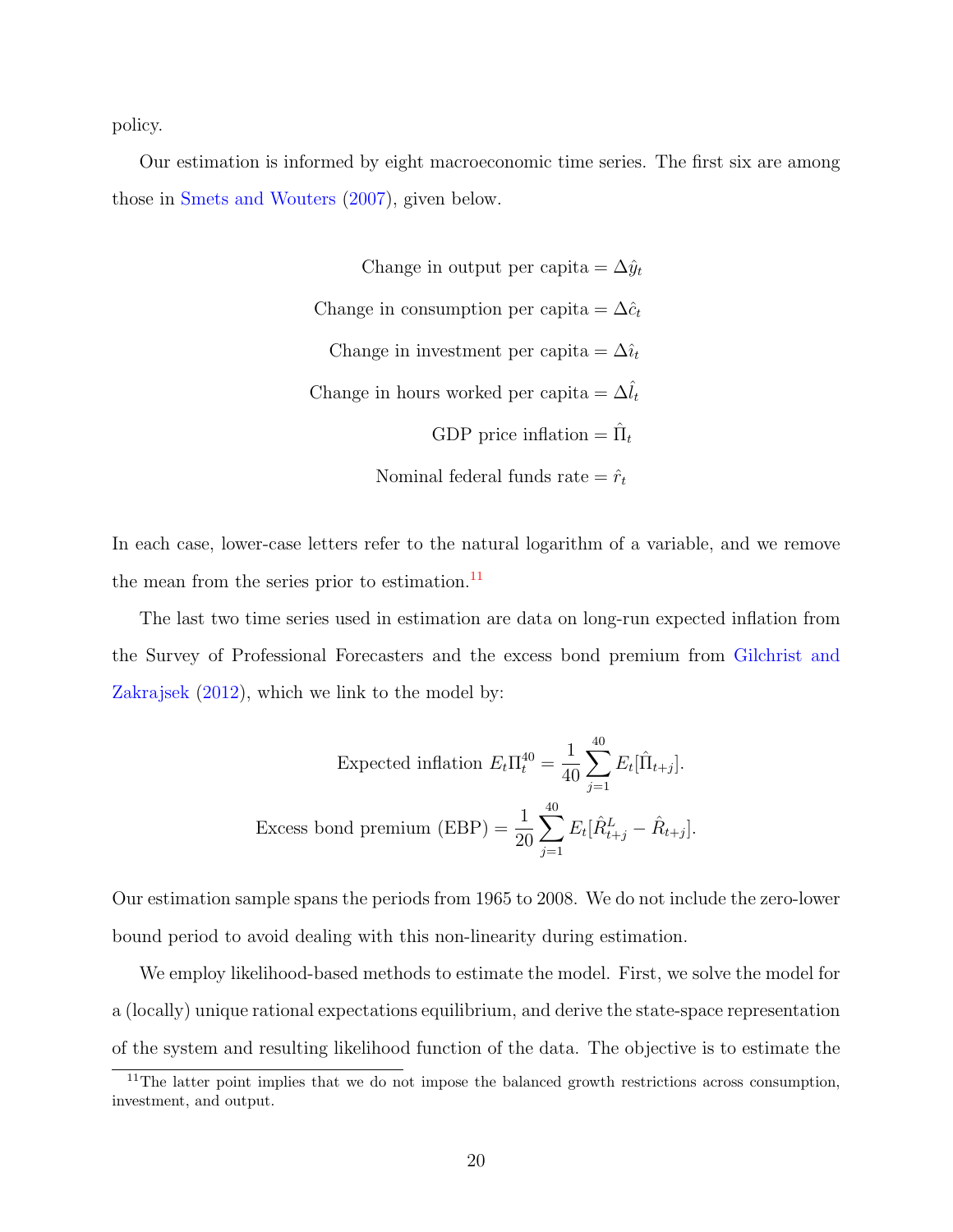parameter vector  $\theta$ . Under the Bayesian approach, a prior distribution, represented by the density  $p(\theta|\mathcal{M})$  is combined with the likelihood function  $p(\mathcal{Y}^o|\theta,\mathcal{M})$  for the observed data  $\mathcal{Y}^o(=\{y_t\}_{t=1}^T)$ , to obtain, via Bayes rule, the posterior:

$$
p(\theta|\mathcal{Y}^o, \mathcal{M}) \propto p(\mathcal{Y}^o|\theta, \mathcal{M})p(\theta|\mathcal{M}).
$$

The assumed priors for parameters and estimation results are presented in the appendix and the estimation code is available on request.

To facilitate estimation, we must access the posterior  $p(\theta|\mathcal{Y}^o,\mathcal{M})$ . Unfortunately, the posteriors are analytically intractable, owing to the complex ways  $\theta$  enters the likelihood function. To produce draws from the posteriors, we resort to Markov-Chain Monte Carlo (MCMC) methods for the expanded suite of models in the robustness section. Detailed information on MCMC for DSGE models can be found in [Herbst and Schorfheide](#page-43-13) [\(2013\)](#page-43-13) and [An and Schorfheide](#page-41-3) [\(2007\)](#page-41-3). All our estimation procedures use Dynare [\(Adjemian, Bastani,](#page-41-4) [Juillard, Mihoubi, Perendia, Ratto, and Villemot](#page-41-4) [\(2011\)](#page-41-4)).

#### 2.3.3 Results

Parameter Estimates. Table [2](#page-22-0) presents posterior moments of key parameters that govern equilibrium responses to shocks and the accompanying effects on economic welfare. As is typical of DSGE models, preferences over consumption exhibit a moderate intertemporal elasticity of substitution (e.g.,  $\gamma$  is somewhat larger than one) and habit persistence, both of which provide for substantial consumption-smoothing motives.

Our estimates suggest an important degree of financial friction, in that the mean dilution cost associated with outside equity is about 24 percent  $(0.24)$  – in the middle of the range spanned by [Gomes](#page-43-14) [\(2001\)](#page-43-14) and [Cooley and Quadrini](#page-42-12) [\(2001\)](#page-42-12). In our case, this parameter largely governs the degree to which fluctuations in the the excess bond premium responds to different shocks.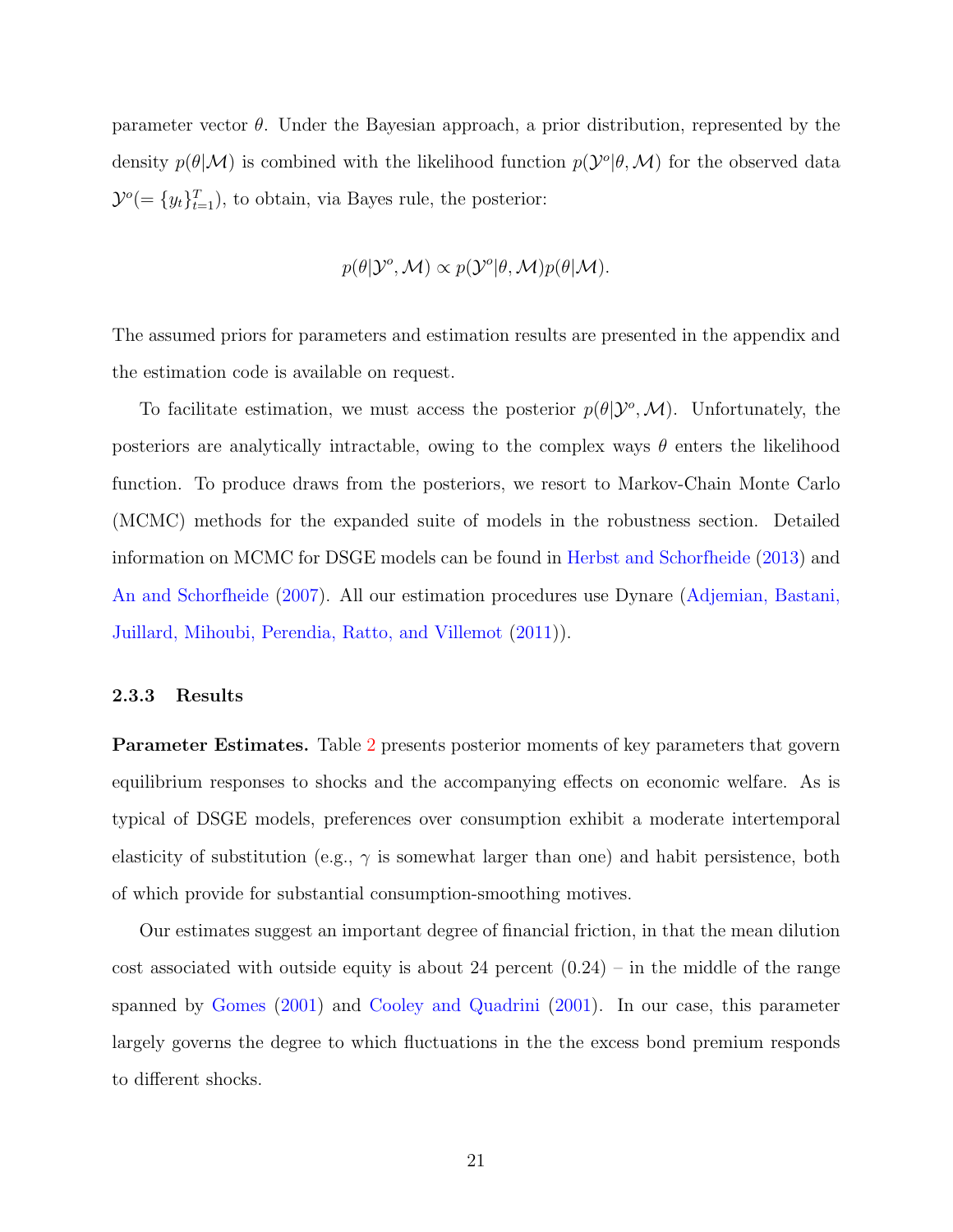The estimates of nominal price rigidities suggest important price stickiness: This result, typical of DSGE models, will contribute to the findings on good policy design, as these frictions will contribute to the central role of price stability in our welfare analysis. As is typical in large DSGE model, the degree of inertia in prices, as gauged by the role of indexation, is minor.

Finally, monetary policy shows substantial inertia, a sizable response to inflation, and a large response to output growth (as in [Smets and Wouters](#page-44-8) [\(2007\)](#page-44-8)). Each of these features is crucial to good monetary policy design in New-Keynesian models, as recently emphasized in [Chung, Herbst, and Kiley](#page-42-13) [\(2014\)](#page-42-13).

| Parameter           | Mean  | [0.05, 0.95]     |
|---------------------|-------|------------------|
| Preferences         |       |                  |
| $\gamma$            | 1.57  | $[1.41 \; 1.72]$ |
| h.                  | 0.37  | [0.30 0.44]      |
| $\nu$               | 0.95  | $[0.63 \; 1.27]$ |
| Financial frictions |       |                  |
| $\bar{\varphi}$     | 0.24  | [0.20 0.28]      |
| $\chi$              | 4.44  | $[3.76\;5.13]$   |
| Nominal rigidities  |       |                  |
| $\epsilon$          | 51.69 | [41.14 59.06]    |
| $\kappa$            | 0.07  | $[0.01 \ 0.12]$  |
| Monetary policy     |       |                  |
| $\rho_R$            | 0.72  | $[0.68 \; 0.75]$ |
| $r_{y^*}$           | 0.02  | $[-0.01\ 0.06]$  |
| $r_{\Delta y}$      | 0.53  | [0.41 0.64]      |
| $r_{\Pi}$           | 0.72  | [0.59 0.84]      |

<span id="page-22-0"></span>Table 2: Posterior Moments of Key Parameters

To gauge the relative importance of the structural disturbances to productivity, investment adjustment costs, the natural rate of interest, the volatility of intermediary (idiosyncratic) risk, price markups, and monetary policy (including the time-varying inflation target and transitory shifts affecting the interest rate rule), table [3](#page-24-0) presents the contributions of these shocks to the the variances of the variables we use in estimation.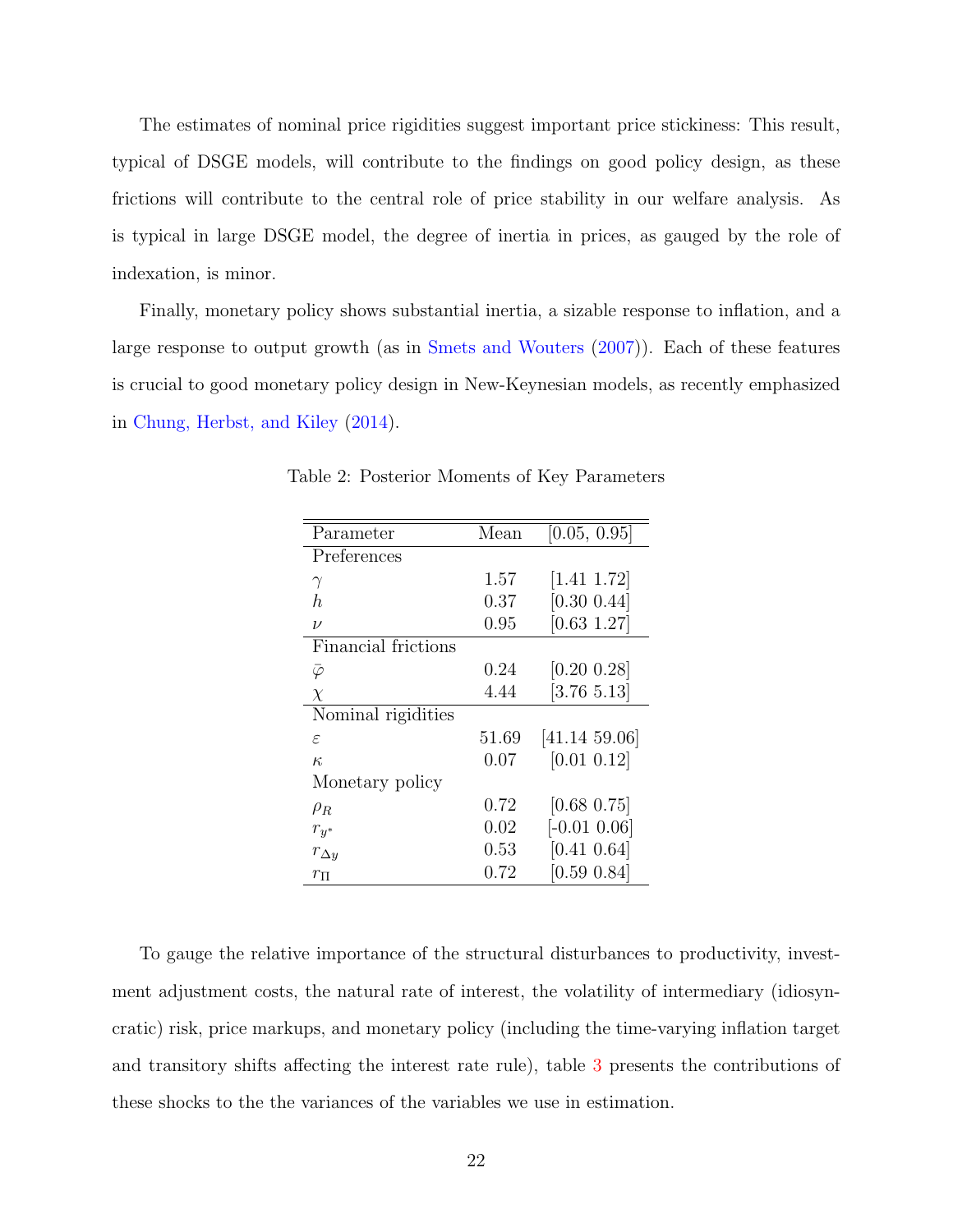Turning first to the effects of financial shocks, the combination of the financial risk shock and the shock to the natural rate of interest explain all of the variation in the excess bond premium. This is as expected– these shocks drive a wedge between the risk-free interest rate (set by the monetary authority) and the interest rate paid by the private sector, and the excess bond premium is a measure of this spread. However, the financial risk shock accounts for less than 10 percent of the variance of activity measures. In part this is because such shocks lead to opposite-signed responses of consumption and investment (as will be apparent in impulse responses presented below), but this lack of co-movement is only a partial explanation, as the investment-adjustment cost shock, which also leads to oppositesign responses for consumption and investment, accounts for more of economic fluctuations. (The investment adjustment cost shocks is a shock to the investment first-order condition, which can be viewed as a Tobin's Q shock.)

It is instructive to think about the mechanisms that lead the financial risk shock to play a relatively small role in our model relative to the financial shock in [Jermann and](#page-43-10) [Quadrini](#page-43-10) [\(2012\)](#page-43-10), which drives a significant share of output fluctuations in the analysis of those authors. There are two key differences between our financial risk shock and their financial shock. First, our financial risk shock governs the risk facing financial intermediaries in our model, whereas the financial shock in [Jermann and Quadrini](#page-43-10) [\(2012\)](#page-43-10) is a disturbance affecting the financial frictions facing non-financial firms. This distinction is important, as our model include a natural rate of interest shock that, in combination with the financial risk shock, affects the financial frictions facing non-financial firms; in this respect, we follow the [Smets and Wouters](#page-44-8)  $(2007)$  model closely.<sup>[12](#page-0-0)</sup> Note that the combination of the financial risk shock and the natural rate of interest shock explain substantially more of output fluctuations than the financial risk shock alone. Second, [Jermann and Quadrini](#page-43-10) [\(2012\)](#page-43-10) assume that the

<sup>12</sup>In contrast, [Jermann and Quadrini](#page-43-10) [\(2012\)](#page-43-10) include a discount factor shock rather than a natural rate of interest shock; such a shock was present in early working paper versions of [Smets and Wouters](#page-44-8) [\(2007\)](#page-44-8), but was later replaced by the natural rate of interest shock. This distinction is important, as the natural rate of interest shock affects the spread between the borrowing rate facing non-financial firms and the (risk-free) monetary-policy interest rate, whereas the discount factor shock does not affect this spread.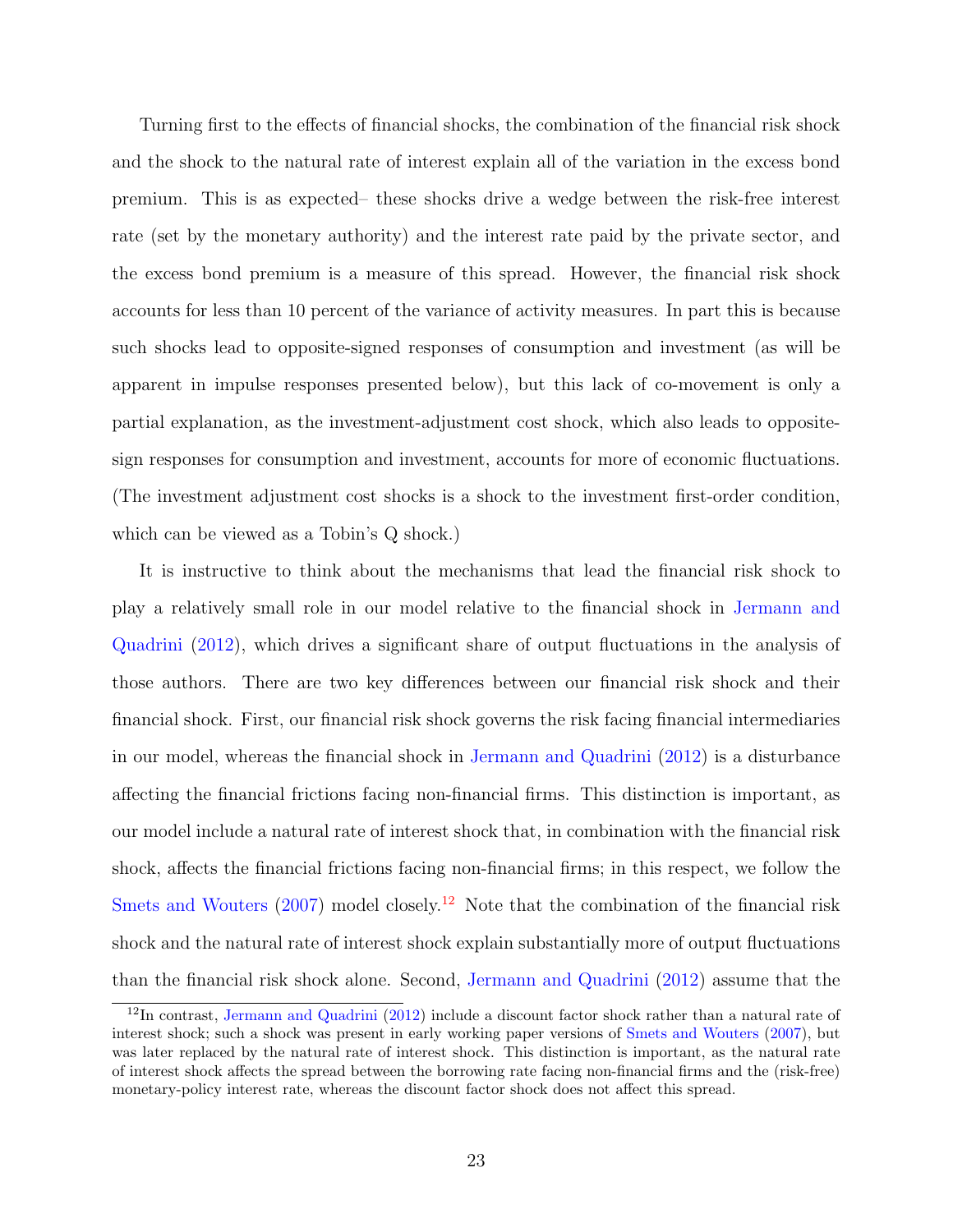|             | Financial  | Nat Rate | Tobin's. | Techn-  | Markup | Nominal   | Infl.  | Auto.  |
|-------------|------------|----------|----------|---------|--------|-----------|--------|--------|
|             | volatility | of Int.  | Q        | ology   |        | Int. Rate | Target | demand |
| $\Delta y$  | 2.2        | 15.5     | 17.2     | 3.3     | 27.0   | 7.5       | 0.4    | 27.0   |
| $\Delta c$  | 10.6       | 38.0     | 5.3      | 5.8     | 13.3   | 18.3      | 0.6    | 8.0    |
| $\Delta i$  | 11.5       | 4.0      | 50.6     | $1.6\,$ | 29.1   | 1.9       | 1.3    | 0.1    |
| $\Delta h$  | 1.2        | 11.8     | 13.3     | 27.7    | 20.2   | 5.7       | 0.2    | 20.0   |
| EBP         | 41.0       | 51.7     | 0.0      | 0.1     | 2.2    | 4.3       | 0.6    | 0.0    |
| R           | 0.1        | 0.1      | 0.1      | 0.0     | 0.0    | 0.0       | 99.7   | 0.0    |
|             | 0.0        | 0.0      | 0.0      | 0.0     | 0.1    | 0.0       | 99.9   | 0.0    |
| $E\Pi^{40}$ | $\theta$   |          | $\Omega$ |         | 0      | $\Omega$  | 100    |        |

<span id="page-24-0"></span>Table 3: Variance Decomposition for Observable Variables

financial frictions facing non-financial firms directly affect their choice of labor input because labor input is financed with working capital and working capital is subject to the financial friction. [\(Jermann and Quadrini](#page-43-10) [\(2012\)](#page-43-10) emphasize the importance of this role several times in their analysis, including in the discussion of their equation (4).) We do not include a working capital channel, which lowers the role of financial frictions. Overall, future analyses combining frictions facing financial firms (which we consider) and those facing non-financial firms (which [Jermann and Quadrini](#page-43-10) [\(2012\)](#page-43-10) consider) is an important topic.

Turning to the other important shocks, changes in the inflation target account for all of the (long-run) variation in nominal variables. This is because these shocks are extremely persistent – at short horizons, other shocks are important for nominal fluctuations as well. For changes in output, the key drivers are the natural rate of interest, investment adjustment costs, technology, and autonomous demand – a mix that is familiar in estimated models of this type.

### 2.4 Model Dynamics

To see the role of "financial" shocks more clearly, we present impulse responses to the volatility shock , the natural rate of interest (risk premium) shock, and the shock to Tobin's Q for a set of key variables in figure [2.](#page-26-0) These responses will also illuminate some of the properties of the model important for policy design. (The response of key variables to the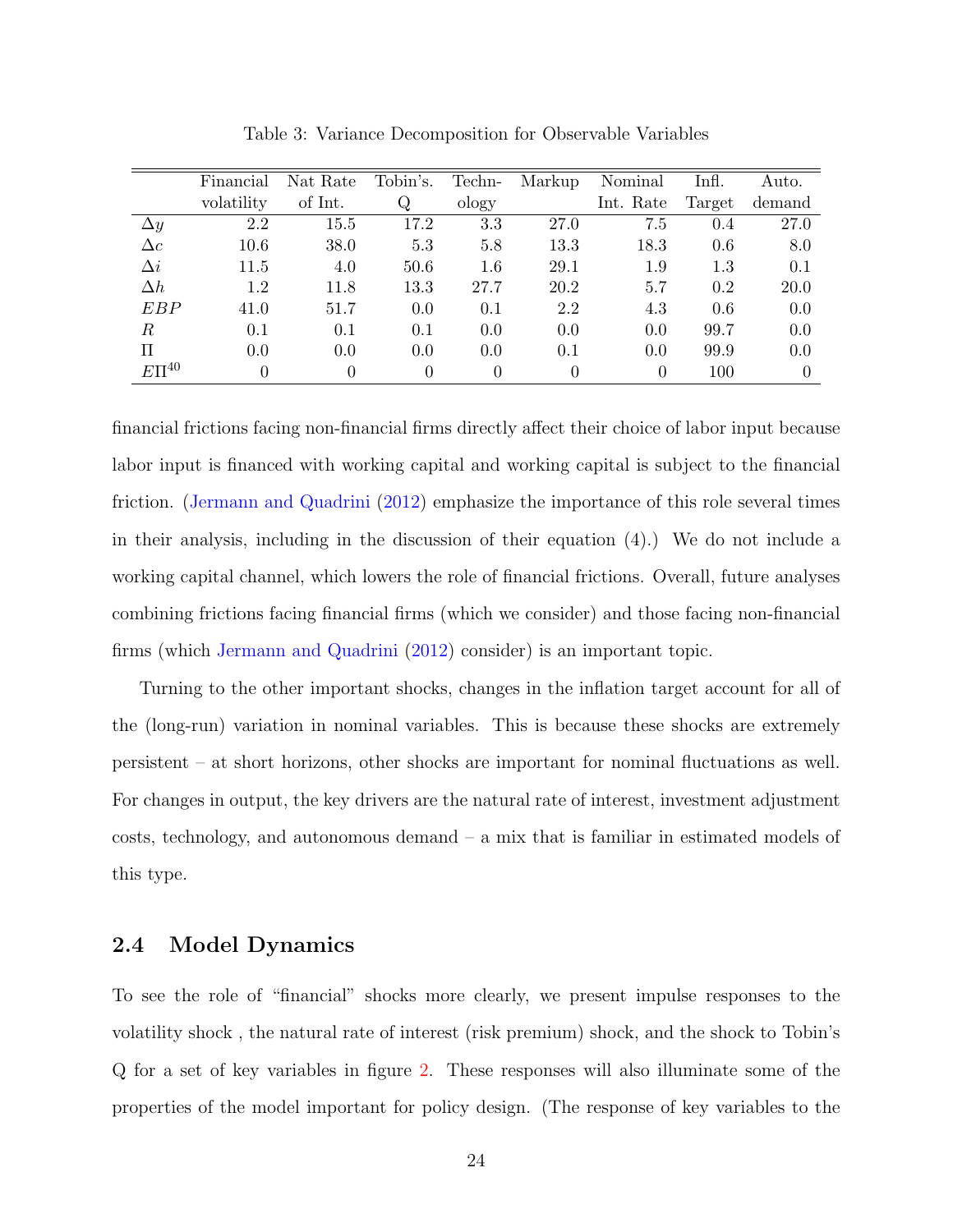other shocks in the model are reported in an appendix).

The dashed-dotted (green) line presents the response following an increase in the risk premium (which depresses the nominal natural rate of interest). This shock raises financing costs economy-wide, boosting the excess bond premium by about 30 basis points (as shown in the last column of the bottom row), leading intermediaries to reduce their equity capital while at the same time cutting lending so as to reduce the size of their balance sheet during the period of high external financing costs. Importantly, the aggregate risk premium also affects the intertemporal substitution of consumption directly, and hence consumption falls with investment. This co-movement between consumption and investment, combined with the sizable effect on spreads of borrowing over the risk-free interest rate, differentiate the aggregate risk premium shock from the volatility or Tobin's Q shock.

These differences are apparent when looking at the responses following the volatility shock (the blue solid lines). As in the case of the risk premium shock, financing costs rise, boosting the excess bond premium by a bit more than 30 basis points. Intermediaries deleverage, as shown by the rise in the capital ratio reported in the middle panel of the bottom row, because higher volatility implies a higher risk of shortfalls in internal funds. This boosts the value of internal funds (the second panel in the bottom row), leading to the precautionary motives to cut lending and hence falling investment, as shown in the middle panel of the top row. However, the volatility shock primarily depresses investment in the short run, and consumption rises (partially reflecting the decline in nominal (and real) interest rates (which is illustrated by the combination of the first panel in the bottom row and the last panel in the top row). This lack of co-movement between consumption and investment is a common feature of "investment-specific" shocks. Moreover, the deleveraging dynamics associated with intermediaries' high valuation of internal funds leads to a very protracted decline in investment and output– much more protracted than for the other shocks; this result is interesting in light of the literature emphasizing how recoveries in output following "credit crunches" have typically been slow (e.g., [Reinhart and Rogoff](#page-44-10) [\(2014\)](#page-44-10)).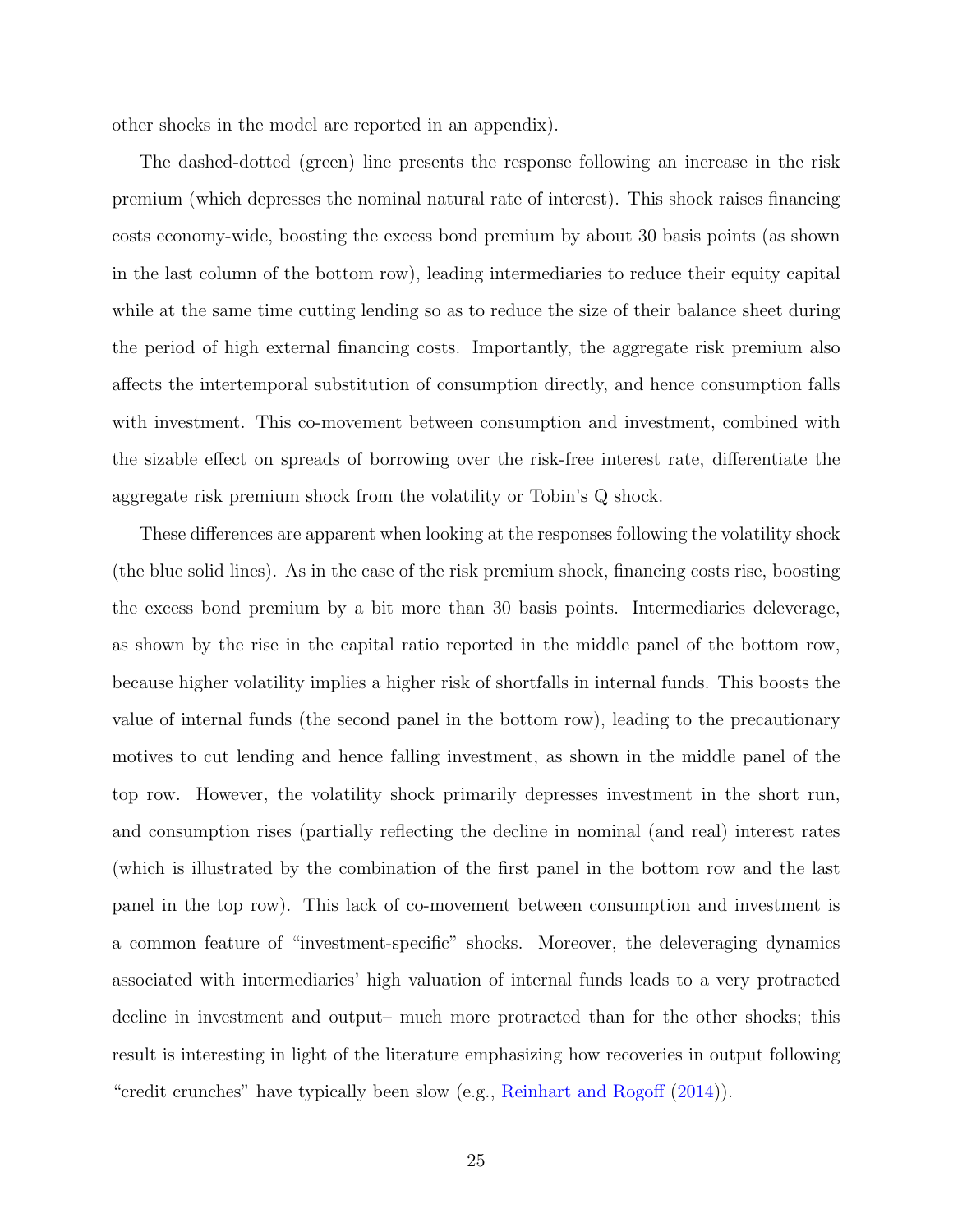

<span id="page-26-0"></span>Figure 2: The Effects of Shocks to Financial Variables: One S.D. Shocks

Note: Responses to shocks as indicated in legend at posterior mean of estimated parameters.

The final (red dashed) set of impulse responses shown in figure [2](#page-26-0) present outcomes following a shock to Tobin's Q or the "investment adjustment cost" shock (e.g., [Smets and Wouters](#page-44-8) [\(2007\)](#page-44-8)). The shock lowers the price of installed capital relative to investment (Tobin's Q), creating an expected capital gain from holding physical capital. Such a shock drives a wedge between investment and consumption. As a result, investment rises but consumption falls on impact. These spending responses are similar (albeit opposite-signed) to those following the volatility shock. However, the shock to Tobin's Q has little effect on financial intermediaries and hence does not affect the excess bond spread; in our estimation approach, these differences contribute to how the model assesses the relative importance of different shocks for economic fluctuations – that is, shocks to Tobin's Q are associated with movements in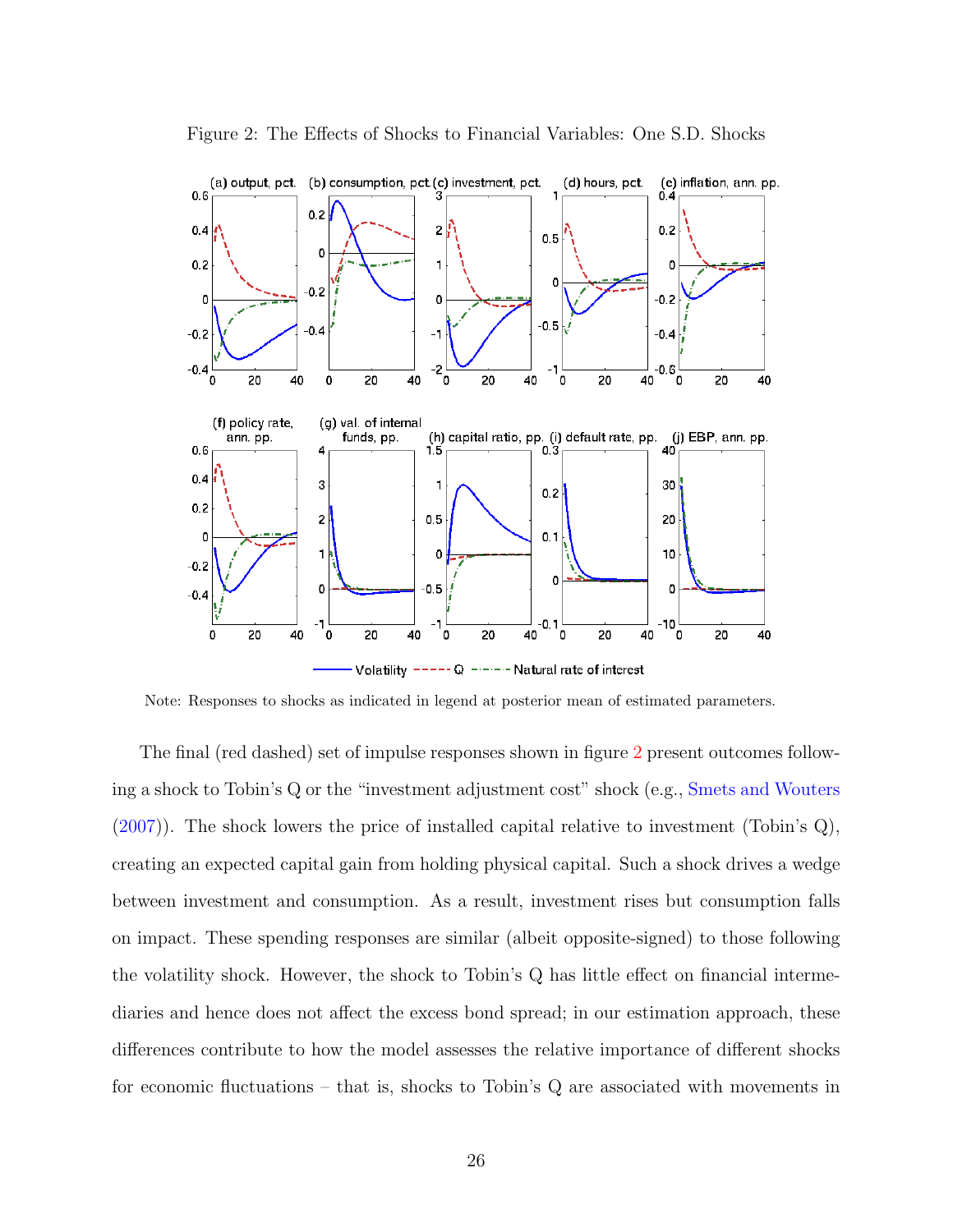investment that are independent of credit spreads.

Overall, the information presented by the variance decompositions and impulse responses present a clear summary of how the model assigns relative importance to different financial shocks. In particular, the natural rate of interest shock is associated with rising lending spreads and declines in consumption and investment; shocks to intermediation, as embodied in the volatility shock, boost lending spreads, depress lending and investment, and only depress consumption with a lag; and (contractionary) shocks to Tobin's Q depress investment, boost consumption, and have little effect on lending spreads. Because our estimation strategy includes both the traditional data on macroeconomic variables and the excess bond premium from [Gilchrist and Zakrajsek](#page-43-0) [\(2012\)](#page-43-0), the model can assess the relative importance of the various disturbances, which has important implications for counter-cyclical macroprudential policy design.

### 3 Optimal Policy

We consider two approaches to optimal policy. The first is the Ramsey approach. The Ramsey planner maximizes the welfare of the representative household given by equation [11](#page-15-0) above, subject to the equilibrium conditions of the private sector. In the second approach, we assume that the policymaker chooses a simple rule for its policy instruments to maximize household welfare.

### 3.1 A Macroprudential Policy Framework

In order to judge the role for macroprudential policy to assist monetary policy in improving economic welfare or stabilizing inflation and hours worked, we need to augment our model with a macroprudential instrument. The related literature has considered several possible instruments, including instruments that have some historical precedent or are important within the modeling framework adopted: For example, the use of loan-to-value (LTV) re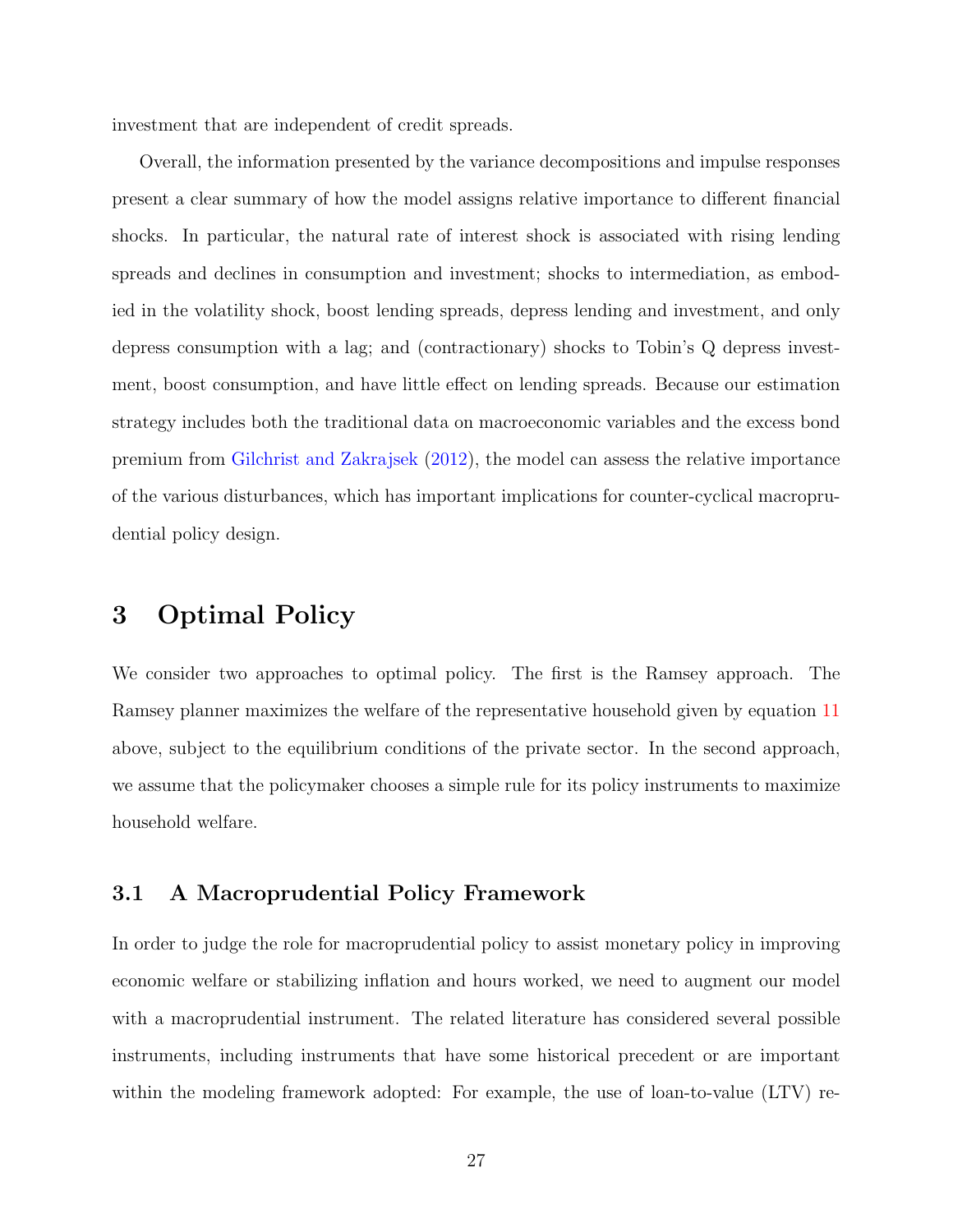quirements is common in work emphasizing frictions related to housing's role as collateral (e.g., [Kannan, Rabanal, and Scott](#page-43-6) [\(2012\)](#page-43-6) and [Lambertini, Mendicino, and Punzi](#page-44-4) [\(2013\)](#page-44-4)). This approach might suggest, in our framework emphasizing balance-sheet risk associated with leverage and maturity transformation within the intermediary sector, a focus on capital or reserve requirements. However, such an approach would necessarily involve introducing an occasionally binding constraint, with associated computational challenges; indeed, such challenges should, in principle, be relevant in other related studies, including those involving LTV constraints just mentioned, but the literature has typically ignored this challenge and assumed such constraints always bind.<sup>[13](#page-0-0)</sup>

Rather than follow such an approach, we choose a policy instrument that affects decisions at the margin. Specifically, we assume policymakers can adjust a proportional tax on intermediary leverage, denoted by  $\tau_t^m$ . While such as tax is not a standard element of policymakers' toolkit, it can be implemented via time-varying reserve requirements as shown by [Kashyap and Stein](#page-44-11) [\(2012\)](#page-44-11). Moreover, the approach is common in the literature (e.g., [Jeanne and Korinek](#page-43-1) [\(2013\)](#page-43-1) and [Farhi and Werning](#page-42-1) [\(2016\)](#page-42-1)) and some countries employ taxes on intermediaries balance sheets [\(Cerutti, Claessens, and Laeven](#page-42-2) [\(2015\)](#page-42-2)). We assume that the tax proceeds are transferred to the intermediaries in a lump-sum fashion. Finally, the analysis of optimal policy focuses on the optimum given this policy instrument, and does not examine the type of policy instrument that may be optimal.

With the introduction of the leverage tax, the flow of funds constraint of the intermediaries is modified into

$$
0 = [m_t + \tau_t^m (1 - m_t)] Q_t S_t + N_t - D_t + \varphi \min\{0, D_t\}.
$$
 (15)

When an intermediary invests in the risky asset, the accounting marginal cost of investment

<sup>&</sup>lt;sup>13</sup>Because private contracts between intermediaries and their debt holders endogenously lead to a timevarying constraint on leverage in our framework (where the time-variation owes to changing levels of risk and other factors), a regulatory constraint may be less binding than the privately-optimal constraint during some periods, implying an occasionally-binding constraint. Such constraints impose computational challenges (e.g., the discussion in [Jermann and Quadrini](#page-43-10) [\(2012\)](#page-43-10)).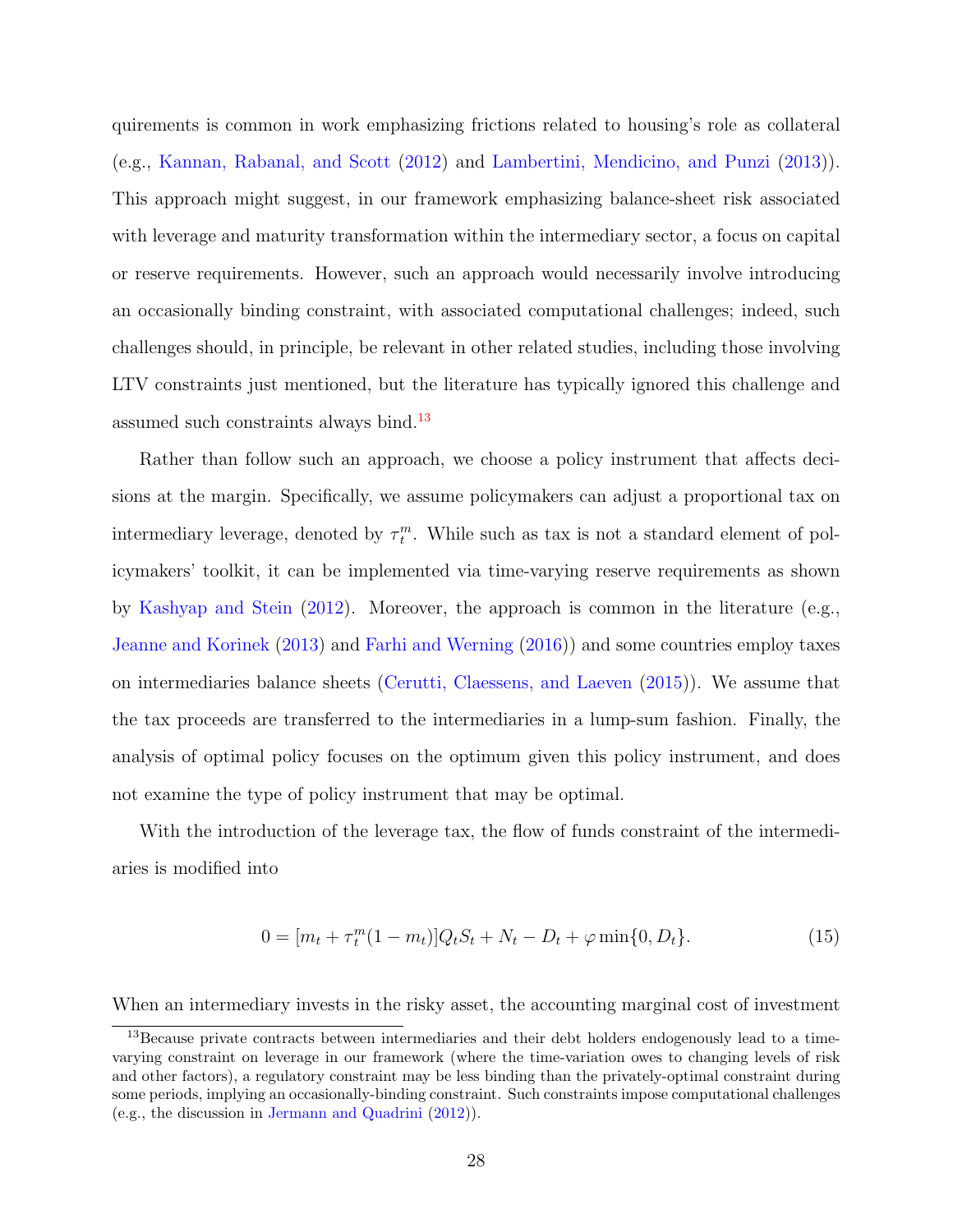is given by its capital ratio  $m_t$  because the intermediary's balance sheet is levered. However, the economic marginal cost of such investment is  $\mathbb{E}_{t}^{\epsilon}[\lambda_{t}]m_{t}$ , which can deviate from the accounting cost  $m_t$  because the expected shadow value of one dollar is not always equal to one dollar, particularly when a financial intermediary faces a difficulty in raising external funds.  $\mathbb{E}_{t}^{\epsilon}[\lambda_{t}]$  summarizes the liquidity condition of a given intermediary. Inefficient fluctuations in liquidity conditions can then distort the efficient balance of the marginal costs and benefits of investment projects. For instance, during good times, the shadow value of internal funds may be unusually low, prompting over-investment, which then lead to a further improvement in the liquidity condition due to rising asset prices. During bad times, the same mechanism applies, but in the opposite direction.

The idea of the macroprudential leverage tax is to offset the distortions from such fluctuations in liquidity conditions, thereby breaking the link between the liquidity and investment. With the leverage tax (and subsidy, when negative), the economic cost is modified to

$$
\mathbb{E}_t^{\epsilon}[\lambda_t][m_t + \tau_t^m(1 - m_t)] \geq \mathbb{E}_t^{\epsilon}[\lambda_t]m_t \quad \text{if} \quad \tau_t^m \geq 0.
$$

The economic cost of investment increases when the tax rate is positive, and decreases when negative. Under this policy, the intermediary's asset pricing equation is modified to

$$
1 = \mathbb{E}_t \left[ M_{t,t+1} \frac{\mathbb{E}_{t+1}^{\epsilon}[\lambda_{t+1}]}{\mathbb{E}_t^{\epsilon}[\lambda_t]} \cdot \left( \frac{1 + \tilde{r}_{t+1}^A - (1 - m_t)[1 + (1 - \tau_c)r_{t+1}^B]}{m_t + \tau_t^m (1 - m_t)} \right) \right]
$$
(16)

One can see easily that the leverage tax policy reduces (increases) the leverage effect on the return on equity from  $1/m_t$  to  $1/[m_t + \tau_t^m(1-m_t)]$  when the tax rate is positive (negative). (A very similar equation arises when the macroprudential instrument is a reserve requirement.)

Given the macroprudential instrument, we consider two possible approaches to adjusting the policy instrument: A Ramsey social planner following the optimal rule, which responds to all state variables in the model, and an optimal simple rule, in which a policy instrument responds to a small number of endogenous variables. In each case, the optimal rule is the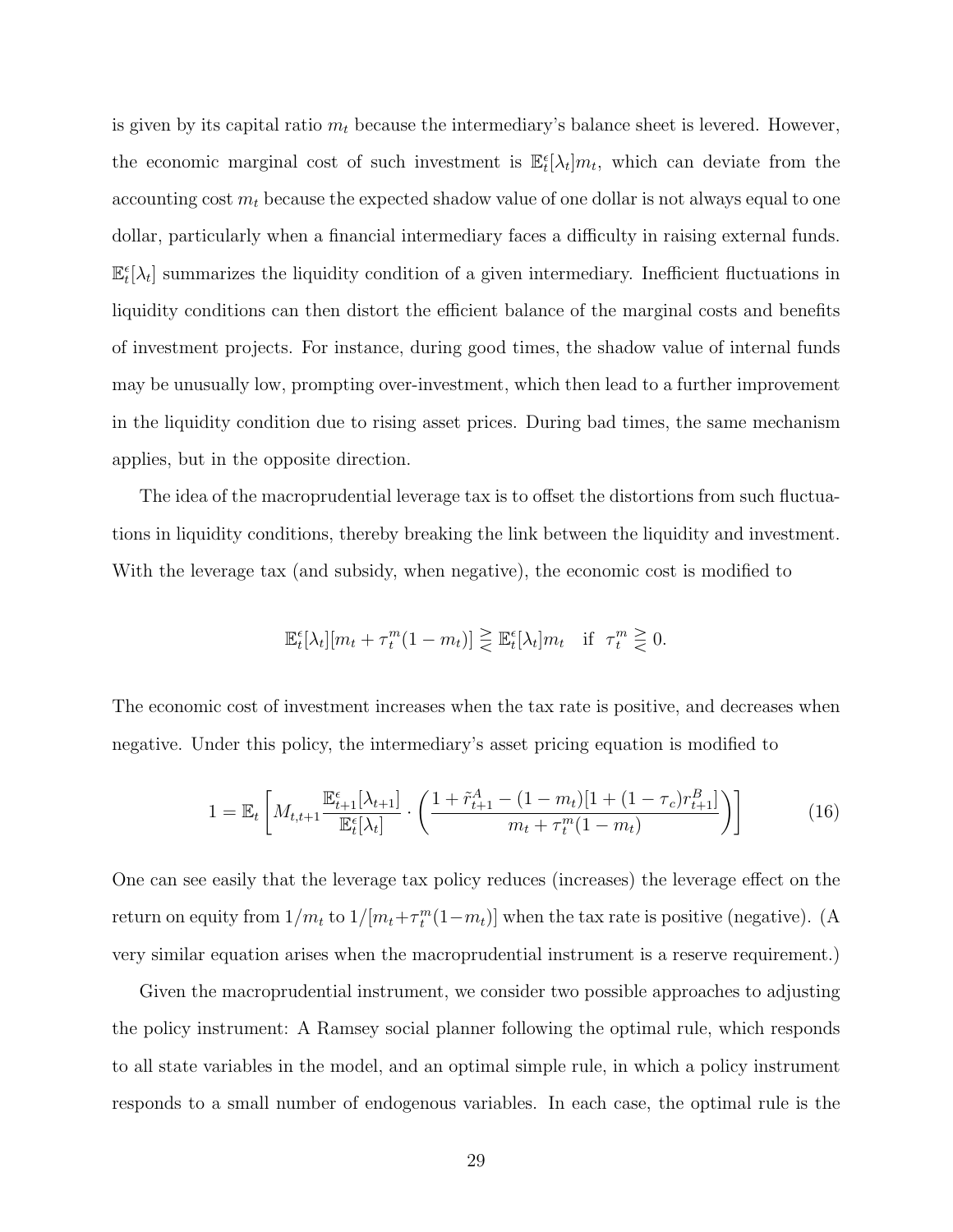rule that maximizes household welfare. Note that, in each case, we do not consider the optimal level of the leverage tax; instead, we assume a steady-state level of zero for the tax, and examine how adjustments in the instrument contribute to stabilization objectives. Consideration of the optimal level of the leverage tax would involve assessing the role of frictions (e.g., the tax advantage of debt) and services (e.g., the liquidity services associated with deposits) that attend intermediary leverage (as in, for example, [Begenau](#page-41-5) [\(2015\)](#page-41-5)). As stabilization properties are of independent interest, we leave examination of the optimal level of a macroprudential instrument to other research, although we are cognizant of the possibility that incorporation of additional features relevant in a study of the optimal level of a macroprudential instrument may also affect the desirability of alternative stabilization approaches.

We consider welfare under a variety of combinations of Ramsey and simple rules, including

- The baseline estimated model (e.g., estimated monetary policy rule and no leverage tax).
- The optimal simple monetary policy rule (and no leverage tax)
- The optimal simple monetary and leverage tax rule.
- The Ramsey monetary rule (and no leverage tax).
- The Ramsey leverage tax rule (and estimated monetary policy rule).
- The Ramsey monetary and leverage tax rules.

Table [4](#page-31-0) reports the results for welfare under alternative instruments under this approach. In order to aid intuition, the welfare comparison reports the loss in welfare relative to the Ramsey policy with both optimal monetary and macroprudential policies in consumption units – that is, the per-period percent loss in consumption that would result in the same welfare level.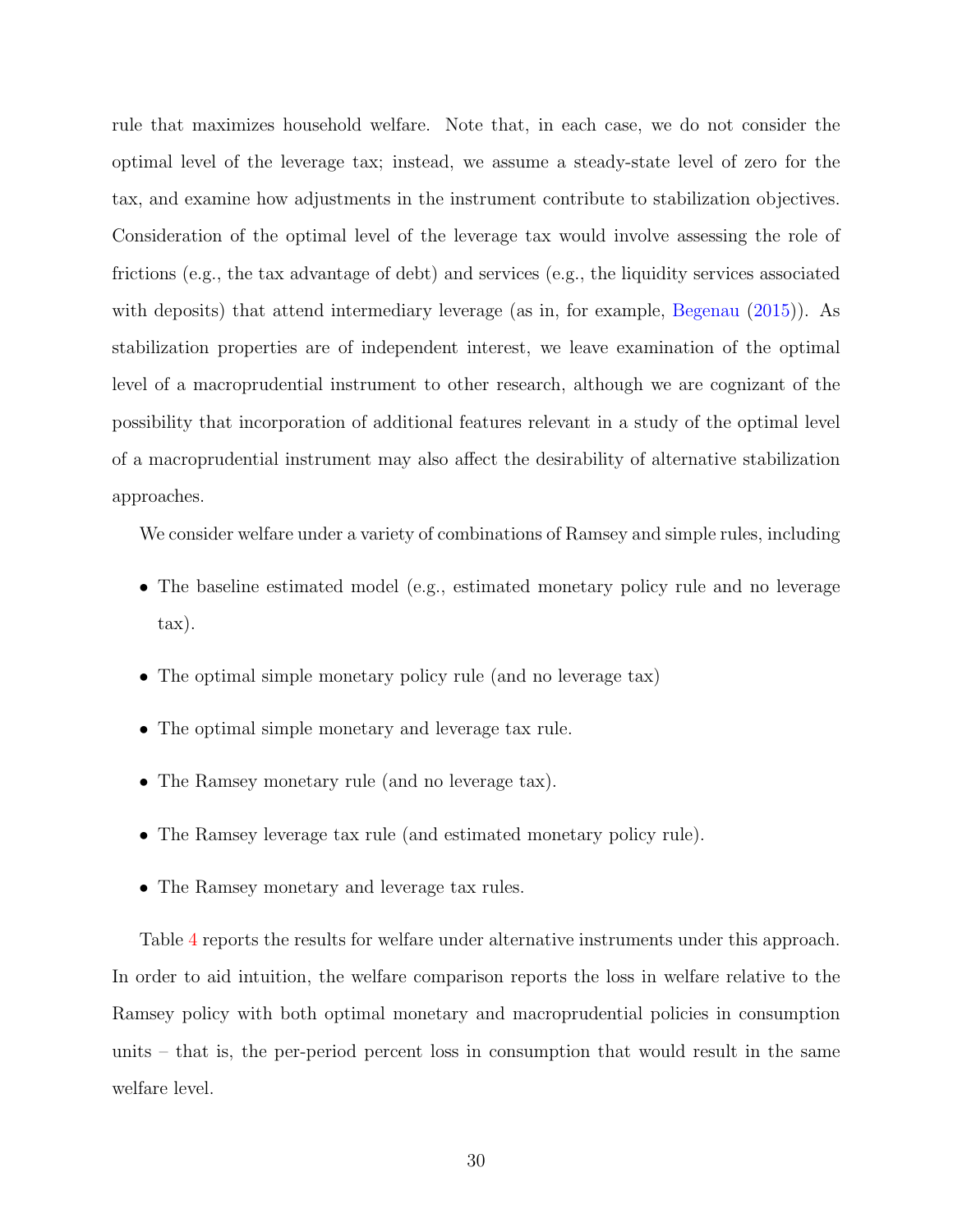|                                      | Loss    |
|--------------------------------------|---------|
| Baseline (no macroprudential policy) | $-0.40$ |
| Optimized simple rules               |         |
| Instrument: $r_t$ and $\tau_t^m$     | $-0.19$ |
| Instrument: $r_t$                    | $-0.28$ |
| Ramsey policy with                   |         |
| Instrument: $r_t$ and $\tau_t^m$     |         |
| Instrument: $r_t$                    | $-0.22$ |
| Instrument: $\tau_t^m$               |         |

<span id="page-31-0"></span>Table 4: Welfare Under Alternative Policy Settings

Note: Welfare under Ramsey policies were computed with the planner Lagrange multipliers set equal to their steady state values. Losses are measured in consumption equivalent united as a percent of steady-state consumption relative to the welfare level under joint Ramsey monetary and macroprudential policies.

Table [4](#page-31-0) illustrates several results. As in the New-Keynesian literature, there are important gains from a Ramsey monetary policy (on the order of 0.2 percent of consumption), A simple (optimized) rule can achieve an important fraction of the gains from optimal monetary policy. Optimal Ramsey macroprudential policy, via a leverage tax, can nearly achieve the welfare level of joint-Ramsey monetary and macroprudential policy even if monetary policy is set via a simple rule. The consumption loss from combining Ramsey macroprudential policy with simple monetary policy is only 0.04 percent of consumption. This result simply reinforces the notion that a simple approach to monetary policy is "nearly" optimal. A simple leverage tax rule has moderate benefits, on the order of 0.1 percent of consumption–but these benefits are only about 1/3 as large as those associated with a Ramsey approach to the leverage tax.

# 3.2 Gains from A Macroprudential Instrument Under Ramsey Policy

The Ramsey approach assumes that policymakers follow a complex rule, responding to all state variables in the model, to maximize household welfare. Further insight into the source of welfare gains can be gleaned by considering the response of the economy to key shocks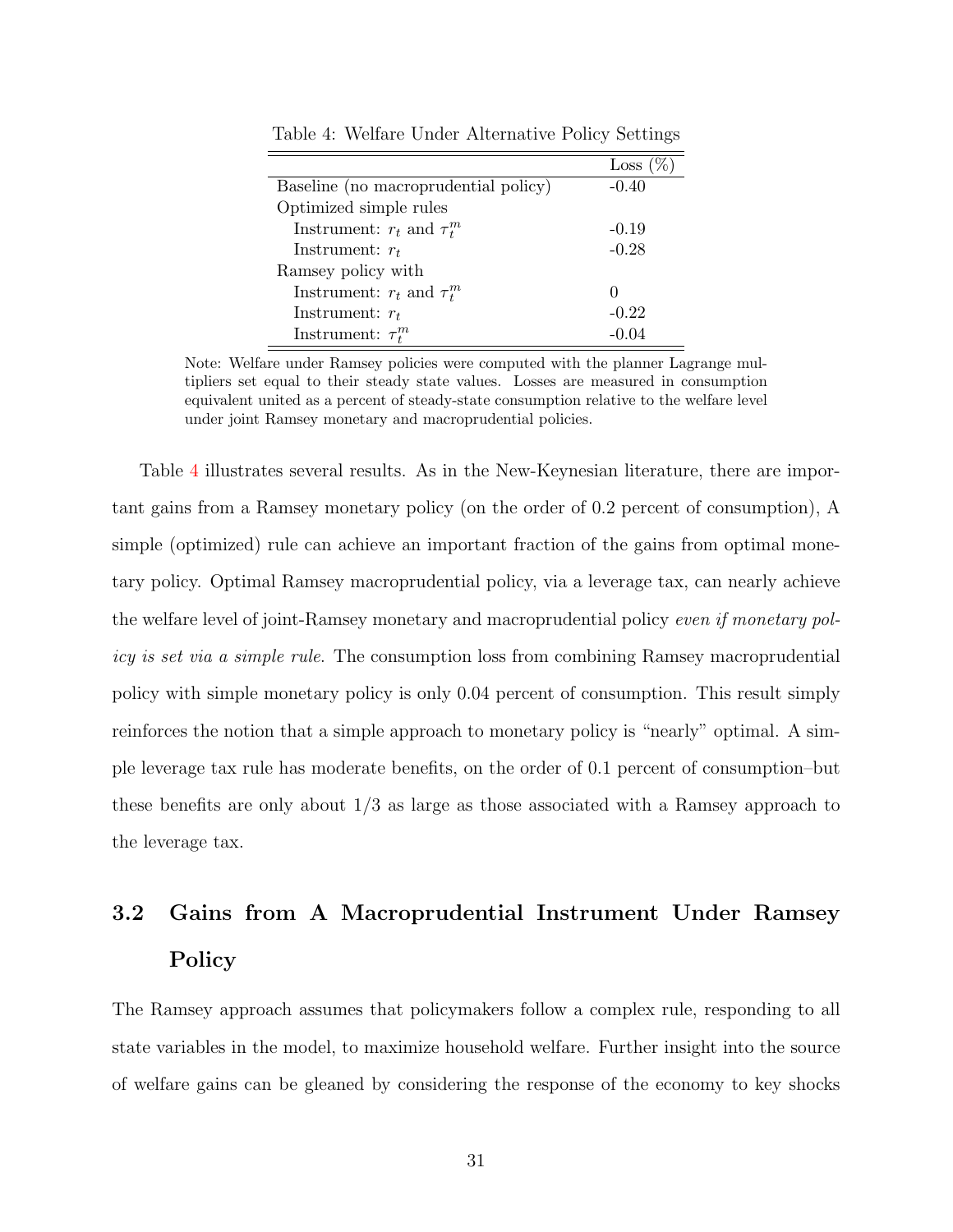under both Ramsey approaches. Consider first the risk-premium or natural rate of interest shock: As emphasized by [Woodford](#page-44-2) [\(2003\)](#page-44-2), such a shock, reflecting shifts in the demand for nominal risk-free bonds and hence having no implications for real allocations in the absence of nominal rigidity, should be neutralized by the policymaker. As shown in figure [3,](#page-33-0) complete neutralization can be accomplished via a Ramsey approach to monetary policy through adjustments in the nominal interest rate (the dashed-red line), a standard result (and hence the term "natural rate of interest shock"). Ramsey macroprudential policy is not effective following a natural rate of interest shock – there remain substantial fluctuations in output, consumption, hours, and inflation (the green-dashed line). Macroprudential policy affects the wedge between spending reliant on lending (i.e., investment) and consumption, and hence cannot perfectly offset a shock that does not drive a wedge between consumption and investment decisions.

The situation is quite different following a shock to volatility: In this case, the shock drives a wedge between spending reliant on lending and consumption, and hence stabilization is well suited to a macroprudential approach. As illustrated in figure [4,](#page-34-0) a Ramsey macroprudential policy that reduces the leverage tax (i.e, subsidizes lending) following such a shock substantially mitigates the effect of the shock on output, consumption, hours, and inflation. In contrast, monetary policy cannot mitigate these affects nearly as well–as is apparent in the movements in consumption and investment and was emphasized in [Gilchrist](#page-43-4) [and Leahy](#page-43-4) [\(2002\)](#page-43-4).

The welfare implications of Ramsey policies do not only reflect how such policies stabilize the effects of financial shocks – the influence of all shocks is important. For example, it is well-known that output and investment tend to expand too little following an improvement in technology in New-Keynesian models, as the fall in inflation following such shocks tends to increase real interest rates and attenuate incentives to invest during the period of high productivity. As shown in figure [5,](#page-35-0) both Ramsey monetary and macroprudential approaches ameliorate the inefficiency associated with the estimated policy interest rate rule – with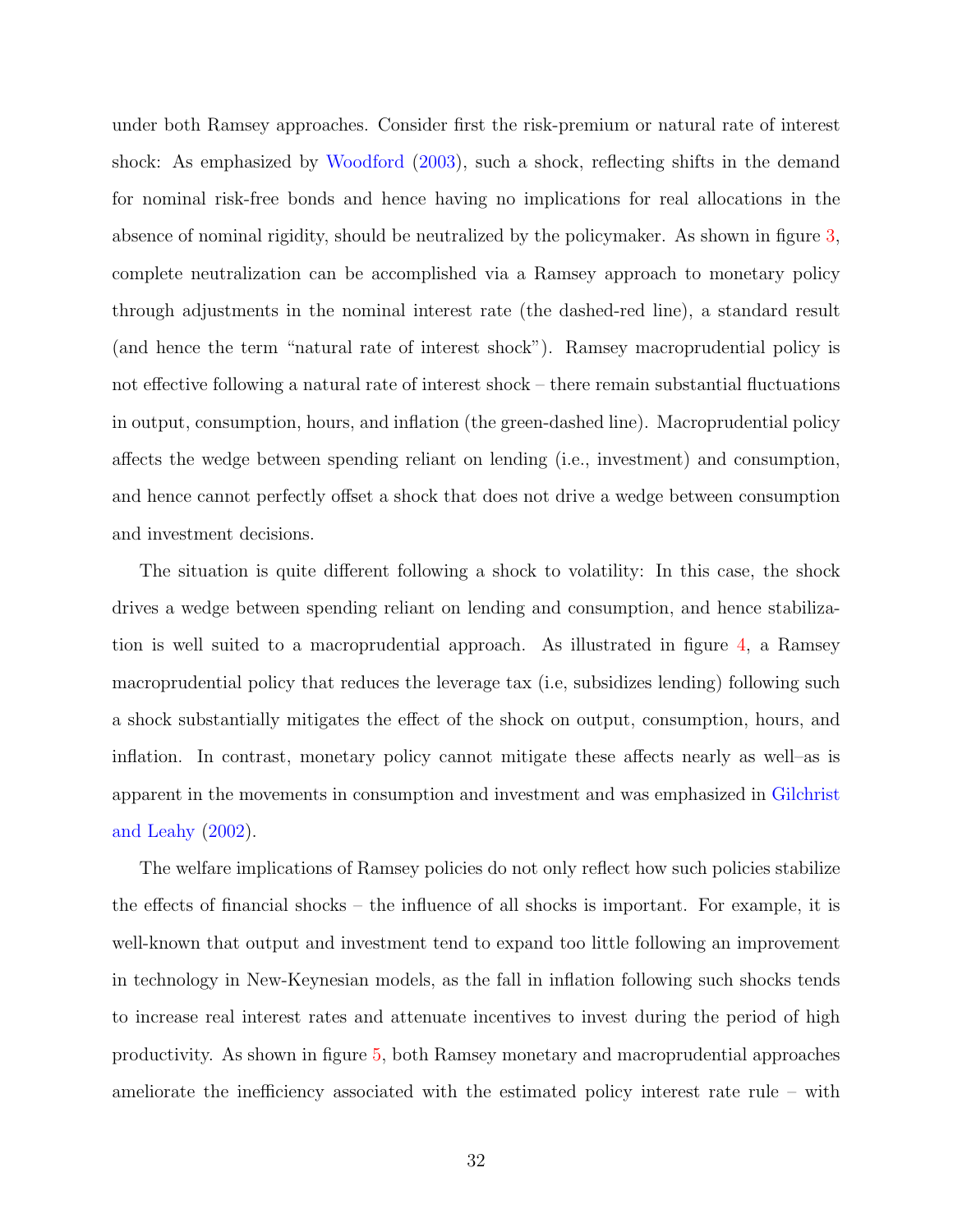<span id="page-33-0"></span>

Figure 3: Impulse Response to Natural Rate of Interest Shock Under Ramsey Policies

Note: Responses under policies indicated in legend at posterior mean of estimated parameters. Ramsey monetary policy assumes no leverage tax, and Ramsey leverage tax assumes monetary policy follows estimated rule.

investment and output increasing more, and inflation somewhat higher over the balance of the response period following a productivity improvement than in the case under the estimated rule. That said, monetary policy is the more effective instrument of the two – because the inefficiency reflects nominal rigidities, adjustments in the nominal interest rate push the economy toward the efficient outcome through inflation stabilization. In contrast, the macroprudential policy is less effective in stabilizing inflation.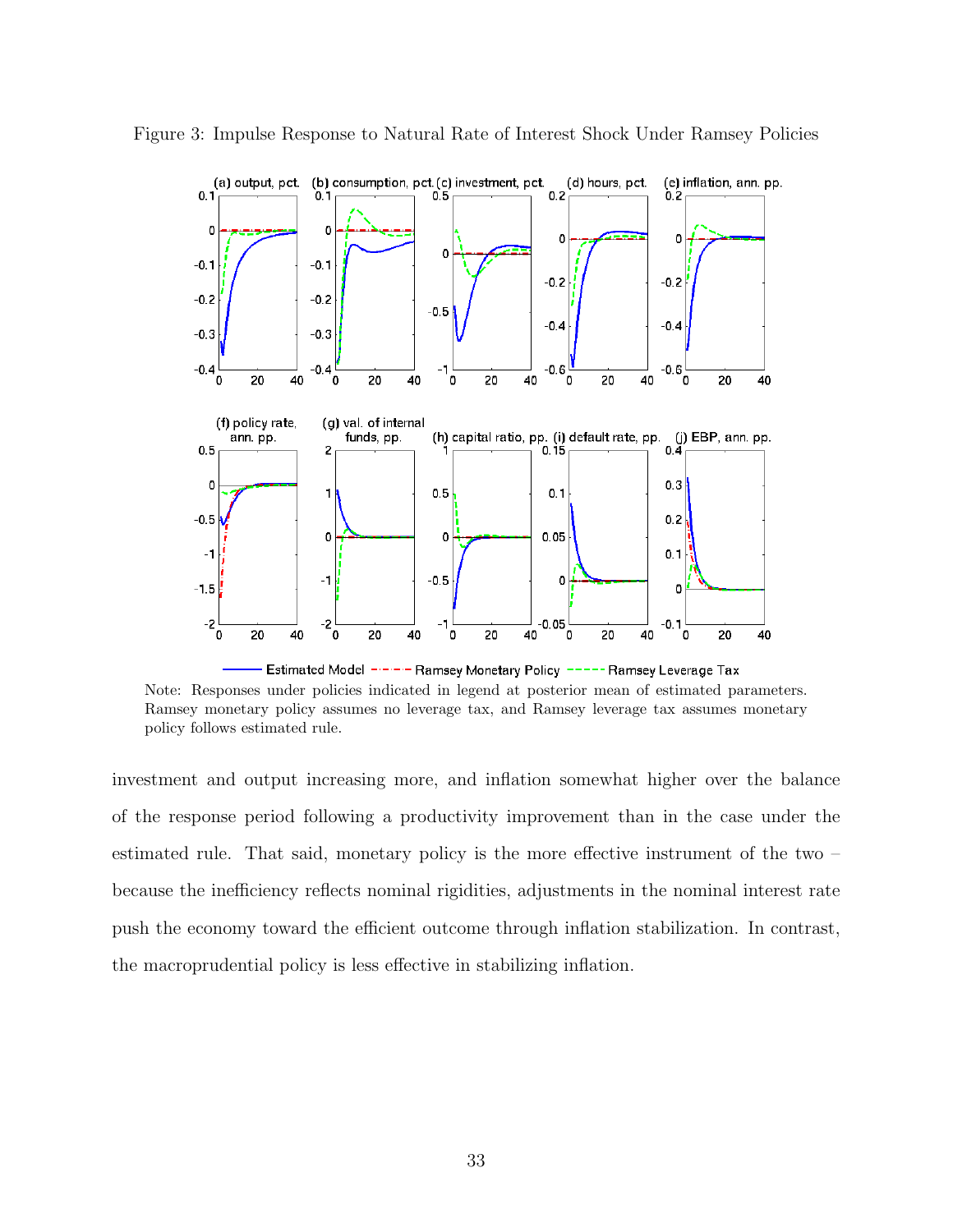

<span id="page-34-0"></span>Figure 4: Impulse Response to Volatility Shock Under Ramsey Policies

Note: Responses under policies indicated in legend at posterior mean of estimated parameters. Ramsey monetary policy assumes no leverage TWX, and Ramsey leverage tax assumes monetary policy follows estimated rule.

### 3.3 Gains from Macroprudential Policy Under Simple Rules

The performance of simple rules is even more dependent on the importance of different shocks to economic fluctuations. While a Ramsey approach can respond differently to movements in endogenous variables depending on the structural shock driving the movement, a simple rule (in our implementation) responds to the endogenous movement and does not differentiate movements by the source of shock. For example, a simple rule response to credit (on the part of either the monetary instrument or the leverage tax) cannot differentiate between an increase in credit driven by an improvement in productivity or an increase in credit driven by a decline in volatility–even though it would like to differentiate in this case, as a technology-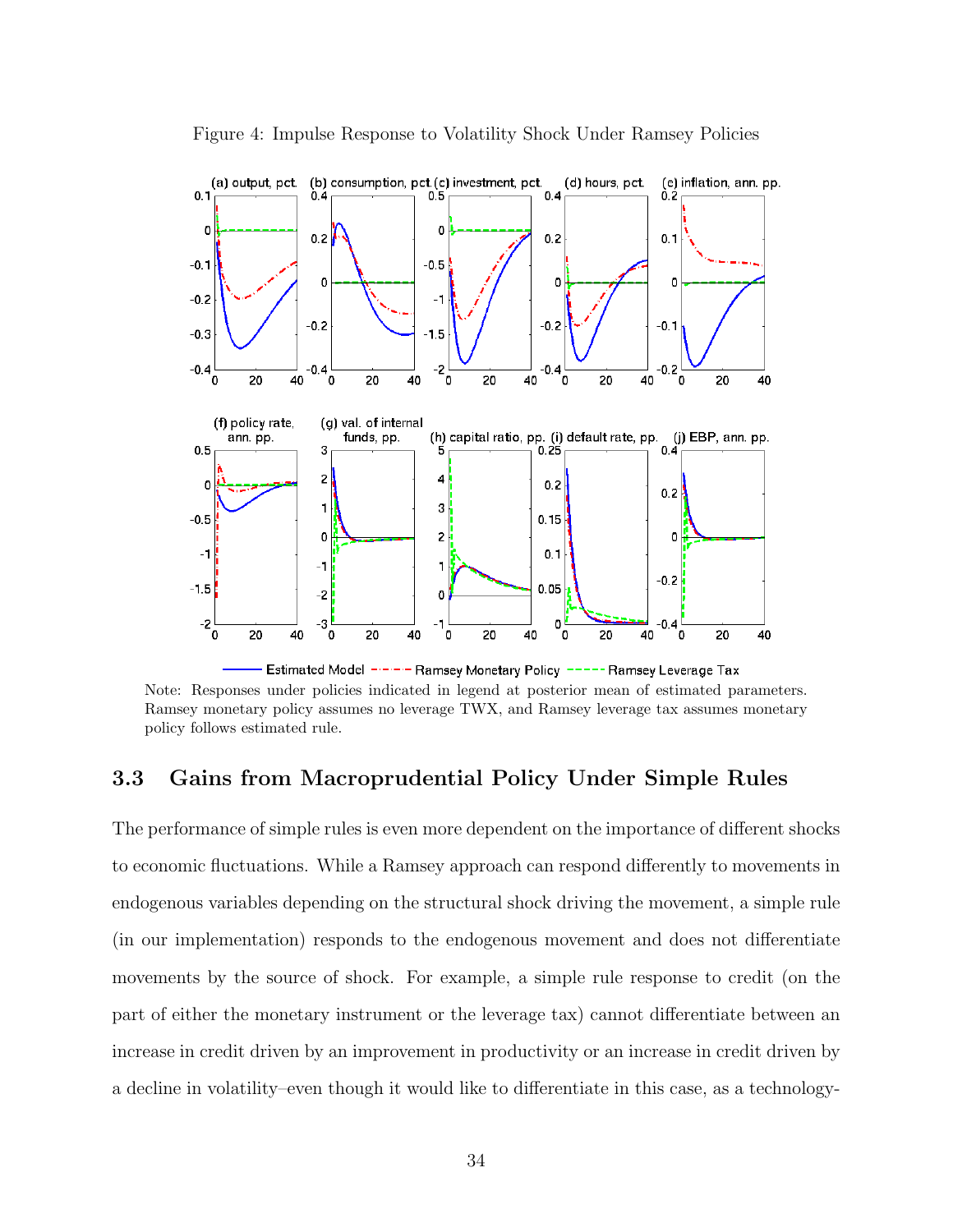

<span id="page-35-0"></span>Figure 5: Impulse Response to Technology Shock Under Ramsey Policies

Note: Responses under policies indicated in legend at posterior mean of estimated parameters. Ramsey monetary policy assumes no leverage TWX, and Ramsey leverage tax assumes monetary policy follows estimated rule.

induced increase in credit is efficient whereas a volatility-induced increase in credit decreases welfare through excessive volatility.

Some intuition for the importance of this issue can be seen by examining the welfare surface for alternative coefficient combinations in simple rules. For example, figure [6](#page-36-0) presents the welfare surface for the simple rule in which the change in the nominal interest rate depends on the deviation of inflation from its target and the production-function output gap. The rule is specified in change form as a coefficient of one on the lagged nominal interest rate is essentially the optimal simple rule in our model, as in much of the New-Keynesian literature (e.g. [Chung, Herbst, and Kiley](#page-42-13) [\(2014\)](#page-42-13); note that we abstract from the lower bound on nominal interest rates). The upper surface, at a value of zero, is the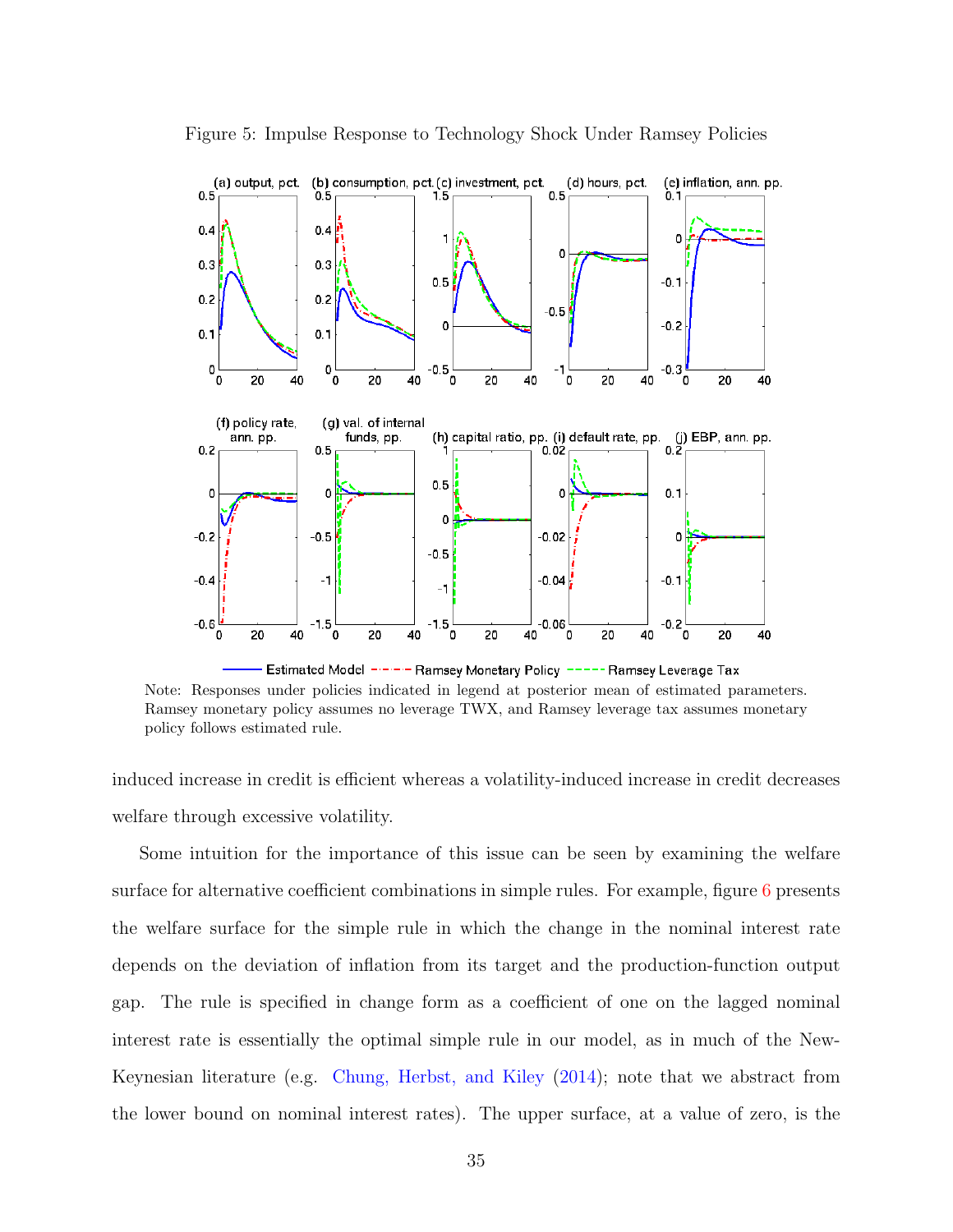<span id="page-36-0"></span>Figure 6: Welfare Under A Simple Monetary Policy Rule (Inflation and Output Gap Coefficients)



Note: Welfare surfaces under different approaches. The top surface (at zero) is the benchmark of welfare under Ramsey monetary policy and leverage tax settings. The middle surface (at  $-0.2$ ) is the loss relative to the benchmark under Ramsey monetary policy (with no leverage tax). The bottom surface is welfare under a simple monetary policy rule as a function of the rule coefficients on the x-axis (inflation response) and the y-axis (output gap response). As in table [4,](#page-31-0) losses are in consumption equivalents as a percent of steady-state consumption.

comparison point (given by welfare under the Ramsey monetary and leverage tax rules, the same benchmark in table [4\)](#page-31-0). The surface underneath this is the Ramsey monetary policy level of welfare, about 0.2 percent of consumption below the joint Ramsey welfare level. And the curved surface at the bottom is the level of welfare under alternative pairings of the coefficients on inflation and the output gap. As this surface makes clear, a focus on price stability–that is, a strong response to inflation and at most a moderate response to the output gap–approaches the Ramsey level of welfare for monetary policy. In contrast, a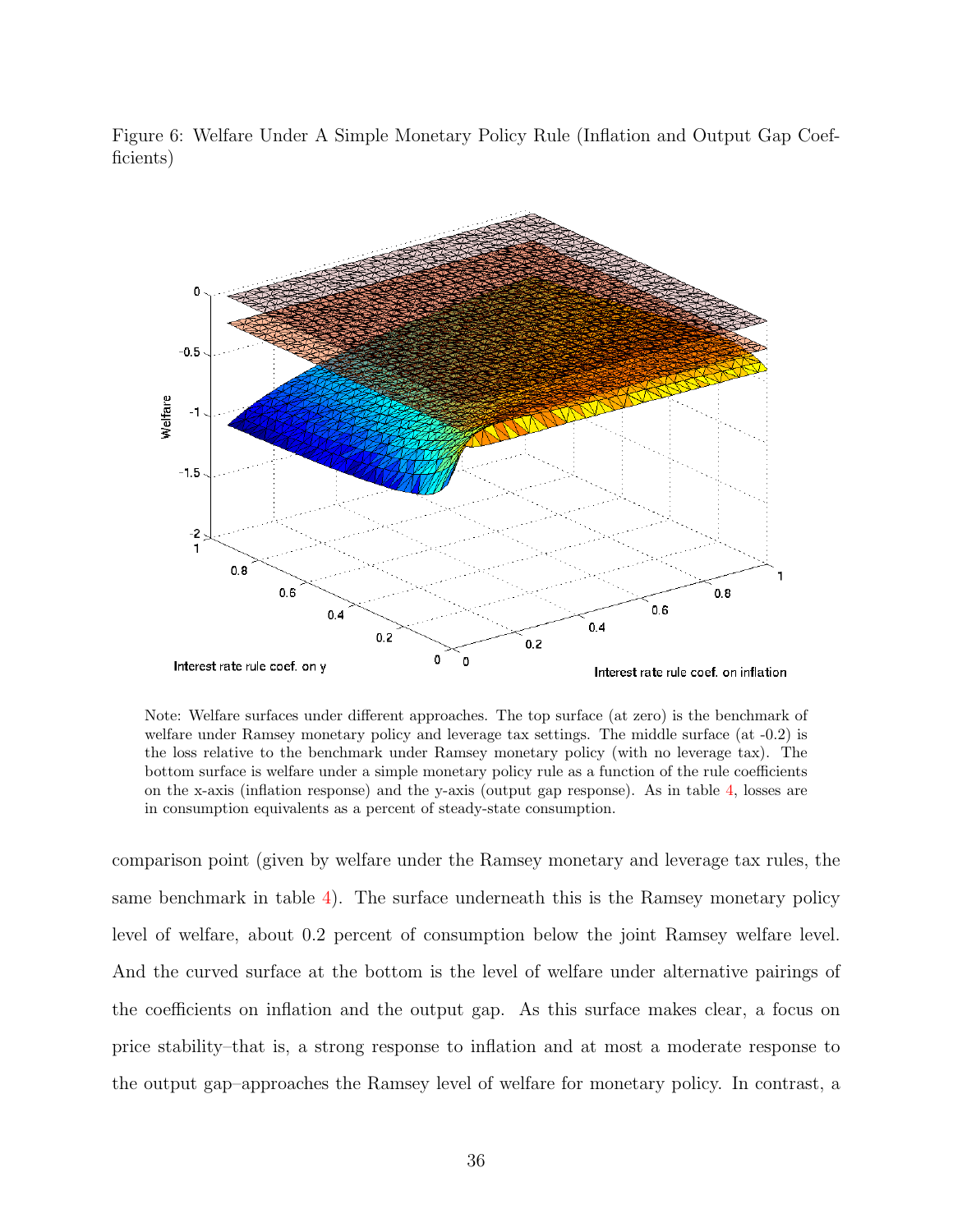

<span id="page-37-0"></span>

Note: Welfare surfaces under different approaches. The top surface (at zero) is the benchmark of welfare under Ramsey monetary policy and leverage tax settings. The middle surface (at  $-0.2$ ) is the loss relative to the benchmark under Ramsey monetary policy (with no leverage tax). The bottom surface is welfare under a simple monetary policy rule as a function of the rule coefficients on the x-axis (inflation response) and the y-axis (credit/output response). As in table [4,](#page-31-0) losses are in consumption equivalents as a percent of steady-state consumption.

strong response to the output gap (as measured by the production function gap) tends to lower welfare.

Results are even more stark in the case in which the monetary instrument, the nominal interest rate, considers responding directly to the (natural logarithm of the) ratio of credit to output. Figure [7](#page-37-0) presents the welfare surfaces in this case. The simple monetary rule includes responses to inflation and credit relative to output, with the coefficient on the output gap set to the value which maximizes welfare in figure  $6$  (i.e., essentially zero). As can be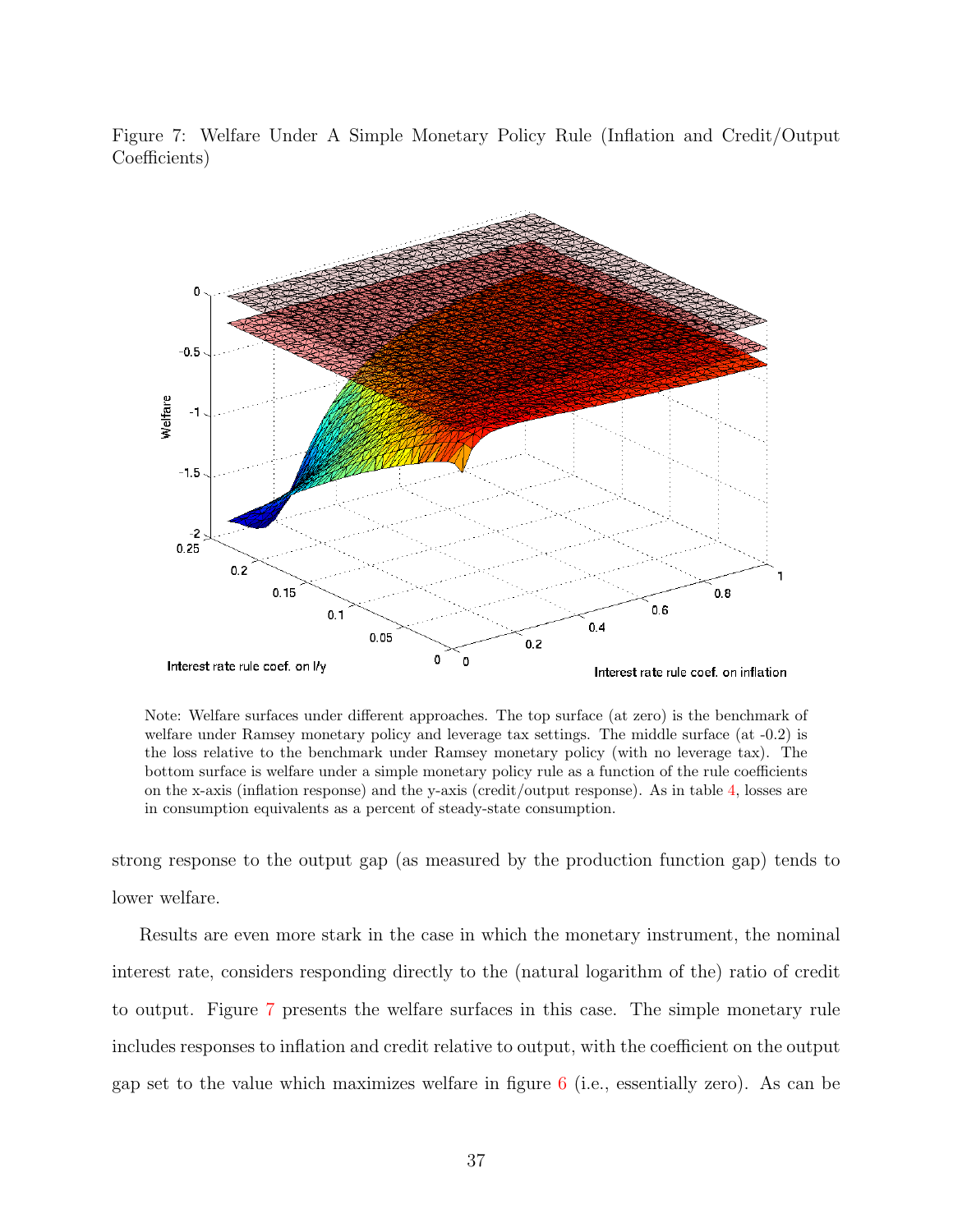Figure 8: Impulse Response to Technology Shock Under Alternative Simple Rules for Monetary Policy)

<span id="page-38-0"></span>

Note: Responses under policies indicated in legend at posterior mean of estimated parameters. Simple monetary policies assume no leverage TWX.

seen along the z-axis, a response of monetary policy to credit is very detrimental to welfare (despite the finding above that monetary policy, under the Ramsey approach, can stabilize credit, inflation, and output to some degree following shocks to volatility).

The detrimental effect associated with a response of monetary policy to credit arises for two reasons. First, an important fraction of credit movements reflect efficient investment opportunities associated with, for example, technology shocks. Leaning against such movements lowers welfare. In addition, credit moves out of phase with output, and a buildup in credit–associated with changes in technology or other factors–implies a high ratio of credit to output for years following the initial movement. As a result, a strong response to the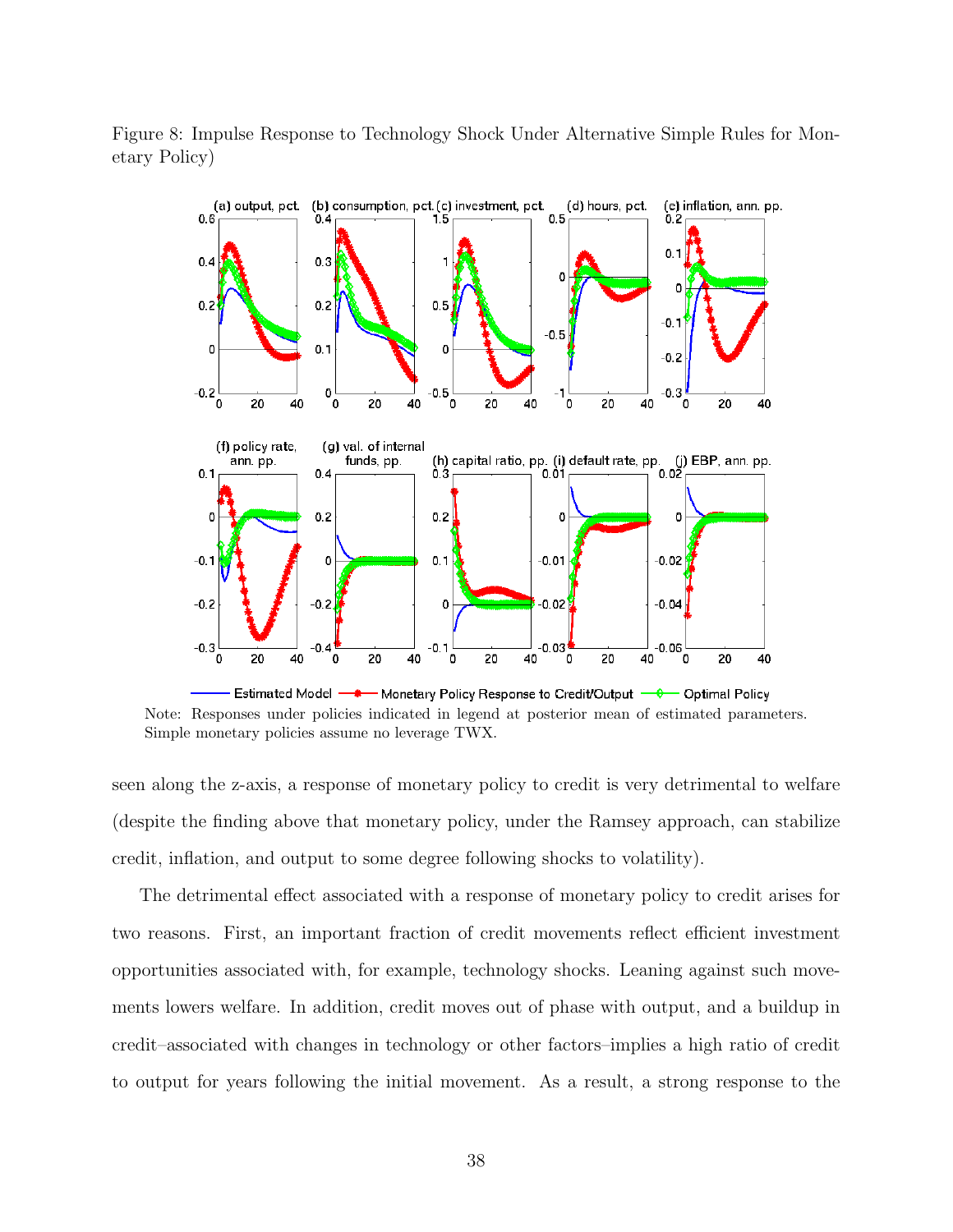

<span id="page-39-0"></span>Figure 9: Welfare Under A Simple Monetary and Leverage-Tax Rule

Note: Welfare surfaces under different approaches. The top surface (at zero) is the benchmark of welfare under Ramsey monetary policy and leverage tax settings. The middle surface (at -0.2) is the loss relative to the benchmark under a Ramsey leverage tax (with a simple rule for monetary policy). The bottom surface is welfare under a simple leverage tax rule as a function of the rule coefficients on the x-axis (inflation response in monetary rule) and the y-axis (credit/output response). As in table [4,](#page-31-0) losses are in consumption equivalents as a percent of steady-state consumption.

ratio of credit to output induces undesirable cycles in inflation, output, and investment. This result is illustrated in figure [8,](#page-38-0) which shows the responses following a technology shock in the estimated model (the blue line), under the optimal simple monetary policy rule (the green, circles/line), and under a monetary policy with a strong response to credit (the red, stars/line). The deterioration in inflation performance is notable, and highlights why deviations from the pursuit of price stability in the setting of monetary policy may be welfare reducing.

The finding that a simple-rule approach to monetary policy is poorly suited to the pursuit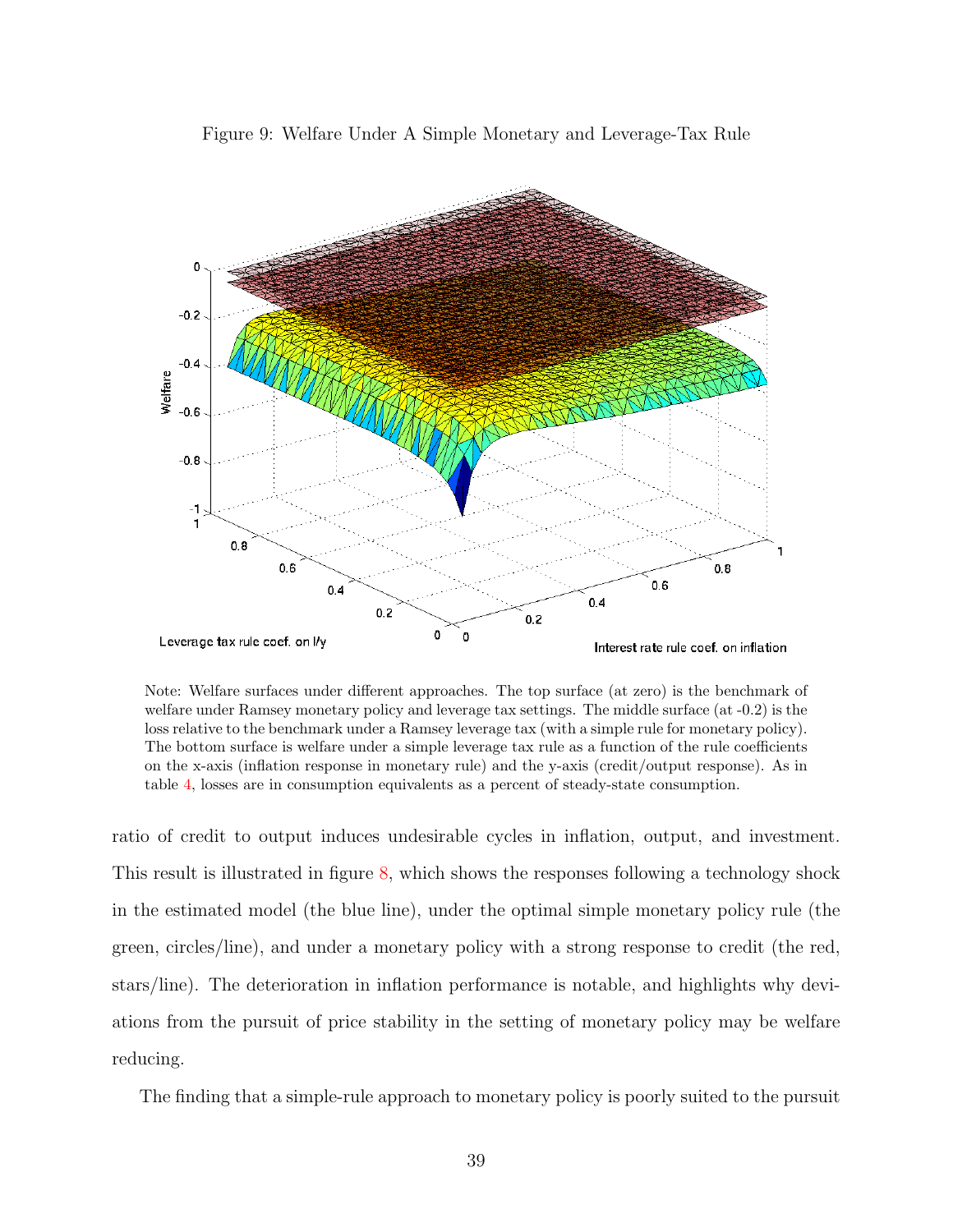of macroprudential objectives suggests that a macroprudential instrument may be valuable. The Ramsey results strongly hint at this finding, and our consideration of a simple-rule approach suggests some promise to this approach. As shown in figure [9,](#page-39-0) a macroprudential instrument is valuable–welfare increases with a response of the leverage tax to the creditto-output ratio. But these gains remain far below those associated with a Ramsey leverage tax (the surface above the simple rule surface) or a joint Ramsey monetary/leverage tax approach (the top surface). As with monetary policy, responding to the credit cycle in a manner that improves welfare requires an ability to distinguish "good" and "bad" credit, and simple rules responding to credit cannot make such distinctions.

### 4 Conclusion

We have investigated the gains from adopting optimal macroprudential regulation in a model with frictions associated with financial intermediation.

We have shown that an additional macroprudential instrument set optimally (in the sense of Ramsey) offers sizable gains in terms of welfare and stabilization of macroeconomic activity following shocks to intermediation. However, a simple rule for a leverage tax can deliver only a fraction of the gain associated with an optimal, Ramsey approach to the leverage tax.

The results partially reflect the empirical importance of shocks to intermediation identified via our estimation procedure. In particular, our analysis uses data on credit spreads and the standard macroeconomic variables used in empirical work following [Smets and Wouters](#page-44-8) [\(2007\)](#page-44-8) to identify financial shocks well-suited to monetary stabilization (risk-premium, or natural rate of interest shocks) and those more well-suited to a macroprudential approach (e.g., shocks to intermediation, as captured by volatility shocks in our model). While both types of shocks are important for credit-spread fluctuations, the shocks to intermediation play a secondary role in economic fluctuations, and hence the gains from a (simple) macroprudential rule are limited. If intermediation shocks were very important, leaning against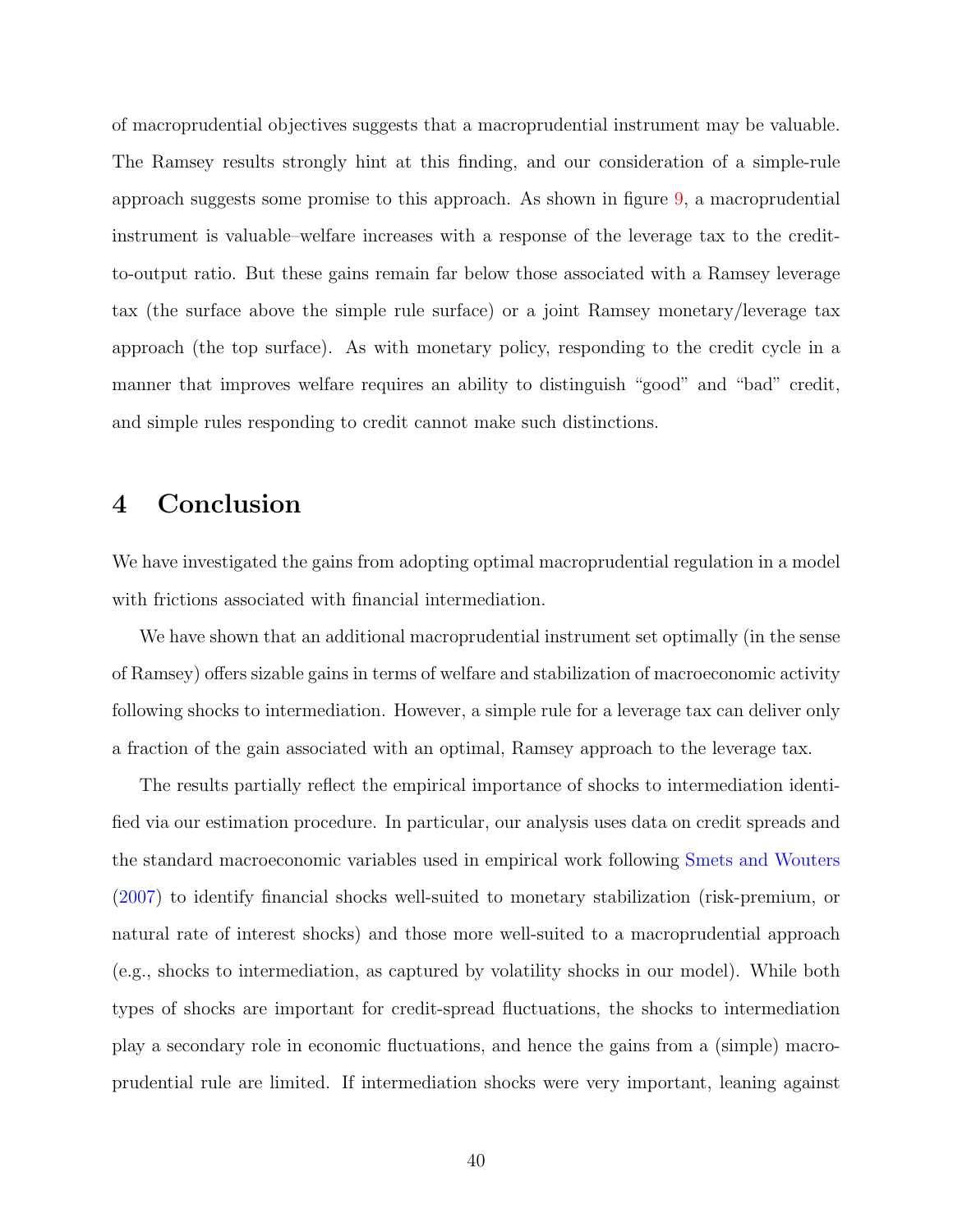credit via a leverage tax would be very valuable.

Relative to previous work, our multiple-shock and Ramsey/simple-rule comparison illustrates the constraints that arise when using either macroprudential or monetary-policy adjustments to promote welfare – constraints that are not apparent in smaller, calibrated models that emphasize one (or few) shocks or the Ramsey approach.

This finding suggests avenues for further work, First, subsequent policy analysis using general equilibrium analyses needs to have firm empirical grounding to assess the quantitative importance of different factors. Calibrated work assuming a large role for factors amenable to macroprudential approaches, as in much of the literature, may be misleading. In addition, we focused on counter-cyclical policies around a stable steady state: While this approach is valuable and most-readily amenable to analysis using quantitative general equilibrium models, analysis of macroprudential policies may more fruitfully focus on how to present large adverse shocks or nonlinear dynamics that resemble crises and credit crunches, as suggested by [Blanchard](#page-42-14) [\(2014\)](#page-42-14).

### References

- <span id="page-41-2"></span>Abel, A. B. (1990): "Asset Prices under Habit Formation and Catching up with the Joneses," The American Economic Review, 80(2), pp. 38–42.
- <span id="page-41-4"></span>Adjemian, S., H. Bastani, M. Juillard, F. Mihoubi, G. Perendia, M. Ratto, and S. Villemot (2011): "Dynare: Reference Manual, Version 4," Dynare Working Papers 1, CEPREMAP.
- <span id="page-41-3"></span>AN, S., AND F. SCHORFHEIDE (2007): "Bayesian Analysis of DSGE Models," *Econometric* Reviews, 26(2-4), 113–172.
- <span id="page-41-1"></span>Bailliu, J., C. Meh, and Y. Zhang (2012): "Macroprudential Rules and Monetary Policy when Financial Frictions Matter," Discussion paper.
- <span id="page-41-5"></span>Begenau, J. (2015): "Capital Requirements, Risk Choice, and Liquidity Provision in a Business Cycle Model ," Working paper, Harvard Business School, Harvard University.
- <span id="page-41-0"></span>BERNANKE, B., AND M. GERTLER (1999): "Monetary policy and asset price volatility," Economic Review, (Q IV), 17–51.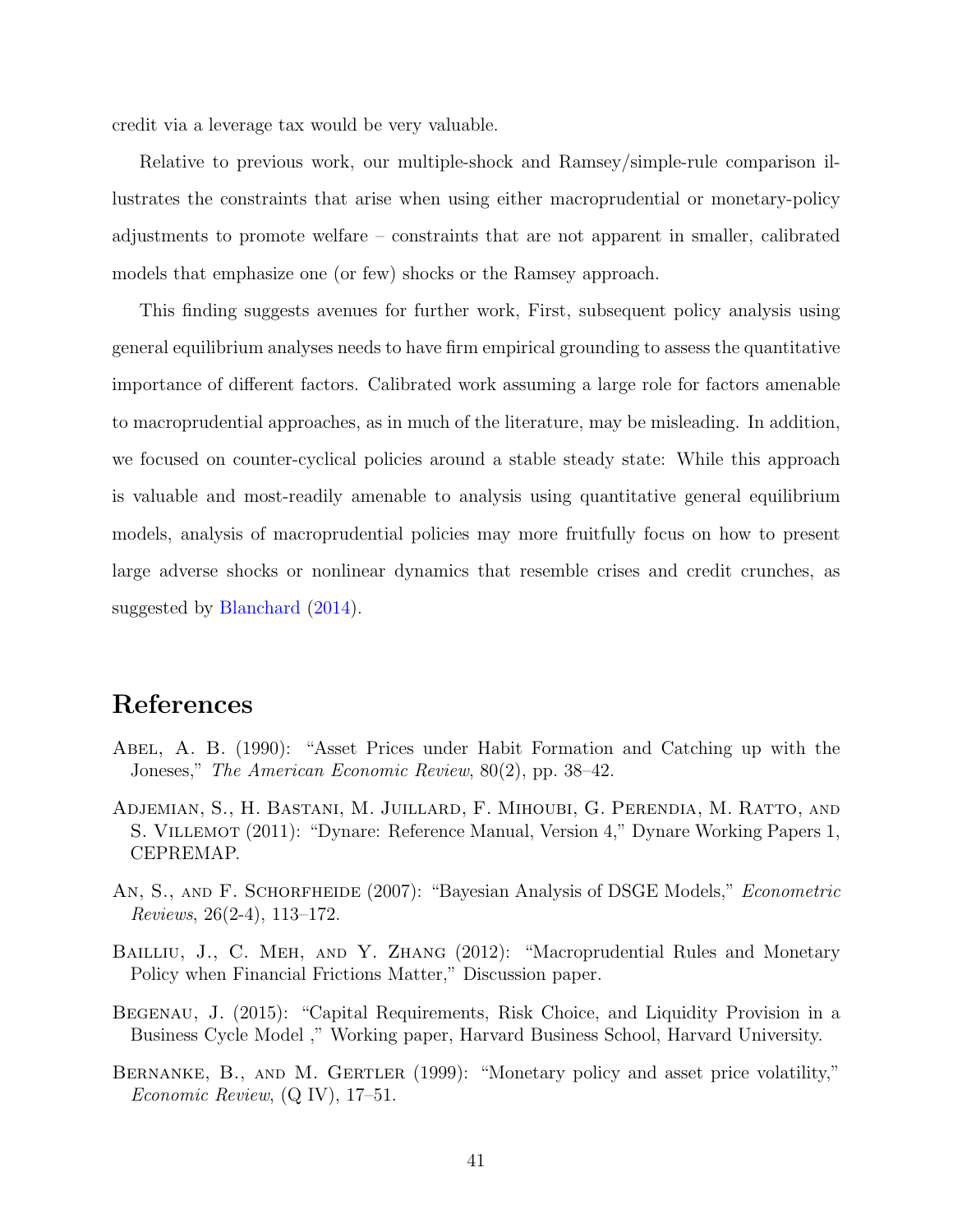- <span id="page-42-0"></span>BIANCHI, J., E. BOZ, AND E. G. MENDOZA (2012): "Macroprudential Policy in a Fisherian Model of Financial Innovation," IMF Economic Review, 60(2), 223–269.
- <span id="page-42-14"></span>BLANCHARD, O. (2014): "Where Danger Lurks," vol. 51 of Finance and Development. IMF.
- <span id="page-42-3"></span>BOIVIN, J., M. T. KILEY, AND F. S. MISHKIN (2010): "How Has the Monetary Transmission Mechanism Evolved Over Time?," vol. 3 of Handbook of Monetary Economics, pp. 369 – 422. Elsevier.
- <span id="page-42-9"></span>Bolton, P., and X. Freixas (2000): "Equity, Bonds, and Bank Debt: Capital Structure and Financial Market Equilibrium Under Assymetric Information," The Journal of Political Economy, 108(2), pp. 324–351.
- <span id="page-42-8"></span>CALOMIRIS, C., AND M. TSOUTSOURA (2010): "Underwriting Costs of Seasoned Equity Offerings: Cross-Sectional Determinants and Technological Change, 1980-2008," Discussion paper.
- <span id="page-42-2"></span>CERUTTI, E. M., S. CLAESSENS, AND L. LAEVEN (2015): "The Use and Effectiveness of Macroprudential Policies; New Evidence," IMF Working Papers 15/61, International Monetary Fund.
- <span id="page-42-6"></span>Christensen, I., C. Meh, and K. Moran (2011): "Bank Leverage Regulation and Macroeconomic Dynamics," Discussion paper.
- <span id="page-42-5"></span>Christiano, L., R. Motto, and M. Rostagno (2013): "Risk Shocks," NBER Working Papers 18682, National Bureau of Economic Research, Inc.
- <span id="page-42-10"></span>Chung, H. T., M. T. Kiley, and J.-P. Laforte (2010): "Documentation of the Estimated, Dynamic, Optimization-based (EDO) model of the U.S. economy: 2010 version," Discussion paper.
- <span id="page-42-13"></span>CHUNG, T., E. P. HERBST, AND M. T. KILEY (2014): "Effective Monetary Policy Strategies in New-Keynesian Models: A Re-Examination," mimeo, Board of Governors of the Federal Reserve System.
- <span id="page-42-4"></span>Collard, F., H. Dellas, B. Diba, and O. Loisel (2012): "Optimal Monetary and Prudential Policies," Discussion paper.
- <span id="page-42-11"></span>COOLEY, T. F., AND E. C. PRESCOTT (1995): "Economic Growth and Business Cycles," Frontiers of Business Cycle Research. Princeton University Press.
- <span id="page-42-12"></span>COOLEY, T. F., AND V. QUADRINI (2001): "Financial Markets and Firm Dynamics," The American Economic Review, 91(5), pp. 1286–1310.
- <span id="page-42-1"></span>FARHI, E., AND I. WERNING (2016): "A Theory of Macroprudential Policies in the Presence of Nominal Rigidities," Econometrica, 84, 1645–1704.
- <span id="page-42-7"></span>Gelain, P., K. J. Lansing, and C. Mendicino (2013): "House Prices, Credit Growth, and Excess Volatility: Implications for Monetary and Macroprudential Policy," International Journal of Central Banking, 9(2), 219–276.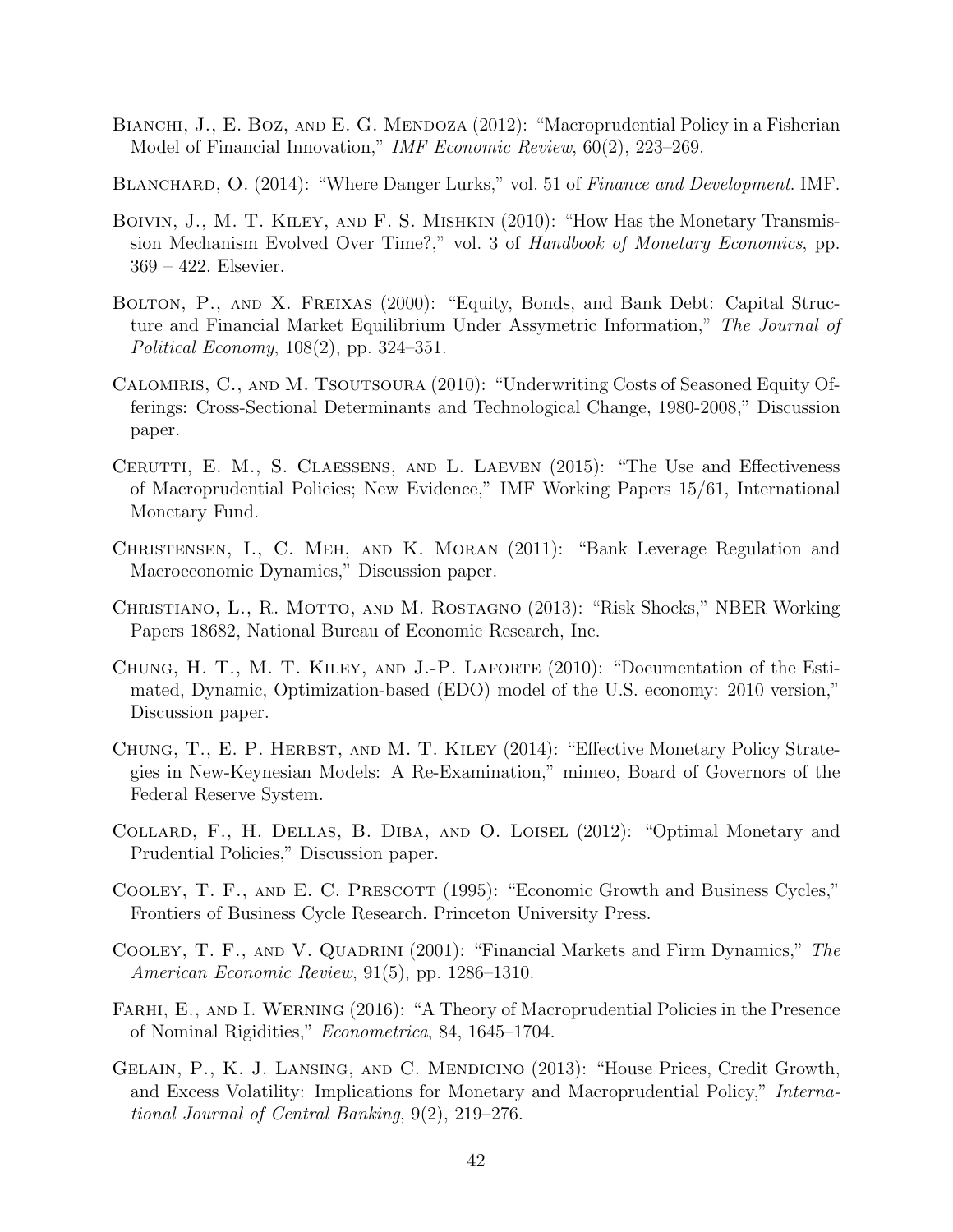- <span id="page-43-11"></span>GERTLER, M., AND P. KARADI (2011): "A model of unconventional monetary policy," Journal of Monetary Economics, 58(1), 17–34.
- <span id="page-43-2"></span>GERTLER, M., AND N. KIYOTAKI (2010): "Financial Intermediation and Credit Policy in Business Cycle Analysis," vol. 3 of Handbook of Monetary Economics, pp. 547 – 599. Elsevier.
- <span id="page-43-4"></span>GILCHRIST, S., AND J. V. LEAHY (2002): "Monetary policy and asset prices," *Journal of* Monetary Economics, 49(1), 75–97.
- <span id="page-43-0"></span>Gilchrist, S., and E. Zakrajsek (2012): "Credit Spreads and Business Cycle Fluctuations," American Economic Review, 102(4), 1692–1720.
- <span id="page-43-14"></span>Gomes, J. F. (2001): "Financing Investment," The American Economic Review, 91(5), pp. 1263–1285.
- <span id="page-43-9"></span>He, Z., and A. Krishnamurthy (2008): "Intermediary Asset Pricing," NBER Working Papers 14517, National Bureau of Economic Research, Inc.

<span id="page-43-3"></span>(2012): "A macroeconomic framework for quantifying systemic risk," Working Paper Research 233, National Bank of Belgium.

- <span id="page-43-7"></span>HENNESSY, C. A., AND T. M. WHITED (2007): "How Costly Is External Financing? Evidence from a Structural Estimation," The Journal of Finance, 62(4), pp. 1705–1745.
- <span id="page-43-13"></span>HERBST, E. P., AND F. SCHORFHEIDE (2013): "Sequential Monte Carlo Sampling for DSGE Models," NBER Working Papers 19152, National Bureau of Economic Research, Inc.
- <span id="page-43-8"></span>Holmstrm, B., and J. Tirole (2001): "LAPM: A Liquidity-Based Asset Pricing Model," The Journal of Finance,  $56(5)$ , pp. 1837–1867.
- <span id="page-43-5"></span>Iacoviello, M. (2005): "House Prices, Borrowing Constraints, and Monetary Policy in the Business Cycle," American Economic Review, 95(3), 739–764.
- <span id="page-43-1"></span>Jeanne, O., and A. Korinek (2013): "Macroprudential Regulation Versus Mopping Up After the Crash," NBER Working Papers 18675, National Bureau of Economic Research, Inc.
- <span id="page-43-10"></span>JERMANN, U., AND V. QUADRINI (2012): "Macroeconomic Effects of Financial Shocks," American Economic Review, 102(1), 238–271.
- <span id="page-43-12"></span>JUSTINIANO, A., G. E. PRIMICERI, AND A. TAMBALOTTI (2013): "Is There a Trade-Off between Inflation and Output Stabilization?," American Economic Journal: Macroeconomics, 5(2), 1–31.
- <span id="page-43-6"></span>KANNAN, P., P. RABANAL, AND A. M. SCOTT (2012): "Monetary and Macroprudential Policy Rules in a Model with House Price Booms," The B.E. Journal of Macroeconomics,  $12(1), 1-44.$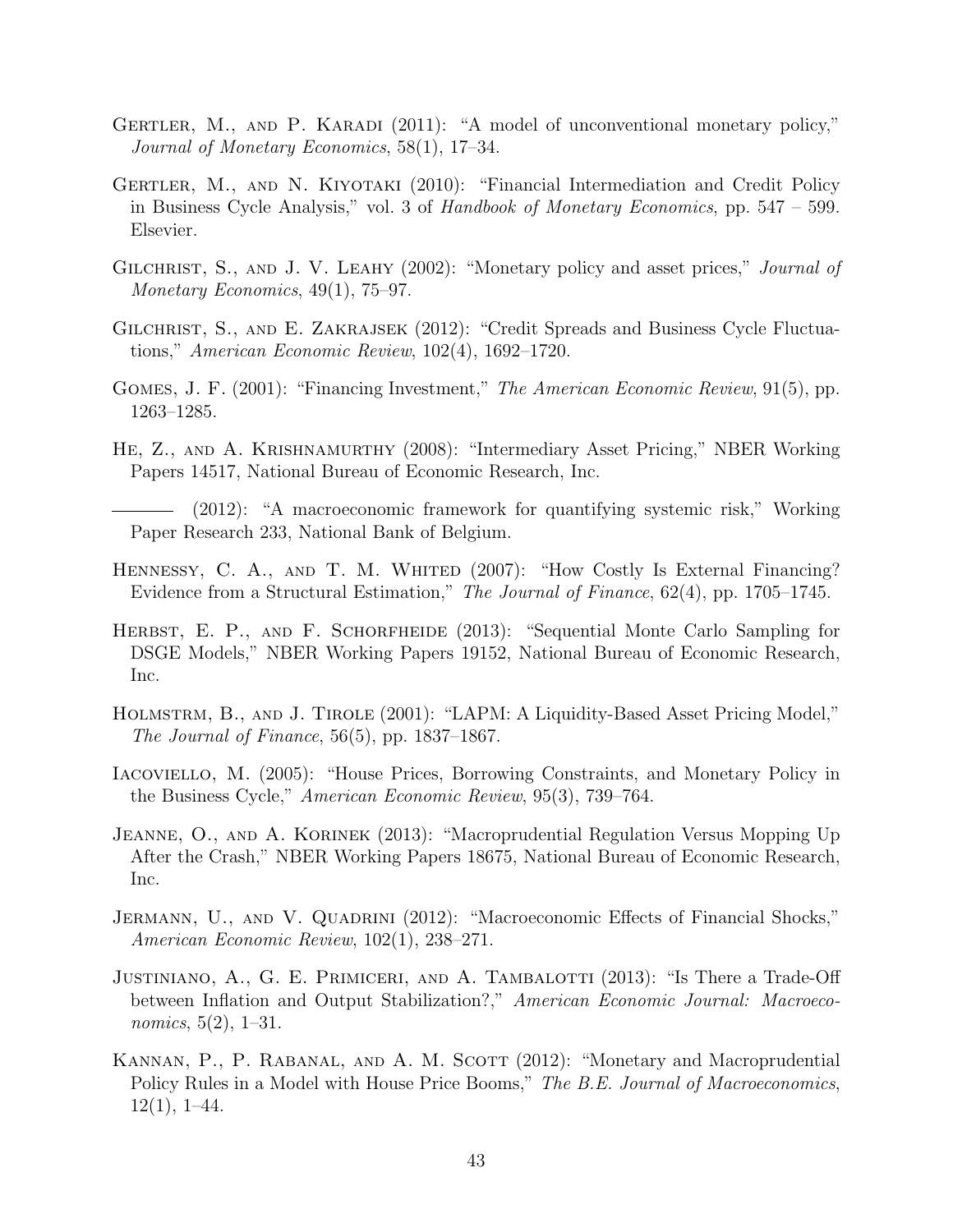- <span id="page-44-11"></span>Kashyap, A. K., and J. C. Stein (2012): "The Optimal Conduct of Monetary Policy with Interest on Reserves," American Economic Journal: Macroeconomics, 4(1), 266–82.
- <span id="page-44-9"></span>KILEY, M. T. (2013): "Output gaps," *Journal of Macroeconomics*, 37(C), 1–18.
- <span id="page-44-1"></span>Kiley, M. T., and J. W. Sim (2014): "Bank capital and the macroeconomy: Policy considerations," Journal of Economic Dynamics and Control,  $(0)$ ,  $-$ .
- <span id="page-44-4"></span>LAMBERTINI, L., C. MENDICINO, AND M. T. PUNZI (2013): "Leaning against boombust cycles in credit and housing prices," Journal of Economic Dynamics and Control, 37(8), 1500 – 1522, Rethinking Economic Policies in a Landscape of Heterogeneous Agents.
- <span id="page-44-3"></span>Melina, G., and S. Villa (2015): "Leaning Against Windy Bank Lending," Discussion paper.
- <span id="page-44-7"></span>MYERS, S. C., AND N. S. MAJLUF (1984): "Corporate financing and investment decisions when firms have information that investors do not have," *Journal of Financial Economics*,  $13(2)$ ,  $187 - 221$ .
- <span id="page-44-6"></span>Quint, D., and P. Rabanal (2014): "Monetary and Macroprudential Policy in an Estimated DSGE Model of the Euro Area," International Journal of Central Banking, 10(2), 169–236.
- <span id="page-44-10"></span>REINHART, C. M., AND K. S. ROGOFF (2014): "Recovery from Financial Crises: Evidence from 100 Episodes," American Economic Review, 104(5), 50–55.
- <span id="page-44-5"></span>Rubio, M., and J. A. Carrasco-Gallego (2014): "Macroprudential and monetary policies: Implications for financial stability and welfare," Journal of Banking  $\mathcal C$  Finance, 49(C), 326–336.
- <span id="page-44-8"></span>SMETS, F., AND R. WOUTERS (2007): "Shocks and Frictions in US Business Cycles: A Bayesian DSGE Approach," The American Economic Review, 97(3), 586–606.
- <span id="page-44-0"></span>Svensson, L. E. O. (2012): "Comment on Michael Woodford, Inflation Targeting and Financial Stability," Sveriges Riksbank Economic Review 2012:1.
- <span id="page-44-2"></span>WOODFORD, M.  $(2003)$ : Interest and prices. Princeton Univ. Press, Princeton, NJ  $|u.a.|$ .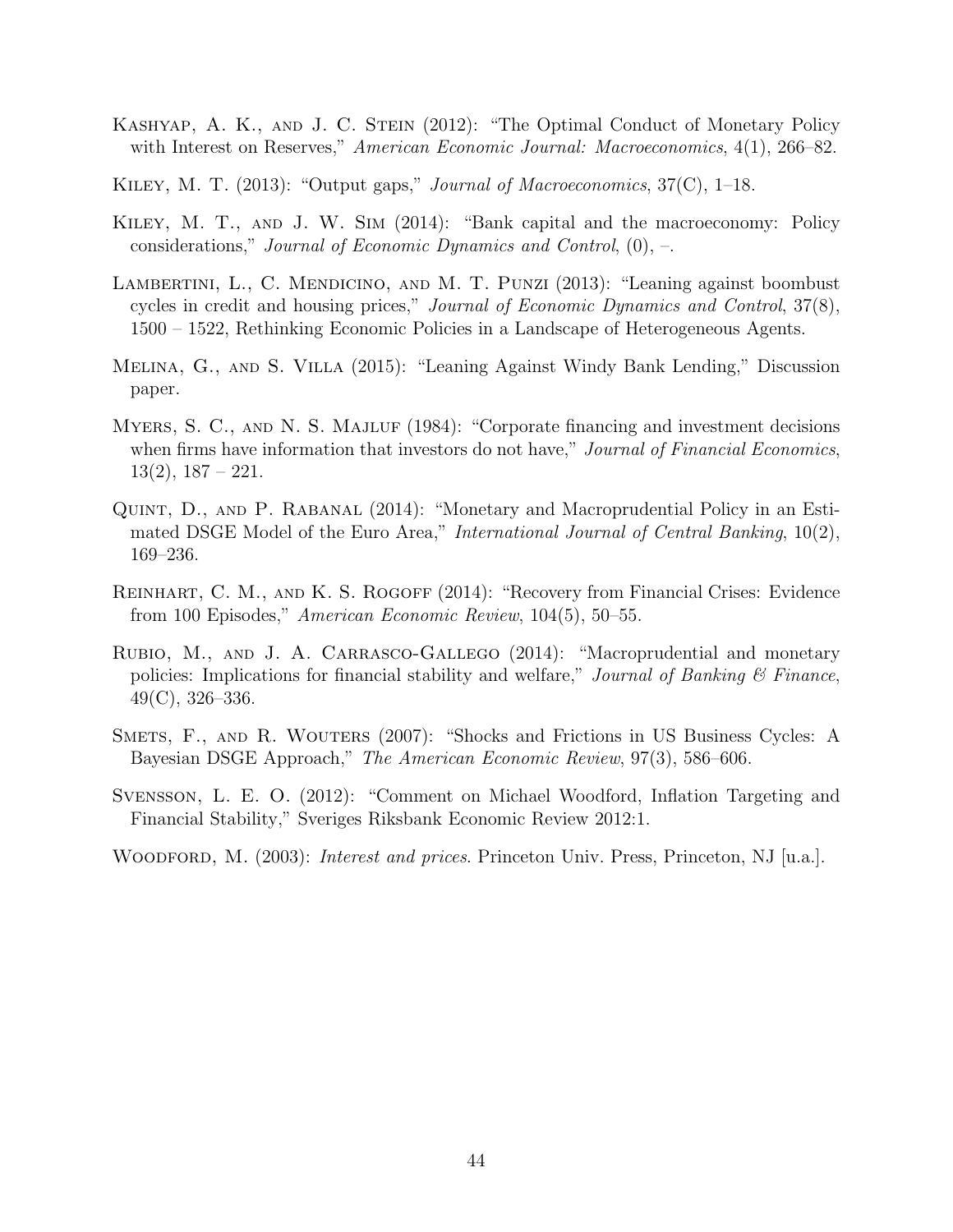# Appendices

# A Prior and Posterior Distribution of Estimated Parameters

Table [5](#page-46-0) summarizes the prior and posterior distributions of the estimated parameters, excluding those associated with the exogenous shock processes; table [6](#page-47-0) summarizes the prior and posterior distributions of the estimated parameters associated with the exogenous shock processes.

### B Impulse Response Functions of the Estimated Model



Figure 10: The Effects of One S.D. Shock to Monetary Policy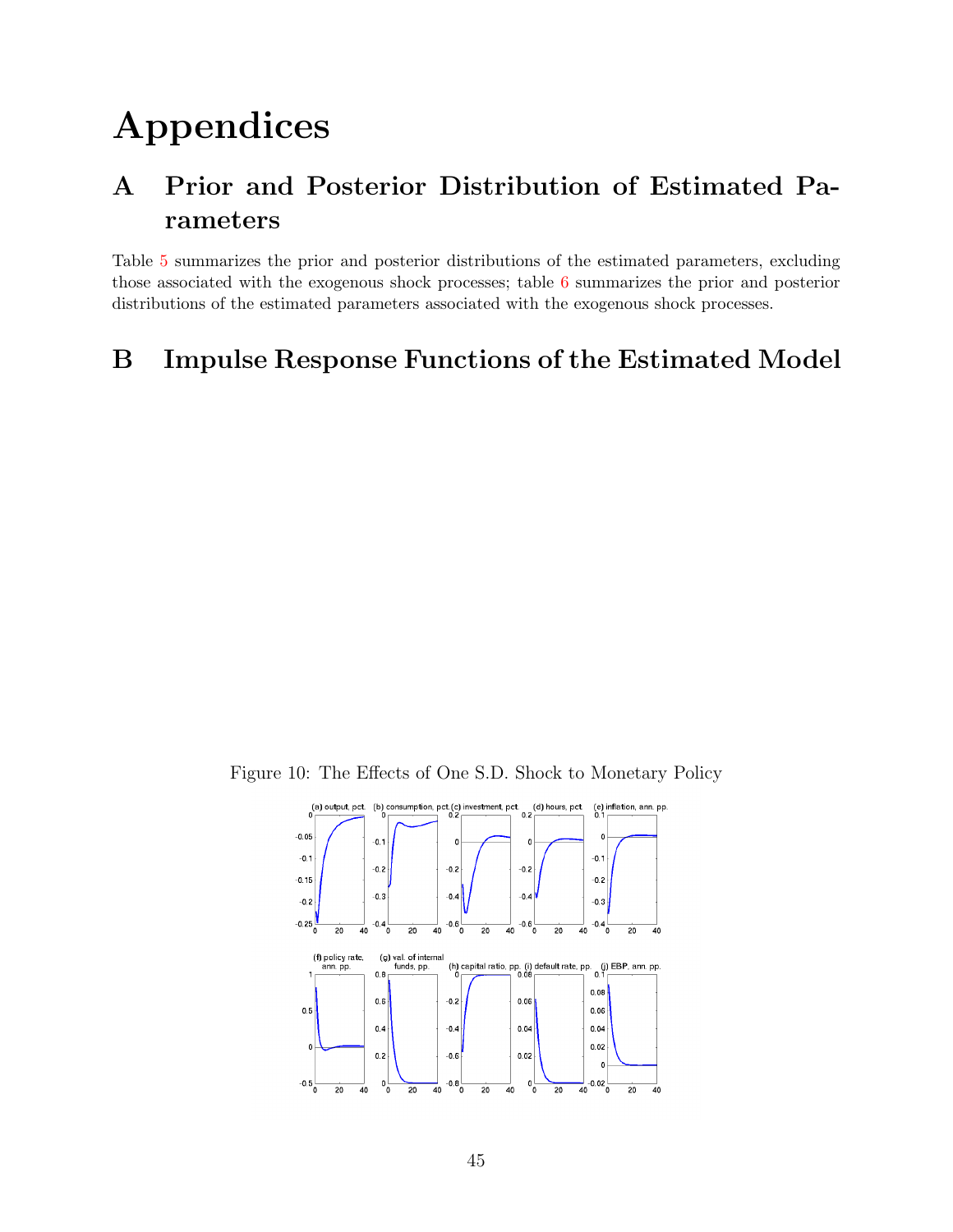<span id="page-46-0"></span>

|                | Prior distribution | Prior mean |         | Prior s.d. Posterior mean                                              | Posterior s.d. | $0.05$ quantile $0.95$ quantile |         |
|----------------|--------------------|------------|---------|------------------------------------------------------------------------|----------------|---------------------------------|---------|
|                |                    |            |         |                                                                        |                |                                 |         |
|                |                    |            |         | Financial frictions and investment adj. costs                          |                |                                 |         |
| $\mathcal{L}$  | Normal             | 0.300      | 0.0330  | 0.240                                                                  | 0.0254         | 0.1984                          | 0.2825  |
|                | Normal             | 4.000      | 0.5000  | 4.442                                                                  | 0.4137         | 3.7554                          | 5.1224  |
|                |                    |            |         | Household preferences                                                  |                |                                 |         |
|                | Normal             | 3.000      | 0.2500  | 1.570                                                                  | 0.1079         | 1.4097                          | 1.7188  |
|                | Normal             | 0.750      | 0.1250  | 0.372                                                                  | 0.0416         | 0.3042                          | 0.4405  |
|                | Normal             | 1.000      | 0.2500  | 0.950                                                                  | 0.1962         | 0.6332                          | 1.2757  |
|                |                    |            |         | Nominal rigidities and monetary policy                                 |                |                                 |         |
| $\omega$       | Normal             | 200.000    | 25.0000 | 51.687                                                                 | 6.5286         | 41.1368                         | 59.0553 |
|                | Beta               | 0.500      | 0.2000  | 0.071                                                                  | 0.0387         | 0.0112                          | 0.1249  |
|                | Beta               | 0.750      | 0.1000  | 0.718                                                                  | 0.0202         | 0.6847                          | 0.7510  |
| $\rho_R^*$     | Normal<br>Normal   | 0.000      | 0.1250  | 0.024                                                                  | 0.0192         | $-0.0074$                       | 0.0554  |
| $r_{\Delta y}$ |                    | 0.000      | 0.1250  | 0.531                                                                  | 0.0704         | 0.4116                          | 0.6434  |
|                | Normal             | 0.500      | 0.1250  | 0.716                                                                  | 0.782          | 0.5872                          | 0.8432  |
|                | Table 5: R         |            |         | esults from Metropolis-Hastings (parameters excluding shock processes) |                |                                 |         |

| しょう                                                                                                                                                                                                                            |
|--------------------------------------------------------------------------------------------------------------------------------------------------------------------------------------------------------------------------------|
|                                                                                                                                                                                                                                |
|                                                                                                                                                                                                                                |
| 4                                                                                                                                                                                                                              |
| )<br>)<br>)                                                                                                                                                                                                                    |
|                                                                                                                                                                                                                                |
|                                                                                                                                                                                                                                |
| )                                                                                                                                                                                                                              |
|                                                                                                                                                                                                                                |
| ו<br>ו                                                                                                                                                                                                                         |
|                                                                                                                                                                                                                                |
| j<br>.                                                                                                                                                                                                                         |
| <br> <br> <br> <br>                                                                                                                                                                                                            |
|                                                                                                                                                                                                                                |
|                                                                                                                                                                                                                                |
|                                                                                                                                                                                                                                |
|                                                                                                                                                                                                                                |
|                                                                                                                                                                                                                                |
|                                                                                                                                                                                                                                |
|                                                                                                                                                                                                                                |
|                                                                                                                                                                                                                                |
|                                                                                                                                                                                                                                |
| ļ                                                                                                                                                                                                                              |
| - 2.0 mm 2.0 mm - 1.0 mm                                                                                                                                                                                                       |
| <br> <br> }<br>1                                                                                                                                                                                                               |
|                                                                                                                                                                                                                                |
|                                                                                                                                                                                                                                |
| contractor of contractor of contractor contractor of contractor of contractor of contractor of contractor of contractor of contractor of contractor of contractor of contractor of contractor of contractor of contractor of c |
|                                                                                                                                                                                                                                |
|                                                                                                                                                                                                                                |
|                                                                                                                                                                                                                                |
|                                                                                                                                                                                                                                |
|                                                                                                                                                                                                                                |
|                                                                                                                                                                                                                                |
| $\ddot{\phantom{0}}$                                                                                                                                                                                                           |
| .<br>)                                                                                                                                                                                                                         |
| Table 5: Regults from N<br>$\frac{1}{2}$                                                                                                                                                                                       |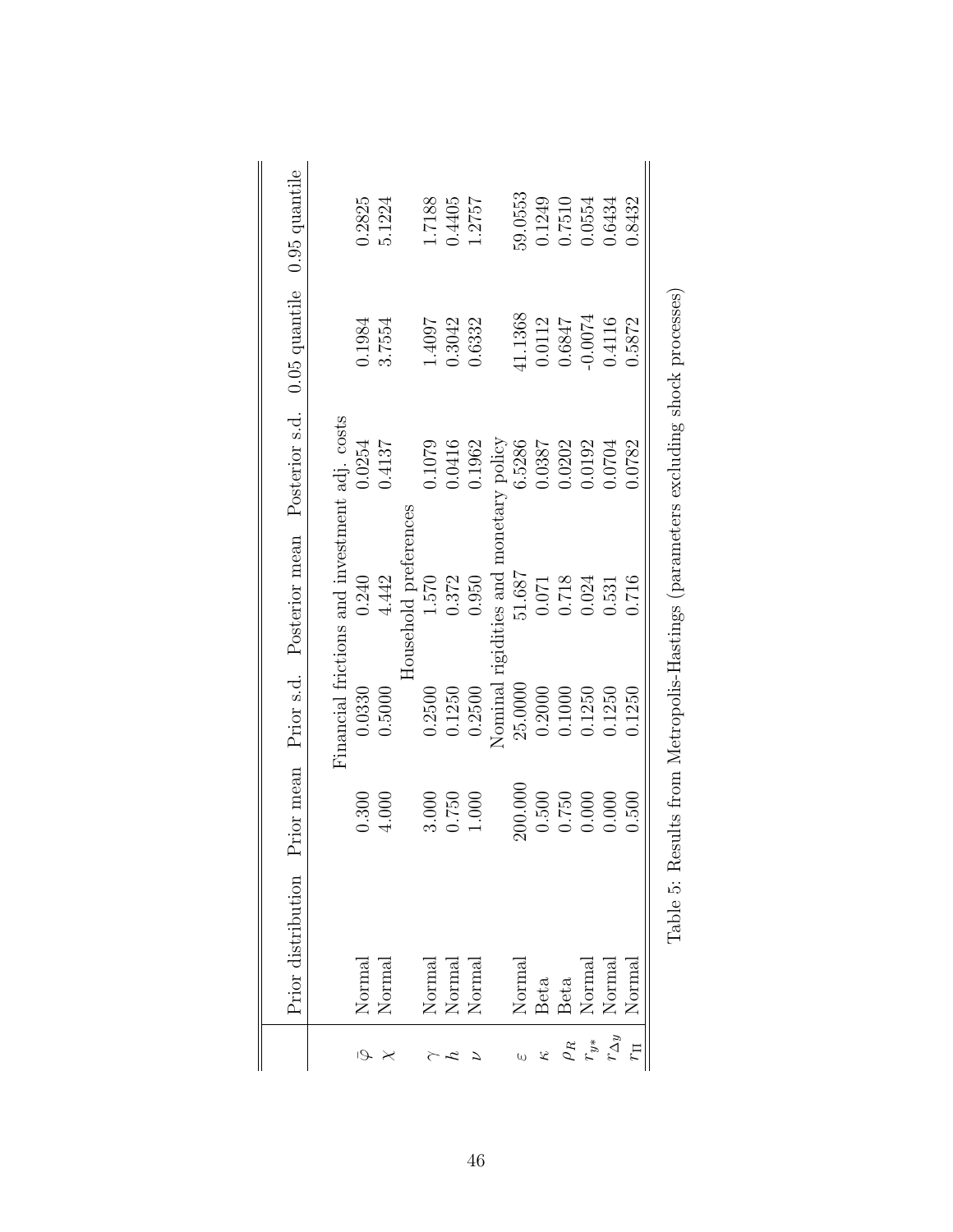<span id="page-47-0"></span>

|                                           | Prior distribution                                                                                       | Prior mean  |                     | Prior s.d. Posterior mean                       |            | Posterior s.d. 0.05 quantile | $0.95$ quantile |
|-------------------------------------------|----------------------------------------------------------------------------------------------------------|-------------|---------------------|-------------------------------------------------|------------|------------------------------|-----------------|
|                                           |                                                                                                          |             |                     | Monetary policy and nominal rigidity            |            |                              |                 |
| $\sigma_{infl.target}$                    | Inv. Gamma                                                                                               | 0.100       | 2.0000              | 0.055                                           | 0.0042     | 0.0481                       | 0.0618          |
| $\sigma_R$                                | Inv. Gamma                                                                                               | 0.100       | 2.0000              | 0.280                                           | 0.0181     | 0.2505                       | 0.3091          |
| $\rho_{\!\scriptscriptstyle \mathcal{C}}$ | Beta                                                                                                     | 0.500       | 0.1000              | 0.848                                           | 0.0213     | 0.8132                       | 0.8826          |
| $\varphi^{\omega}$                        | Inv. Gamma                                                                                               | 0.100       | 2.0000              | 5.729                                           | 0.7997     | 4.3919                       | 6.9235          |
|                                           |                                                                                                          | Technology, |                     | natural rate of interest, and autonomous demand |            |                              |                 |
| $\rho_a$                                  | Beta                                                                                                     | 0.500       | 0.1000              | 0.893                                           | 0.0216     | 0.8573                       | 0.9282          |
| $\sigma_a$                                | Inv. Gamma                                                                                               | 0.100       | 2.0000              | 0.598                                           | 0.0331     | 0.5420                       | 0.6504          |
| $\tilde{\gamma}$                          | Beta                                                                                                     | 0.500       | 0.1000              | 0.719                                           | 0.0319     | 0.6668                       | 0.7712          |
| $\varrho_{\scriptscriptstyle\rm [I]}$     | Inv. Gamma                                                                                               | 0.100       | 2.0000              | 0.402                                           | 0.0541     | 0.3130                       | 0.4875          |
| $\rho_g$                                  | Beta                                                                                                     | 0.500       | 0.1000              | 0.902                                           | 0.0212     | 0.8685                       | 0.9370          |
|                                           | Inv. Gamma                                                                                               | 0.100       | 2.0000              | 2.687                                           | 0.1459     | 2.4412                       | 2.9165          |
|                                           |                                                                                                          |             | Financial frictions | and investment                                  | adj. costs |                              |                 |
| $\rho_\chi$                               | Beta                                                                                                     | 0.500       | 0.1000              | 0.462                                           | 0.0624     | 0.3596                       | 0.5653          |
| $\sigma_\chi$                             | Inv. Gamma                                                                                               | 0.100       | 2.0000              | 5.605                                           | 0.7615     | 4.3341                       | 6.8247          |
| $\rho_{\sigma}$                           | Beta                                                                                                     | 0.500       | 0.1000              | 0.945                                           | 0.0074     | 0.9348                       | 0.9529          |
| $\sigma^{\sigma}$                         | Inv. Gamma                                                                                               | 0.250       | 2.0000              | 23.392                                          | 2.4924     | 19.0819                      | 27.5240         |
|                                           | Table 6: Results from Metropolis-Hastings (autocorrelations and standard deviation of structural shocks) |             |                     |                                                 |            |                              |                 |

| <br> <br> <br> <br> <br>$\ddot{\phantom{a}}$<br>ジュントリー                                                                                                                                                                         |
|--------------------------------------------------------------------------------------------------------------------------------------------------------------------------------------------------------------------------------|
|                                                                                                                                                                                                                                |
|                                                                                                                                                                                                                                |
| a communication of the communication of the communication of the communication of the communication of the communication of the communication of the communication of the communication of the communication of the communicat |
|                                                                                                                                                                                                                                |
| j                                                                                                                                                                                                                              |
| ļ<br>ソニン・シー・トランド<br>$\sim$ $+$ $\sim$                                                                                                                                                                                          |
| i<br>j                                                                                                                                                                                                                         |
|                                                                                                                                                                                                                                |
|                                                                                                                                                                                                                                |
|                                                                                                                                                                                                                                |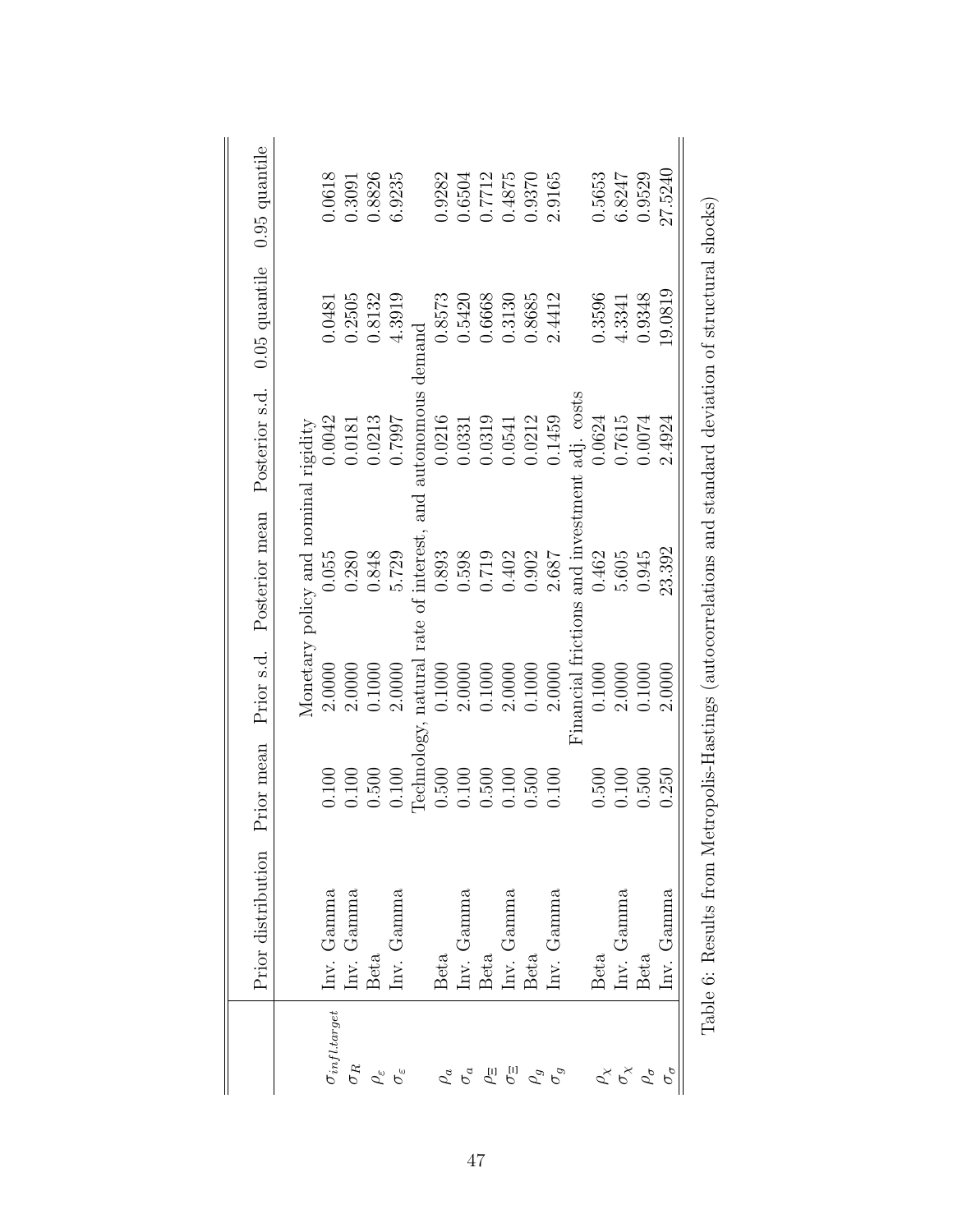

Figure 11: The Effects of One S.D. Shock to Volatility

Figure 12: The Effects of One S.D. Shock to Technology

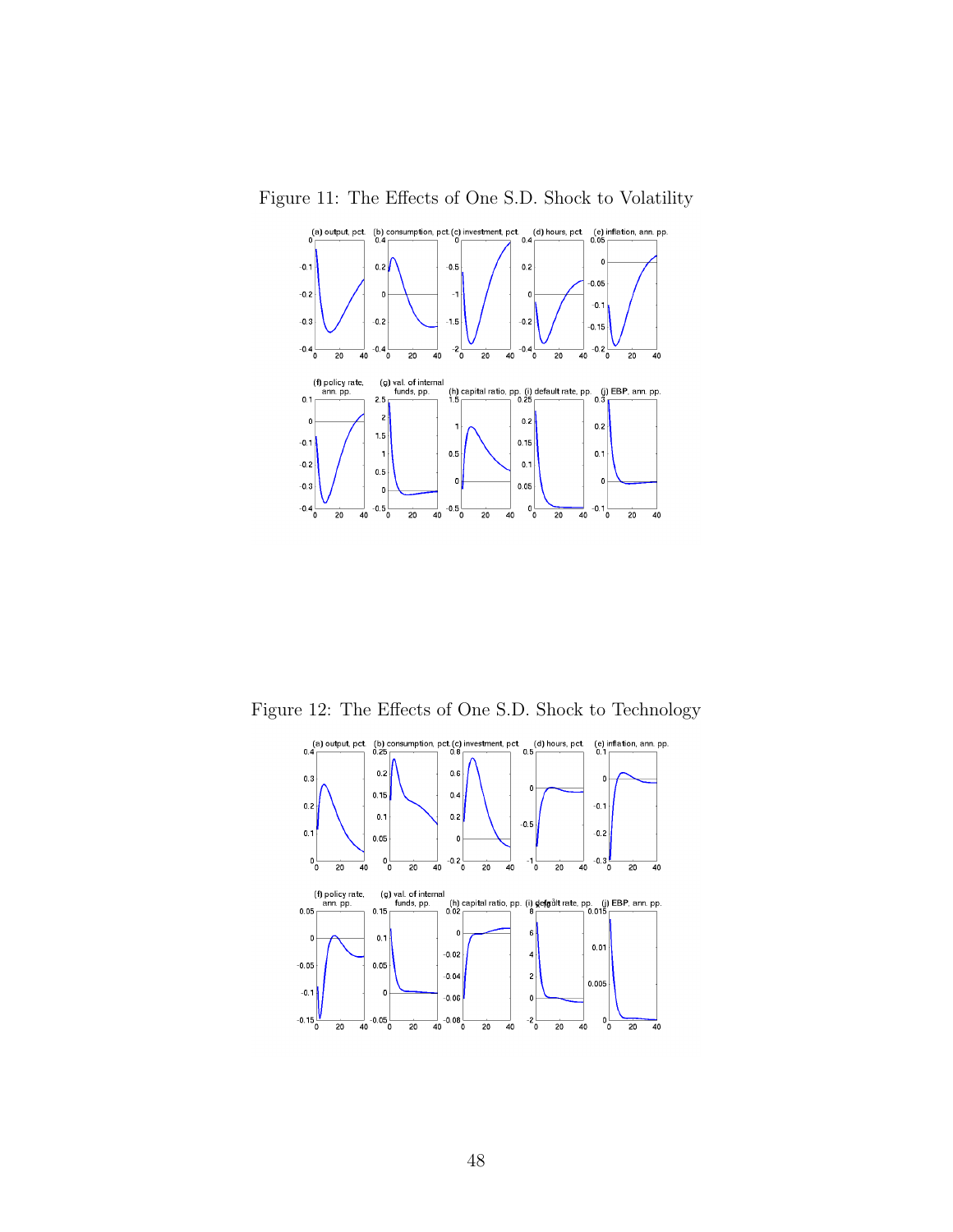

Figure 13: The Effects of One S.D. Shock to Price Markup

Figure 14: The Effects of One S.D. Shock to Autonomous Demand

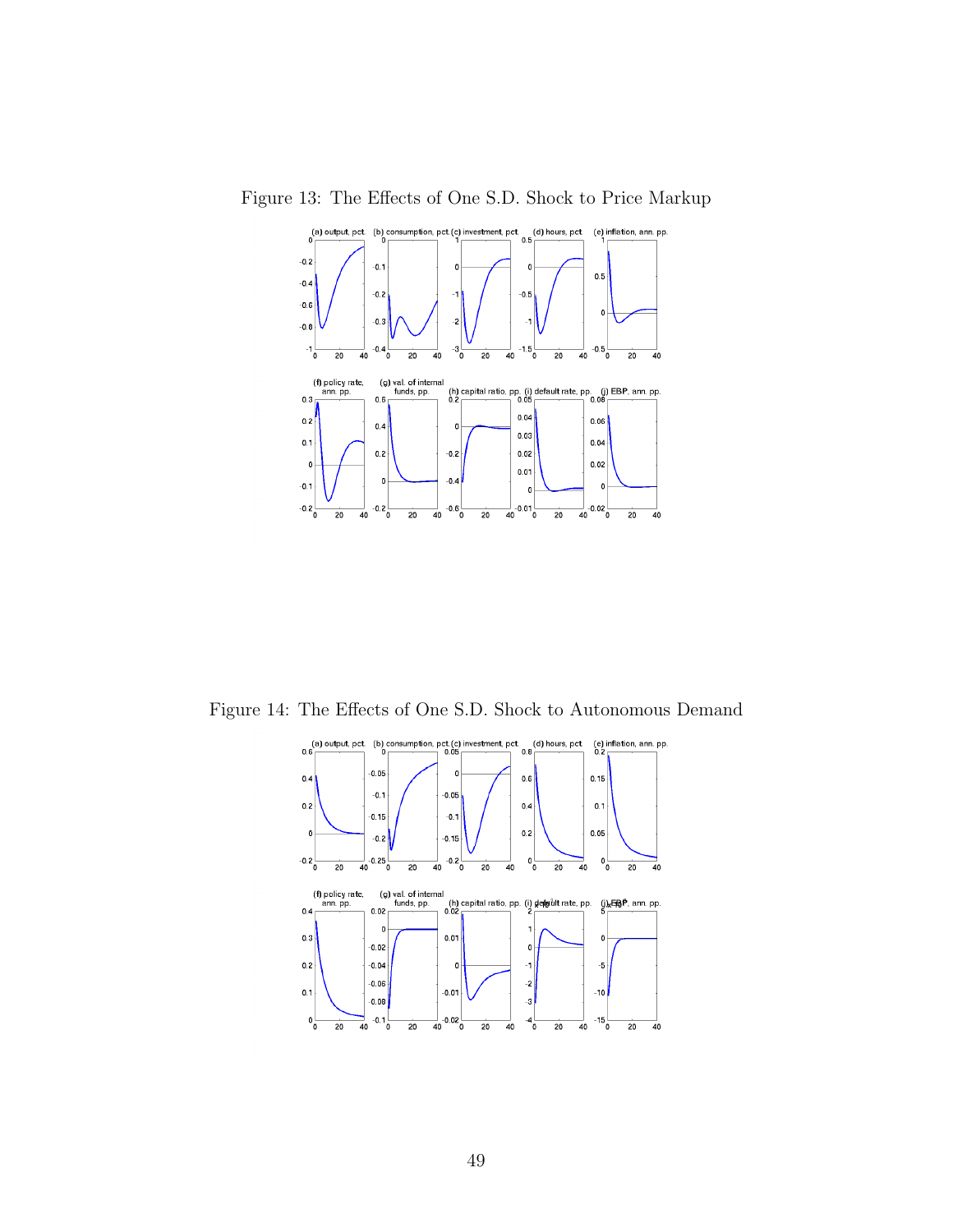

Figure 15: The Effects of One S.D. Shock to Risk Premium/Natural Rate of Interest

Figure 16: The Effects of One S.D. Shock to Tobin's Q

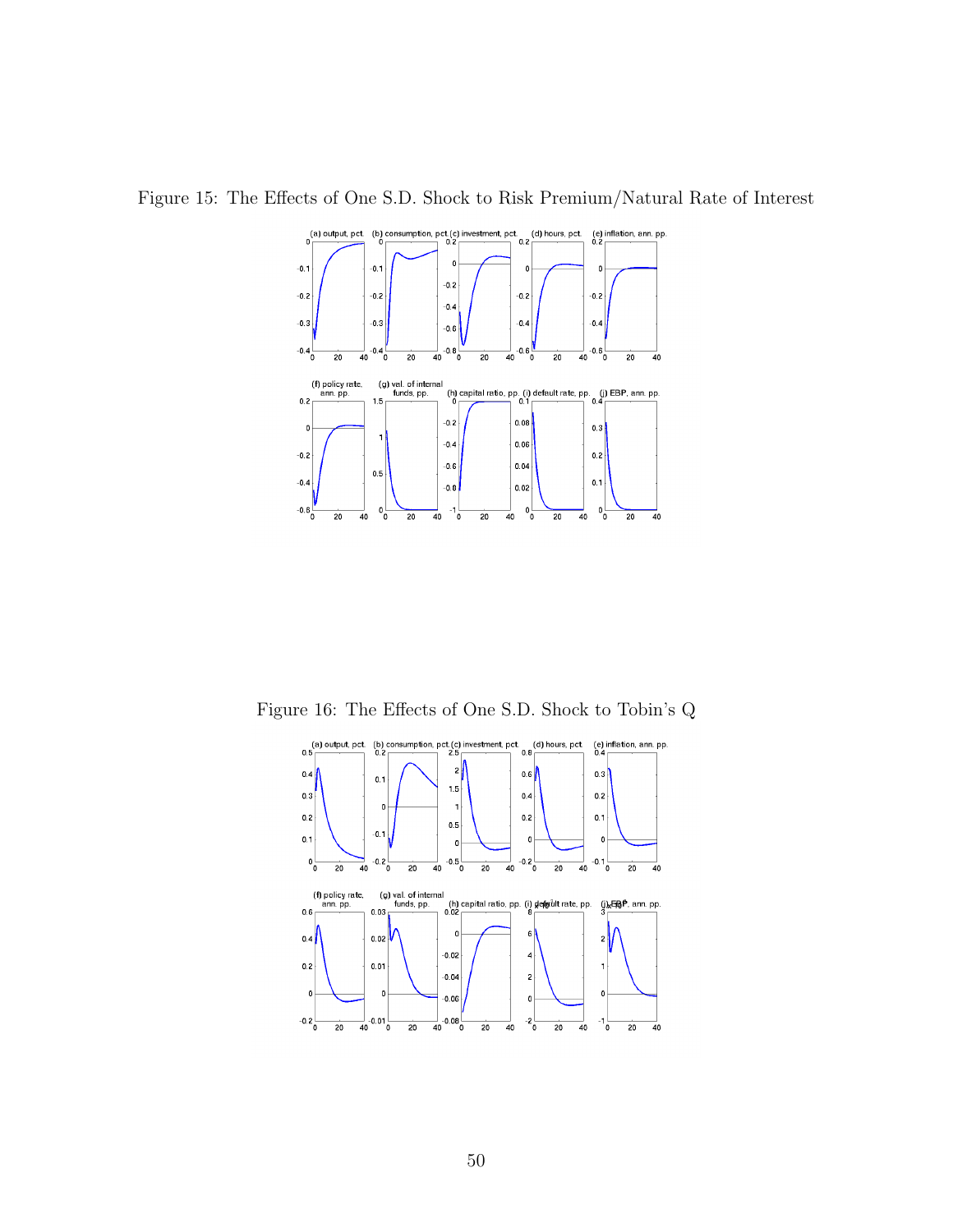Figure 17: The Effects of One S.D. Shock to Inflation Target

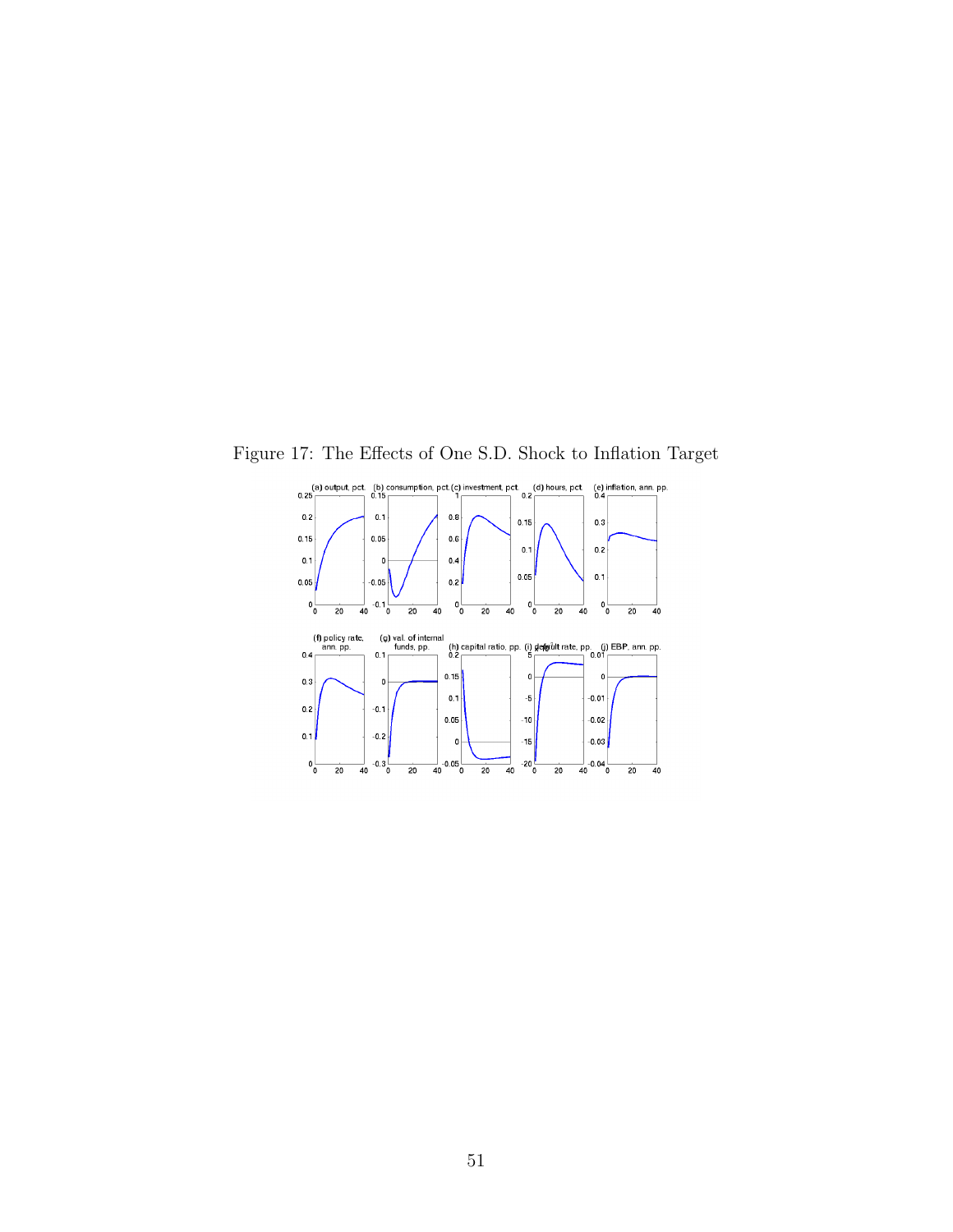### C Intermediary Debt Contract

Without the Pigouvian tax, the flow of funds constraint for an intermediary is given by

$$
Q_t S_t = (1 - m_t) Q_t S_t + N_t - D_t + \varphi \min\{0, D_t\},\tag{C.1}
$$

where the net-worth of the intermediary is now defined as

$$
N_t = \epsilon_t (1 + r_t^A) Q_{t-1} S_{t-1} - [1 + (1 - \tau_c) r_t^B] (1 - m_{t-1}) Q_{t-1} S_{t-1}.
$$
 (C.2)

Using the limited liability condition, one can write the net-worth as

$$
N_t = \max\{0, \epsilon_t(1 + r_t^A)Q_{t-1}S_{t-1} - [1 + (1 - \tau_c)r_t^B](1 - m_{t-1})Q_{t-1}S_{t-1}\}.
$$
 (C.3)

A default is assumed to occur when the value of net-worth falls below zero. This means that a default occurs when

<span id="page-52-0"></span>
$$
\epsilon_{t+1} \le \epsilon_{t+1}^D \equiv (1 - m_t) \left[ \frac{1 + (1 - \tau_c) r_{t+1}^B}{1 + r_{t+1}^A} \right] \tag{C.4}
$$

Using the definition of the modified default threshold, the expression for the net-worth can be simplified into

$$
N_t = \max\{0, \epsilon_t(1 + r_t^A) - \epsilon_t^D(1 + r_t^A)\}Q_{t-1}S_{t-1}
$$
  
= 
$$
\max\{0, \epsilon_t - \epsilon_t^D\}(1 + r_t^A)Q_{t-1}S_{t-1}
$$
  
= 
$$
[\max\{\epsilon_t, \epsilon_t^D\} - \epsilon_t^D](1 + r_t^A)Q_{t-1}S_{t-1},
$$

which is the same as the one for the case without the reserve requirement policy.

The intermediary debt pricing equation is then modified into

$$
1 - m_t = \mathbb{E}_t \left\{ M_{t,t+1} \left[ \int_{\epsilon_{t+1}^D}^{\infty} (1 - m_t) \frac{1 + r_{t+1}^B}{1 + \pi_{t+1}} dF_{t+1} + (1 - \eta) \int_0^{\epsilon_{t+1}^D} \frac{\epsilon_{t+1} (1 + r_{t+1}^A)}{1 + \pi_{t+1}} dF_{t+1} \right] \right\} \tag{C.5}
$$

Solving [\(C.4\)](#page-52-0) for  $r_{t+1}^B$  yields  $r_{t+1}^B = (1 - \tau_c)^{-1} [\epsilon_{t+1}^D (1 + r_{t+1}^A)/(1 - m_t) - 1]$ . Finally, substituting the expression for  $r_{t+1}^B$  in [\(2\)](#page-8-0) yields

$$
0 = \mathbb{E}_{t} \left\{ M_{t,t+1} \left[ \int_{0}^{\epsilon_{t+1}^{D}} (1-\eta)\epsilon_{t+1} dF_{t+1} + \int_{\epsilon_{t+1}^{D}}^{\infty} \frac{\epsilon_{t+1}^{D}}{1-\tau_{c}} dF_{t+1} \right] (1+r_{t+1}^{A}) \right\} - (1-m_{t}) \left\{ 1 + \mathbb{E}_{t} \left[ M_{t,t+1} \left( \frac{\tau_{c}}{1-\tau_{c}} [1-F_{t+1}(\epsilon_{t+1}^{D})] \right) \right] \right\}.
$$
 (C.6)

### D Intermediary Value Maximization Problem

It is useful to formulate the problem as a set of saddle point problems as follows. The intermediary solves

$$
J_{t} = \min_{\theta_{t}} \max_{Q_{t}S_{t},m_{t},\epsilon_{t+1}^{D}} \left\{ \mathbb{E}_{t}^{\epsilon}[D_{t}] + \mathbb{E}_{t}[M_{t,t+1} \cdot \mathbb{E}_{t+1}^{\epsilon}[V_{t+1}(N_{t+1})]] + \mathbb{E}_{t}^{\epsilon} \left[ \lambda_{t} \left( N_{t} - D_{t} + \varphi \min\{0, D_{t}\} - m_{t}Q_{t}S_{t} \right) \right] + \theta_{t}Q_{t}S\mathbb{E}_{t} \left[ M_{t,t+1} \left( (1-\eta)\Phi(s_{t+1}^{D} - \sigma_{t+1}) + \frac{\epsilon_{t+1}^{D}}{1-\tau_{c}} [1 - \Phi(s_{t+1}^{D})] \right) (1 + r_{t+1}^{A}) \right] - (1 - m_{t}) \left( 1 + \frac{\tau_{c}}{1-\tau_{c}} \mathbb{E}_{t} \left[ M_{t,t+1} [1 - F_{t+1}(\epsilon_{t+1}^{D})] \right] \right) \right\}
$$
(D.1)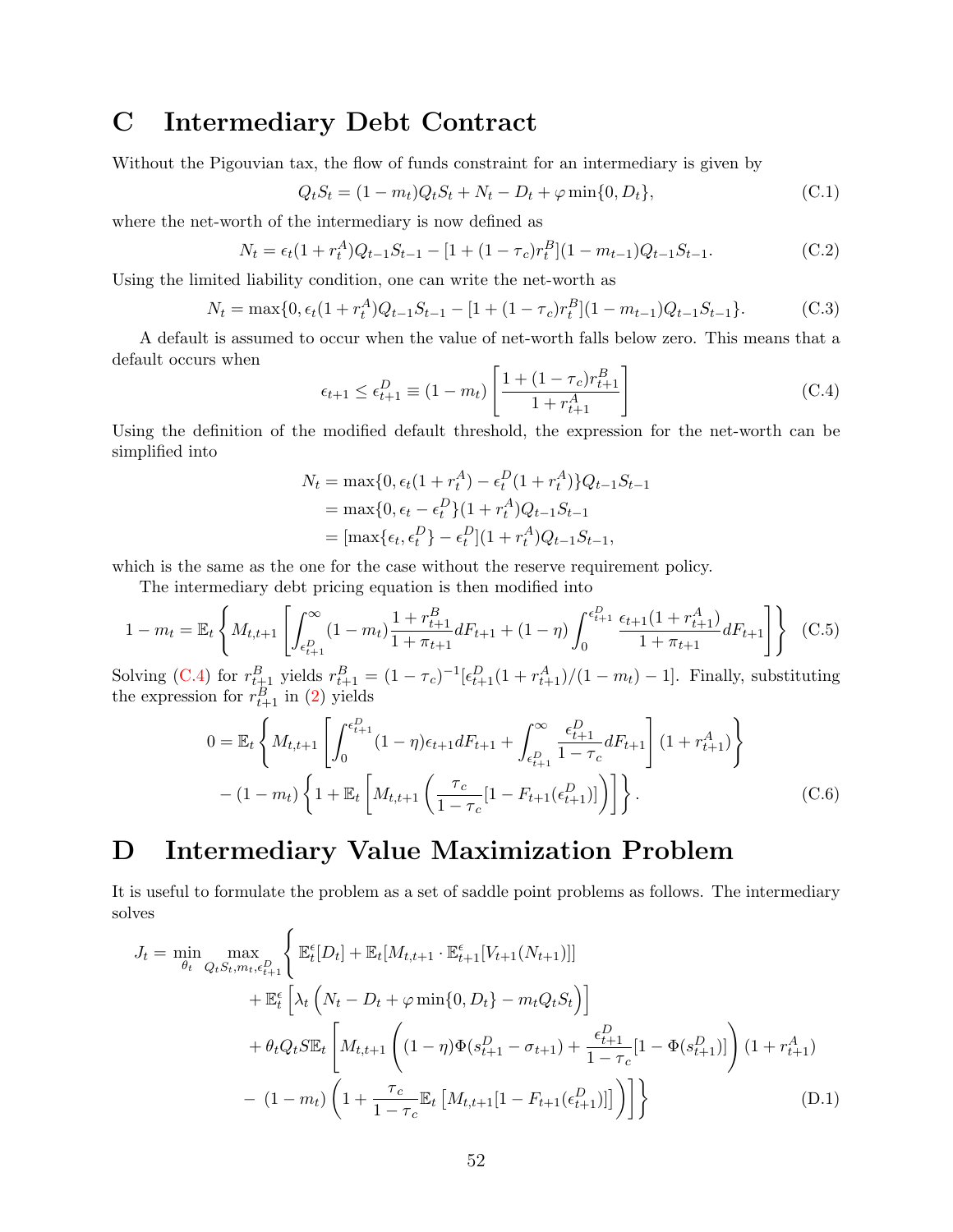before the realization of the idiosyncratic shock, and

$$
V_t(N_t) = \min_{\lambda_t} \max_{D_t} \left\{ D_t + \mathbb{E}_t[M_{t,t+1} \cdot J_{t+1}] + \lambda_t \left[ N_t - D_t + \varphi \min\{0, D_t\} - m_t Q_t S_t \right] \right\}
$$
(D.2)

after the realization of the idiosyncratic shock, where  $s_{t+1}^D \equiv \sigma_{t+1}^{-1} [\log \epsilon_{t+1}^D + 0.5 \sigma_{t+1}^2]$ , a standardization of the default threshold.

### D.1 Efficiency Conditions of the Intermediary Problem

The efficiency conditions of the problem are given by

$$
Q_t S_t: \quad 0 = -m_t \mathbb{E}_t^{\epsilon}[\lambda_t] + \mathbb{E}_t \left\{ M_{t,t+1} \cdot \mathbb{E}_{t+1}^{\epsilon} \left[ V_{t+1}'(N_{t+1}) \frac{\partial N_{t+1}}{\partial Q_t S_t} \right] \right\}
$$
(D.3)

$$
m_t: \quad 0 = -\mathbb{E}_t^{\epsilon}[\lambda_t] + \theta_t \left\{ 1 - \mathbb{E}_t \left[ M_{t,t+1} \left( (1-\eta) r_t^m \Phi(s_{t+1}^D) - \frac{\tau_c - r_t^m}{1 - \tau_c} [1 - \Phi(s_{t+1}^D)] \right) \right] \right\} \tag{D.4}
$$

$$
\epsilon_{t+1}^D: \quad 0 = \mathbb{E}_t \left\{ M_{t,t+1} \cdot \mathbb{E}_{t+1}^{\epsilon} \left[ V_{t+1}^{\prime}(N_{t+1}) \frac{\partial N_{t+1}}{\partial \epsilon_{t+1}^D} \right] \right\} \frac{1}{Q_t S_t} \tag{D.5}
$$

$$
+\theta_t \mathbb{E}_t \left\{ M_{t,t+1} \left[ (1-\eta) \frac{\phi(s_{t+1}^D - \sigma_{t+1})}{\sigma_{t+1} \epsilon_{t+1}^D} + \frac{1}{1-\tau_c} \left( 1 - \Phi(s_{t+1}^D) - \frac{\phi(s_{t+1}^D)}{\sigma_{t+1}} \right) \right] (1+r_{t+1}^A) \right\}
$$
  
+  $\theta_t (1-m_t) \mathbb{E}_t \left\{ M_{t,t+1} \frac{\phi(s_{t+1}^D - \tau_c)}{\sigma_{t+1} \epsilon_{t+1}^D} \frac{\tau_c}{1-\tau_c} \right\}$   
 $D_t: \lambda_t = \begin{cases} 1 & \text{if } D_t \ge 0 \\ 1/(1-\varphi) & \text{if } D_t < 0 \end{cases}$  (D.6)

### D.1.1 FOC for Investment  $(Q_tS_t)$

Using [\(D.6\)](#page-53-0), we obtain  $\mathbb{E}_{t}^{\epsilon}[\lambda_{t}] = \Pr(D_{t} \ge 0)\mathbb{E}_{t}^{\epsilon}[\lambda_{t}|D_{t} \ge 0] + \Pr(D_{t} < 0)\mathbb{E}_{t}^{\epsilon}[\lambda_{t}|D_{t} < 0]$ . Hence,

<span id="page-53-1"></span><span id="page-53-0"></span>
$$
\mathbb{E}_{t}^{\epsilon}[\lambda_{t}] = [1 - \Phi(s_{t}^{E})] + \frac{\Phi(s_{t}^{E})}{1 - \varphi} = 1 + \mu \Phi(s_{t}^{E})
$$
\n(D.7)

where  $\mu \equiv \varphi/(1-\varphi)$ ,  $s_t^E \equiv \sigma_t^{-1} [\log \epsilon_t^E + 0.5\sigma_t^2]$  and  $\epsilon_t^E$  is the equity issuance threshold (see the main text for the definition).

Using Benveniste-Scheinkman formula, we have  $V'(N_t) = \lambda_t$ . Hence

$$
\mathbb{E}_{t+1}^{\epsilon} \left[ V'_{t+1}(N_{t+1}) \frac{\partial N_{t+1}}{\partial Q_t S_t} \right] = \mathbb{E}_{t+1}^{\epsilon} [\lambda_{t+1}(\max\{\epsilon_{t+1}, \epsilon_{t+1}^D\} - \epsilon_{t+1}^D)(1 + r_{t+1}^A)]
$$

Using this and dividing the FOC for investment through by  $m_t \mathbb{E}_t^{\epsilon}[\lambda_t]$ , one can rewrite the FOC as

$$
1 = \mathbb{E}_t \left[ M_{t,t+1} \frac{\mathbb{E}_{t+1}^{\epsilon}[\lambda_{t+1}]}{\mathbb{E}_{t}^{\epsilon}[\lambda_t]} \frac{1}{m_t} \left[ 1 + \tilde{r}_{t+1}^A - (1 - m_t)(1 + (1 - \tau_c)r_{t+1}^B) \right] \right]
$$
(D.8)

where we use  $\epsilon_{t+1}^D(1 + r_{t+1}^A) = (1 - m_t)[1 + (1 - \tau_c)r_{t+1}^B]$  and the modified asset return  $1 + \tilde{r}_{t+1}^A$  is defined as

$$
1 + \tilde{r}_{t+1}^{A} \equiv \frac{\mathbb{E}_{t+1}^{\epsilon}[\lambda_{t+1} \max\{\epsilon_{t+1}, \epsilon_{t+1}^{D}\}]}{\mathbb{E}_{t+1}^{\epsilon}[\lambda_{t+1}]} (1 + r_{t+1}^{A})
$$
  
= 
$$
\left\{ \frac{\mathbb{E}_{t+1}^{\epsilon}[\lambda_{t+1}\epsilon_{t+1}]}{\mathbb{E}_{t+1}^{\epsilon}[\lambda_{t+1}]} + \frac{\mathbb{E}_{t+1}^{\epsilon}[\lambda_{t+1} \max\{0, \epsilon_{t+1}^{D} - \epsilon_{t+1}\}]}{\mathbb{E}_{t+1}^{\epsilon}[\lambda_{t+1}]} \right\} (1 + r_{t+1}^{A})
$$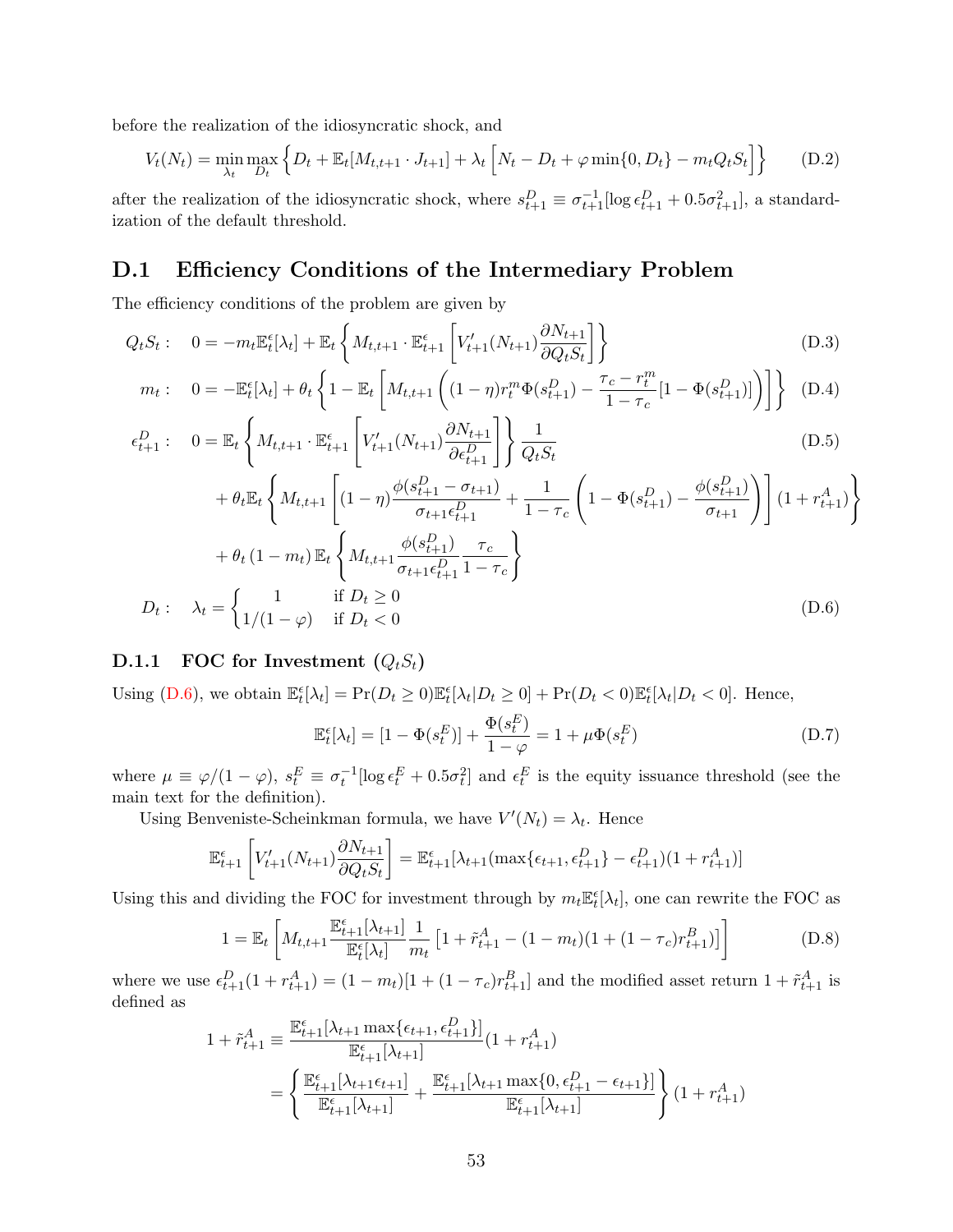The first term inside the curly bracket can be evaluated as

$$
E_{t+1}^{\epsilon}[\lambda_{t+1}\epsilon_{t+1}] = \int_{0}^{\epsilon_{t+1}^{E}} \frac{\epsilon_{t+1}}{1-\varphi} dF_{t+1} + \int_{\epsilon_{t+1}^{E}}^{\infty} \epsilon_{t+1} dF_{t+1}
$$
  
= 
$$
\frac{1}{1-\varphi} \Phi(s_{t+1}^{E} - \sigma_{t+1}) + 1 - \Phi(s_{t+1}^{E} - \sigma_{t+1}) = 1 + \mu \Phi(s_{t+1}^{E} - \sigma_{t+1}).
$$

Similarly, we can derive the analytical expression for the second term as

$$
\mathbb{E}_{t+1}^{\epsilon}[\lambda_{t+1} \max\{0, \epsilon_{t+1}^{D} - \epsilon_{t+1}\}] = \int_{0}^{\epsilon_{t+1}^{D}} \frac{\epsilon_{t+1}^{D} - \epsilon_{t+1}}{1 - \varphi} dF_{t+1}
$$

$$
= \frac{1}{1 - \varphi} [\epsilon_{t+1}^{D} \Phi(s_{t+1}^{D}) - \Phi(s_{t+1}^{D} - \sigma_{t})]
$$

where we use the fact that  $\lambda_{t+1} = 1/(1-\varphi)$  when  $\epsilon_{t+1} \leq \epsilon_{t+1}^D < \epsilon_{t+1}^E$ . Combining the two expressions yields

$$
1 + \tilde{r}_{t+1}^A \equiv \left[ \frac{1 + \mu \Phi(s_{t+1}^E - \sigma_{t+1})}{1 + \mu \Phi(s_{t+1}^E)} + \frac{\epsilon_{t+1}^D \Phi(s_{t+1}^D) - \Phi(s_{t+1}^D - \sigma_t)}{(1 - \varphi)[1 + \mu \Phi(s_{t+1}^E)]} \right] (1 + r_{t+1}^A)
$$
(D.9)

### $\text{D.1.2}\quad \text{FOC for default threshold } (\epsilon^D_{t+1})$

To transform the FOC for  $\epsilon_{t+1}^D$  into a form that is more convenient for computation, we need to evaluate the following differentiation

$$
\mathbb{E}_{t}\left[M_{t,t+1}\cdot\frac{\partial N_{t+1}}{\partial \epsilon_{t+1}^{D}}V'_{t+1}(N_{t+1})\right]\frac{1}{Q_{t}S_{t}}\n= \mathbb{E}_{t}\left[M_{t,t+1}\frac{\partial \max\{\epsilon_{t+1}, \epsilon_{t+1}^{D}\} - \epsilon_{t+1}^{D}}{\partial \epsilon_{t+1}^{D}}(1 + r_{t+1}^{A})V'_{t+1}(N_{t+1})\right]\n= \mathbb{E}_{t}\left\{M_{t,t+1}\mathbb{E}_{t+1}^{\epsilon}\left[\lambda_{t+1}\left(\frac{\partial \max\{\epsilon_{t+1}, \epsilon_{t+1}^{D}\} - 1}{\partial \epsilon_{t+1}^{D}} - 1\right)\right](1 + r_{t+1}^{A})\right\}
$$

where we used the envelope condition  $V'_{t+1}(N_{t+1}) = \lambda_{t+1}$  and the law of iterated expectation in the third line. To that end, first, we think of  $\max\{\epsilon_{t+1}, \epsilon_{t+1}^D\}$  as a function of a 'variable'  $\epsilon_{t+1}^D$  for a given 'parameter'  $\epsilon_{t+1}$  and take a differentiation of  $\max\{\epsilon_{t+1}, \epsilon_{t+1}^D\}$  with respect to  $\epsilon_{t+1}^D$  as follows

$$
\frac{\partial \max\{\epsilon_{t+1}, \epsilon_{t+1}^D\}}{\partial \epsilon_{t+1}^D} = \begin{cases} 0 & \text{if } \epsilon_{t+1}^D \leq \epsilon_{t+1} \\ 1 & \text{if } \epsilon_{t+1}^D > \epsilon_{t+1} \end{cases}.
$$

Second, we now think of the above as a function a 'variable'  $\epsilon_{t+1}$  for a given 'parameter'  $\epsilon_{t+1}^D$  since we now need to integrate this expression over the support of  $\epsilon_{t+1}$ . Reminding that the shadow value is equal to  $1/(1 - \varphi)$  when  $\epsilon_{t+1} \leq \epsilon_{t+1}^D < \epsilon_{t+1}^E$ , one can see immediately that

$$
\mathbb{E}_{t+1}^{\epsilon} \left[ \lambda_{t+1} \frac{\partial \max\{\epsilon_{t+1}, \epsilon_{t+1}^D\}}{\partial \epsilon_{t+1}^D} \right] = \int_0^{\epsilon_{t+1}^D} 1 \cdot \frac{dF_{t+1}}{1 - \varphi} = \frac{\Phi(s_{t+1}^D)}{1 - \varphi}.
$$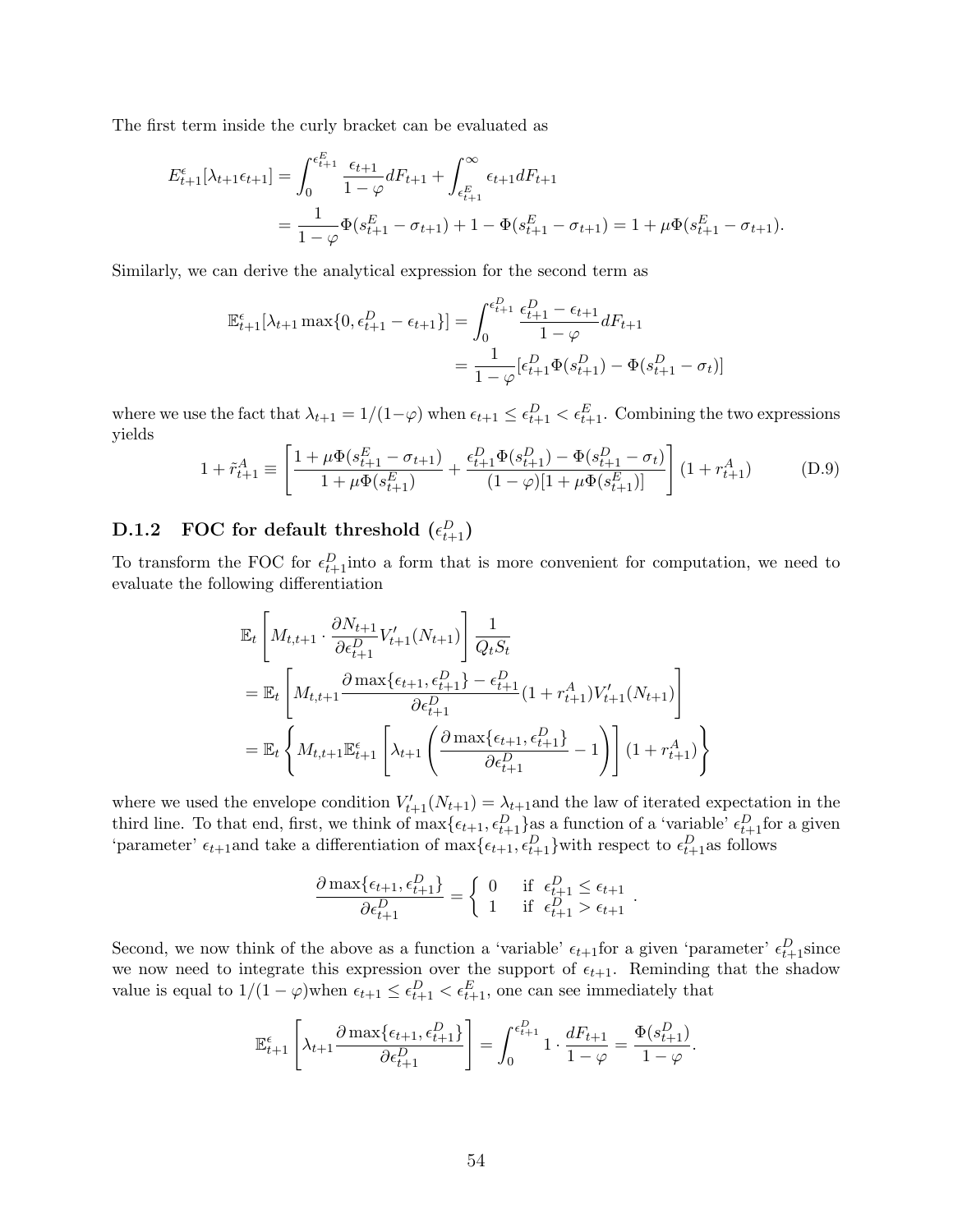Combining this expression with the FOC  $(D.5)$  yields

$$
0 = \mathbb{E}_{t} \left\{ M_{t,t+1} \left[ \frac{\Phi(s_{t+1}^{D})}{1-\varphi} - [1 + \mu \Phi(s_{t+1}^{E})] \right] (1 + r_{t+1}^{A}) \right\} + \theta_{t} \mathbb{E}_{t} \left\{ M_{t,t+1} \left[ (1 - \eta) \frac{\phi(s_{t+1}^{D} - \sigma_{t+1})}{\sigma_{t+1} \epsilon_{t+1}^{D}} + \frac{1}{1 - \tau_{c}} \left( 1 - \Phi(s_{t+1}^{D}) - \frac{\phi(s_{t+1}^{D})}{\sigma_{t+1}} \right) \right] (1 + r_{t+1}^{A}) \right\} + \theta (1 - m_{t}) \mathbb{E}_{t} \left\{ M_{t,t+1} \frac{\phi(s_{t+1}^{D})}{\sigma_{t+1} \epsilon_{t+1}^{D}} \frac{\tau_{c}}{1 - \tau_{c}} \right\}
$$
(D.10)

# E The Case with the Pigovian Tax

When the Pigovian tax is introduced, the flow of funds constraint facing the intermediaries becomes

$$
0 = -[m_t + \tau_t^m (1 - m_t)] Q_t S_t + T_t + N_t - D_t + \varphi_t \min\{0, D_t\}
$$
 (E.1)

where  $T_t$  is the lump sum transfer of the proceeds from the leverage taxation. In equilibrium  $\tau_t^m(1-m_t)Q_tS_t=T_t$ , though  $T_t$  is taken as given by the intermediaries. The default threshold is now given by

$$
\epsilon_{t+1} \le \epsilon_{t+1}^D \equiv (1 - m_t) \left[ \frac{1 + (1 - \tau_c) r_{t+1}^B}{1 + r_{t+1}^A} \right]
$$
(E.2)

and the participation constraint of the intermediary is modified into

$$
0 = \mathbb{E}_{t} \left\{ M_{t,t+1} \left[ \int_{0}^{\epsilon_{t+1}^{D}} (1-\eta)\epsilon_{t+1} dF_{t+1} + \int_{\epsilon_{t+1}^{D}}^{\infty} \frac{\epsilon_{t+1}^{D}}{1-\tau_{c}} dF_{t+1} \right] (1+r_{t+1}^{A}) \right\}
$$

$$
- (1-m_{t}) \left\{ 1 + \frac{\tau_{c}}{1-\tau_{c}} \mathbb{E}_{t} \left[ M_{t,t+1} [1 - F_{t+1}(\epsilon_{t+1}^{D})] \right] \right\}.
$$
(E.3)

Following the same steps, one can derive the following efficiency conditions:

$$
Q_t S_t: \quad 1 = \mathbb{E}_t \left[ M_{t,t+1} \frac{\mathbb{E}_{t+1}^{\epsilon}[\lambda_{t+1}]}{\mathbb{E}_t^{\epsilon}[\lambda_t]} \frac{1}{m_t + \tau_t^m (1 - m_t)} \left[ 1 + \tilde{r}_{t+1}^A - (1 - m_t) [1 + (1 - \tau_c) r_{t+1}^B] \right] \right]
$$
(E.4)

$$
m_{t}: 0 = -(1 - \tau_{t}^{m}) \mathbb{E}_{t}^{\epsilon}[\lambda_{t}] + \theta_{t} \left\{ 1 + \frac{\tau_{c}}{1 - \tau_{c}} \mathbb{E}_{t} \left[ M_{t,t+1} [1 - \Phi(s_{t+1}^{D})] \right] \right\}
$$
(E.5)  
\n
$$
\epsilon_{t+1}^{D}: 0 = \mathbb{E}_{t} \left\{ M_{t,t+1} \left[ \frac{\Phi(s_{t+1}^{D})}{1 - \varphi} - [1 + \mu \Phi(s_{t+1}^{E})] \right] (1 + r_{t+1}^{A}) \right\}
$$
\n
$$
+ \theta_{t} \mathbb{E}_{t} \left\{ M_{t,t+1} \left[ (1 - \eta) \frac{\phi(s_{t+1}^{D} - \sigma_{t+1})}{\sigma_{t+1} \epsilon_{t+1}^{D}} + \frac{1}{1 - \tau_{c}} \left( 1 - \Phi(s_{t+1}^{D}) - \frac{\phi(s_{t+1}^{D})}{\sigma_{t+1}} \right) \right] (1 + r_{t+1}^{A}) \right\}
$$
\n
$$
+ \theta_{t} (1 - m_{t}) \mathbb{E}_{t} \left\{ M_{t,t+1} \frac{\tau_{c}}{1 - \tau_{c}} \frac{\phi(s_{t+1}^{D})}{\sigma_{t+1} \epsilon_{t+1}^{D}} \right\}
$$
(E.6)